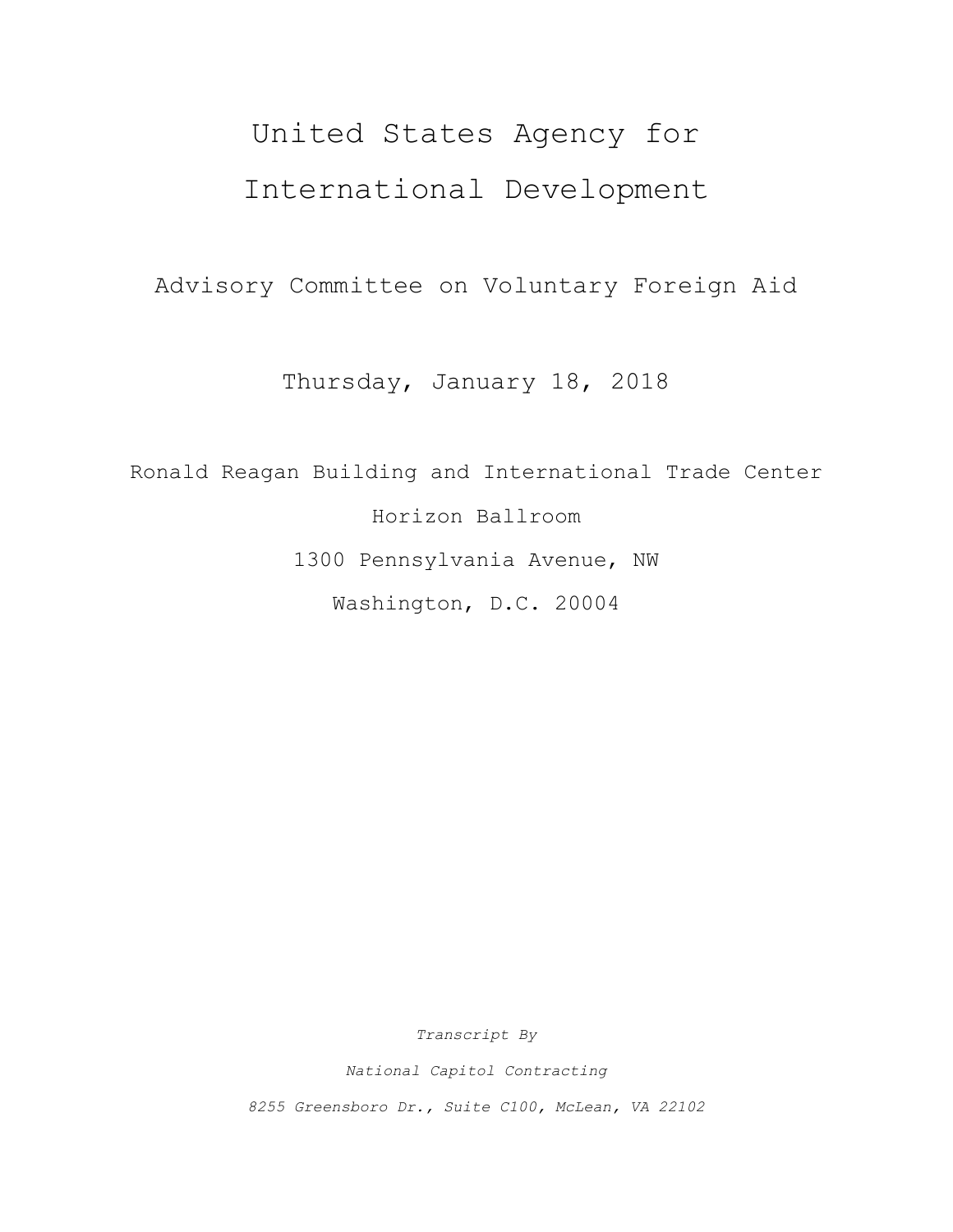# *A*

ANU RAJARAMAN. 40, 41, 44, 48, 50, 51, 52, 58, 59

## *C*

CAROLYN MILES. 24, 34, 38, 40, 41, 43, 44, 46, 47, 49, 50, 51, 52, 54, 55, 56, 57, 58, 59, 60

## *D*

DAVID KIDNEY................ 3 DAVID RAY.. 34, 44, 49, 54, 58

### *G*

| GEORGE INGRAM 38, 57   |
|------------------------|
| $\boldsymbol{J}$       |
| JACK LESLIE 3, 61      |
| JOHN NORRIS 31, 48, 56 |
| М                      |
| MARK GREEN 5           |
| S                      |
| SUSAN FINE 16          |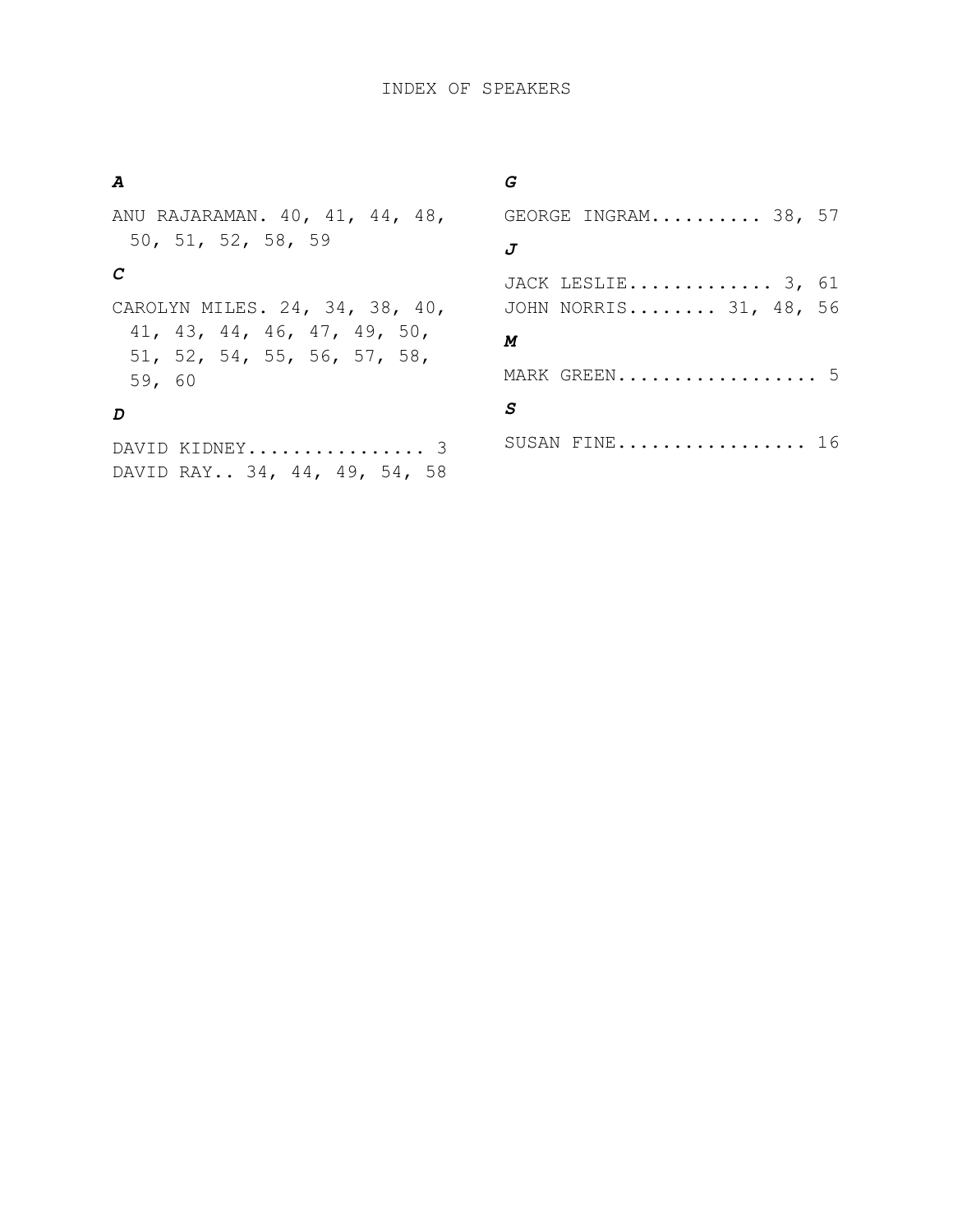DAVID KIDNEY: Ladies and gentlemen, please welcome to the stage, Jack Leslie; ACVFA Chair.

[applause]

JACK LESLIE: Well, welcome everyone, thank you for joining our first meeting of the new year. It's been some time since we've held one of these public meetings, and so it's great to see all of you here. And I just want to say, on behalf of ACVFA and myself, we thank you all for your -- for your patience, and your interests, and your continued support.

This is also the first ACVFA public meeting since Mark Green was confirmed as Administrator. And needless to say, Mark brings a deep, and a very genuine understanding of this agency, and the job, and we're thrilled to have him on board. Throughout his career in Congress, and as Ambassador to Tanzania, Mark has demonstrated the capability, and the moral clarity really, to - that's critical, I think, to bringing effective -- in being an effective advocate for foreign assistance. Many of you heard me say this, I think maybe the last time we got together, if you were here the last time, and that is so much of the strength in our leadership in foreign development is due to the nonpartisan nature of the support that we enjoy. And, I think Mark's lifelong commitment to that mission illustrates exactly that.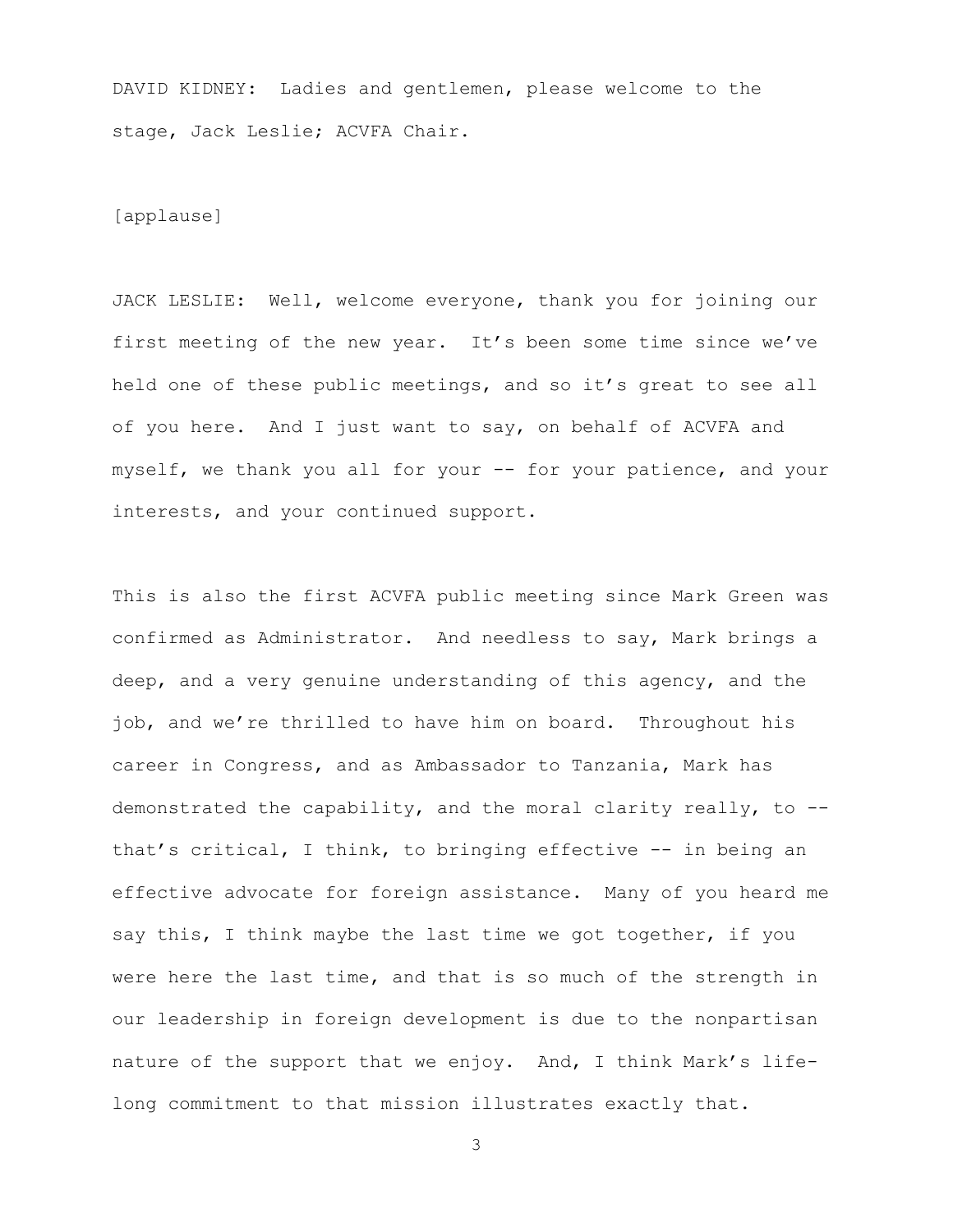In just about -- in a few minutes, we are going to have an opportunity to, of course, hear from Mark on his strategic vision for USAID. In particular, he's going to talk about the ultimate aspiration for foreign assistance, and that's ending its need to exist.

Transitioning countries towards self-reliance has always been the aim of foreign development. And after his remarks -- after his remarks, Ambassador Green is going to welcome Susan Fine from the Bureau of Policy Planning and Learning, who's going to talk a bit about the work of USAID now as it's beginning to navigate that journey. And then, following that, Carolyn Miles, and other members of ACVFA's most recent working group on furthering self-reliance, is going to come up here and give you the benefit of their thinking, as they've had a number of months to study this.

We actually just had upstairs a good  $-$  I think  $-$  I thought a very, very productive conversation about strategic transitions. What it is, and what it is not. I think that, you know, the group recognizes that development isn't necessarily a nice, neat, linear process. And as we develop metrics and so forth, it's a complicated process that needs input from all of you who live it every day. We also, I think, talked about the fact that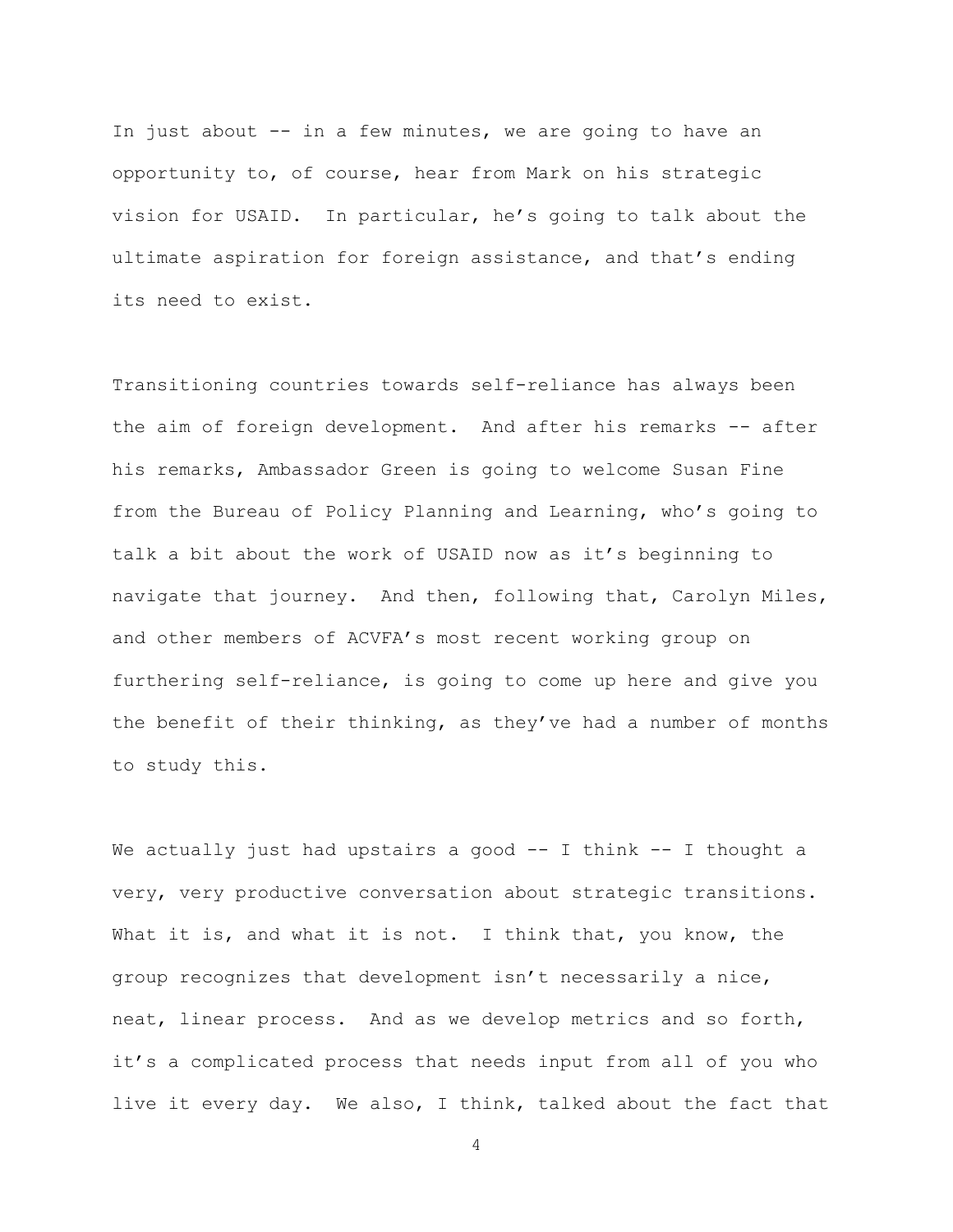it's very important -- the messaging around this is very important. That this initiative is not effective if it looks like some sort of Trojan Horse to reduce funding for foreign assistance, which it is not.

One of the things I think Carolyn will talk about is that this was really much more about a smarter, and not necessarily a smaller, USAID. So, I'm excited to hear her and her group. She'll have a number of folks, who she will introduce, who are working in subgroups of the ACVFA working group on at least, I think, three different workstreams. And, they'll walk through that.

Following the panel, we, of course, want to open it up to all of you for discussion and feedback. And, we're really eager, as I said earlier, to hear about your experiences. So, with that, I'll invite Mark to come up here, and get us -- get us going. Thanks very much, Mark.

[applause]

MARK GREEN: Well, with what Jack just said, maybe I should stop right there. That's about as good as it's going to get. Welcome everyone, this is, as Jack said, the first public meeting of ACVFA, for 2018. The last public session was in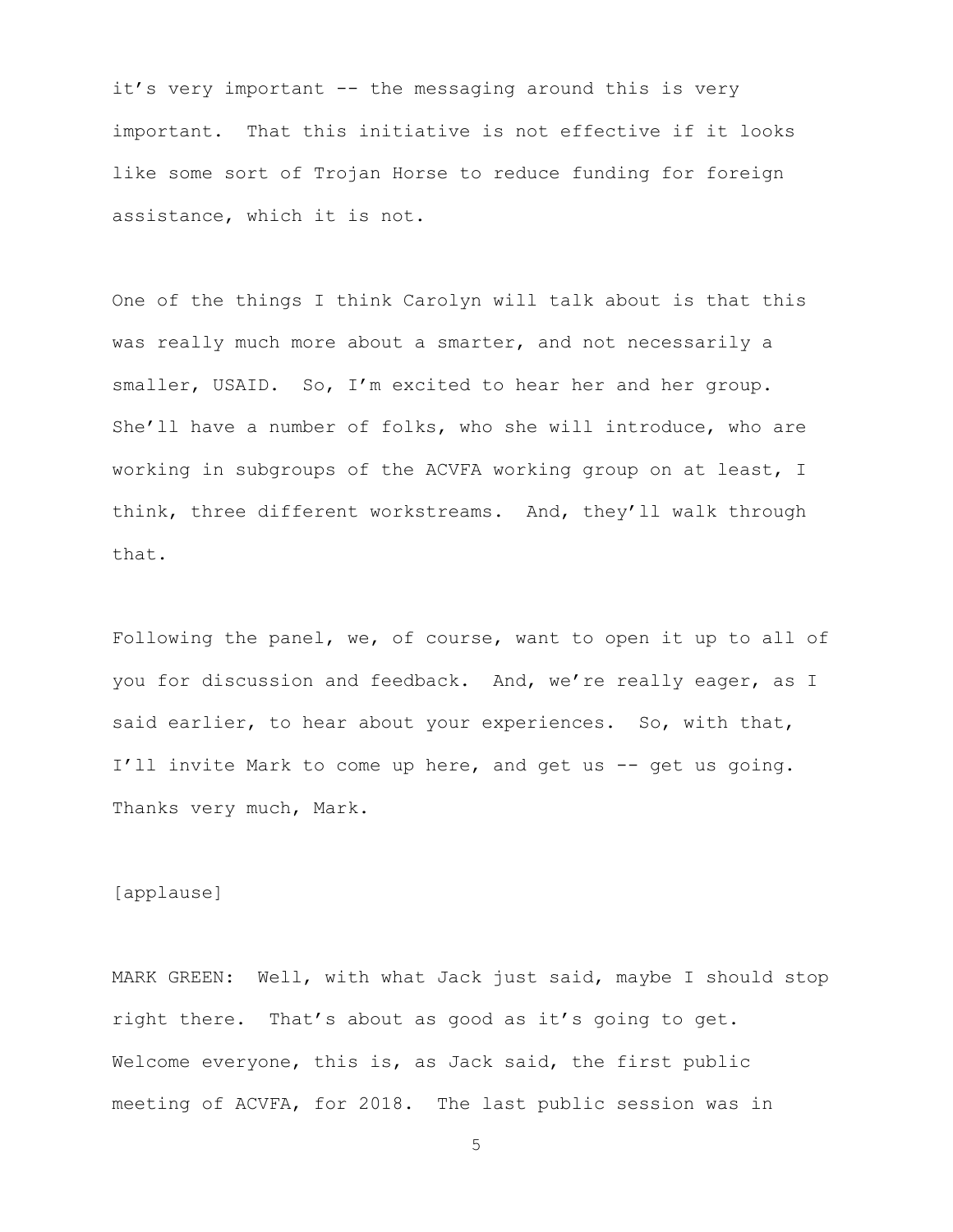July, just days before I was officially sworn in, and back then, instead of me, you were all aiming your fire, albeit friendly fire, at Wade Warren. So, we are about to see who the better dancer is over this next hour.

I've been on the job five months. And I can say that my goals and vision for the Agency really haven't changed during that time. As I said, both in my confirmation remarks before the Senate Foreign Relations Committee, and when I addressed our team for the first time in this very building, as you've heard Jack and others say, I believe quite simply that the purpose of foreign assistance must be ending its need to exist. Each of our programs should aim for the day when it can end, and around the world we should measure our work by how far each investment moves us just a little bit closer to that day. Each country must lead its own development journey. But, we can help willing partners by prioritizing programs, incentivized reform, strengthened capacity, and mobilize domestic resources.

Now, we should be humble ourselves on this journey. And we should readily admit that we don't have all the answers. But, I think we should also be honest with our partners when they take steps that we know will send their journey in the wrong direction, because that's what friends do. And as countries progress on their journey to self-reliance, we should also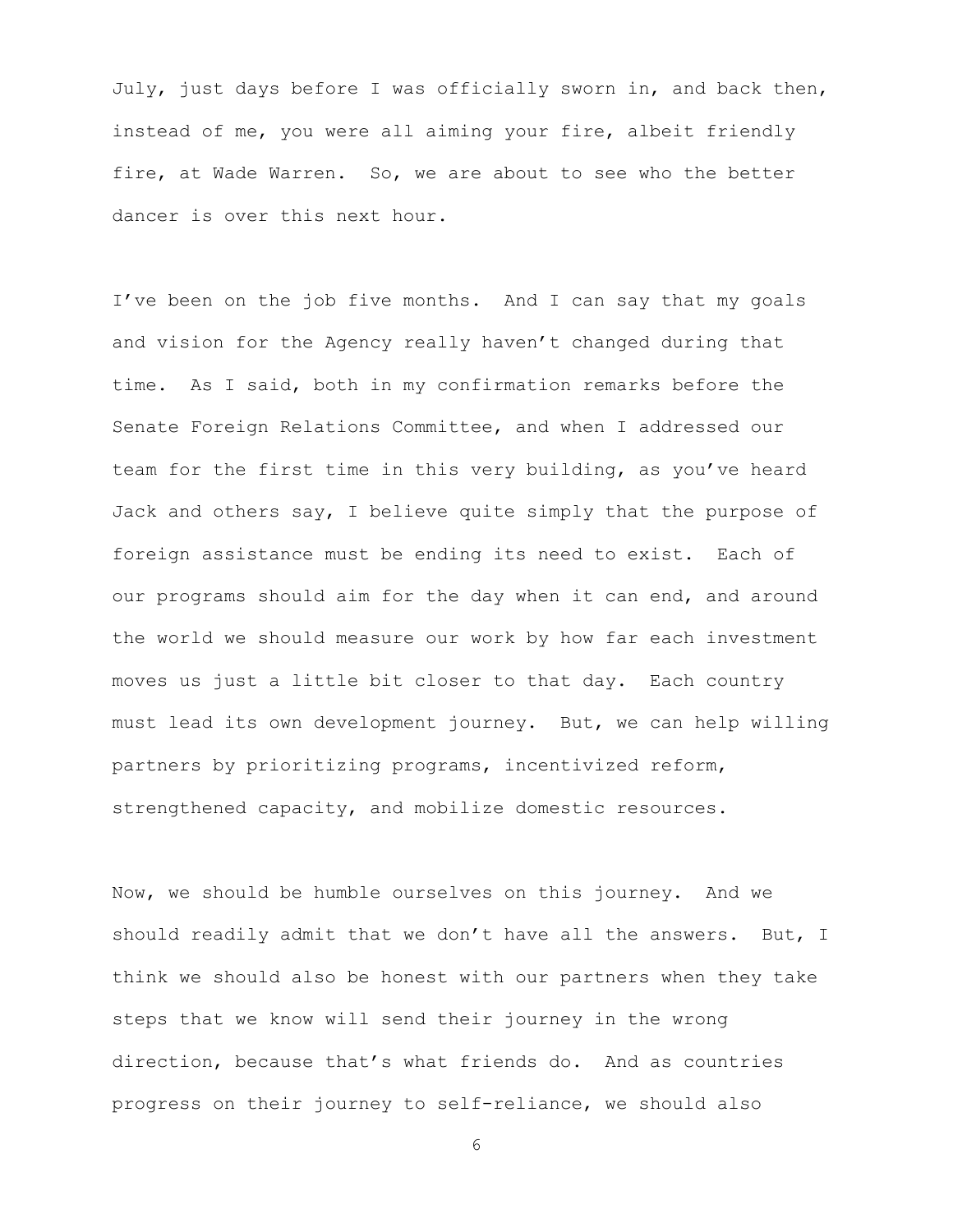recognize the traditional assistance isn't the only, or in some cases, the best means for helping them along. And so, we'll look for ways to promote private-enterprise driven initiatives and programs.

In the area of humanitarian assistance, we will always stand with people when disaster strikes, or crisis emerges, because that's who we are as Americans. But, as the world's leader in humanitarian assistance, we'll also call on others to do their part, and we'll work relentlessly to ensure that that assistance is delivered as effectively as it possibly can be. And because we believe that the truest sense of compassion comes with helping others to help themselves as we respond to immediate needs, we'll also look for ways to build partner resilience, to help them withstand future shock and crisis.

I can say to you now with five months under my belt, my security badge still working -- as I come in each morning I always check -- I can tell you that my overall vision for USAID has not changed. However, the lessons that I've learned from the stellar, truly dedicated set of professionals here at USAID, not just here in D.C., but really all around the world, they've really worked to help shape and inform my sense of how we get to that vision.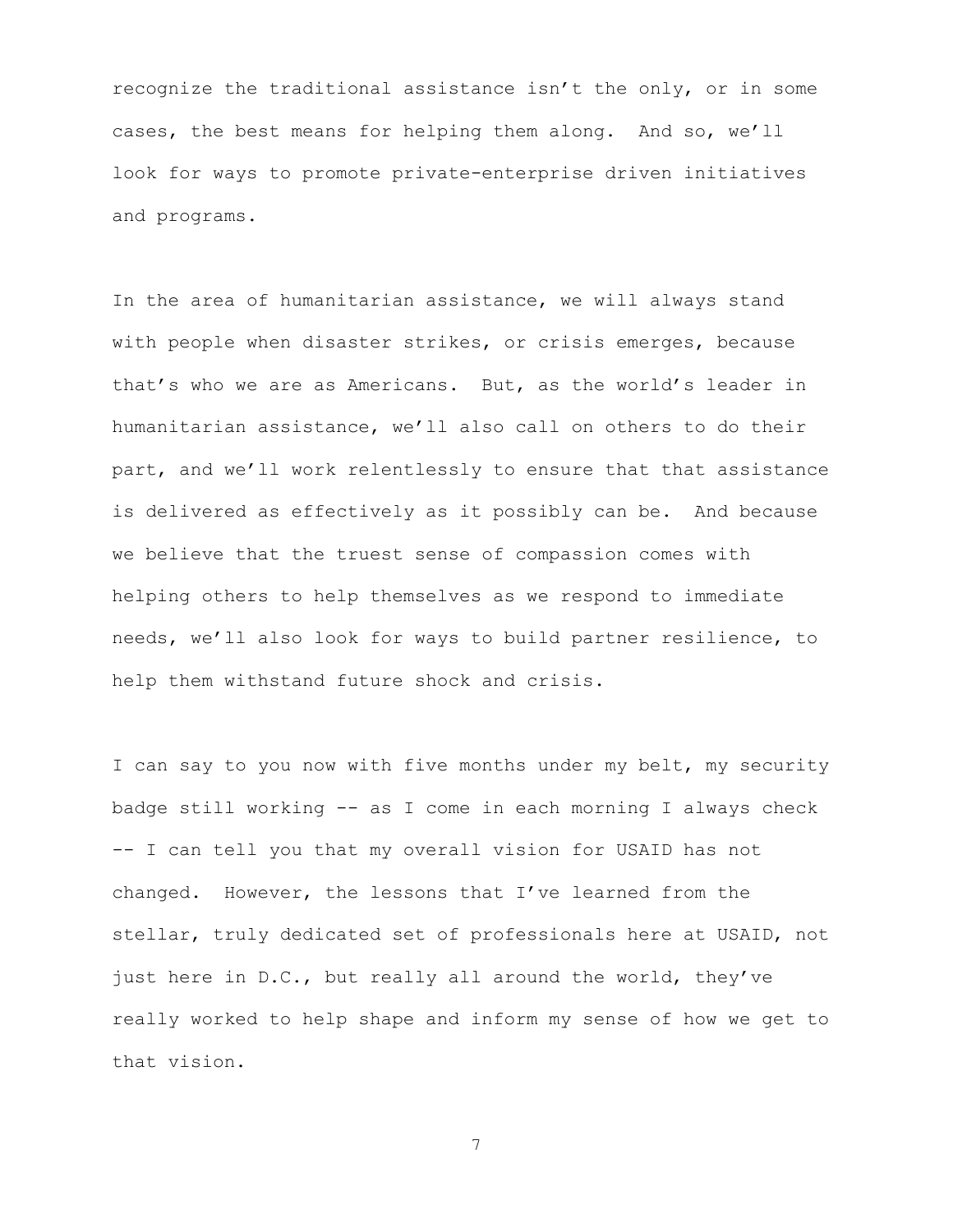And my travels have helped me in really immeasurable, irreplaceable ways. During my first overseas trip, for example, I visited a food distribution center in a northern part of Ethiopia, which is facing its third consecutive year of draught. I remember as I was walking through an area where people were dividing up their modest sacks of grain that American taxpayers had paid for, I met a woman who had just received her family's ration. And she was sitting down next to that sack of grain. As I was walking through, she raised her hand, and she wanted to know if she could ask me a question. I said, "Sure." She began by thanking America for her ration, but then she asked if I could help with what she really wanted, which was irrigation so she would never need food distributions again.

That's the spirit that we have to capture. That's why we have "Feed the Future," and that's the spirit that I want to animate every program we have, every investment that we make. That's the purpose that brings us to work each day. That's the purpose that brings all of you here. That is why you do what you do, and we do what we do. We are working towards a future where that woman can take care of herself, and never beg for food again.

Everyone, every human being desires dignity. And every leader, at least every citizen-centered leader, they feel it as well.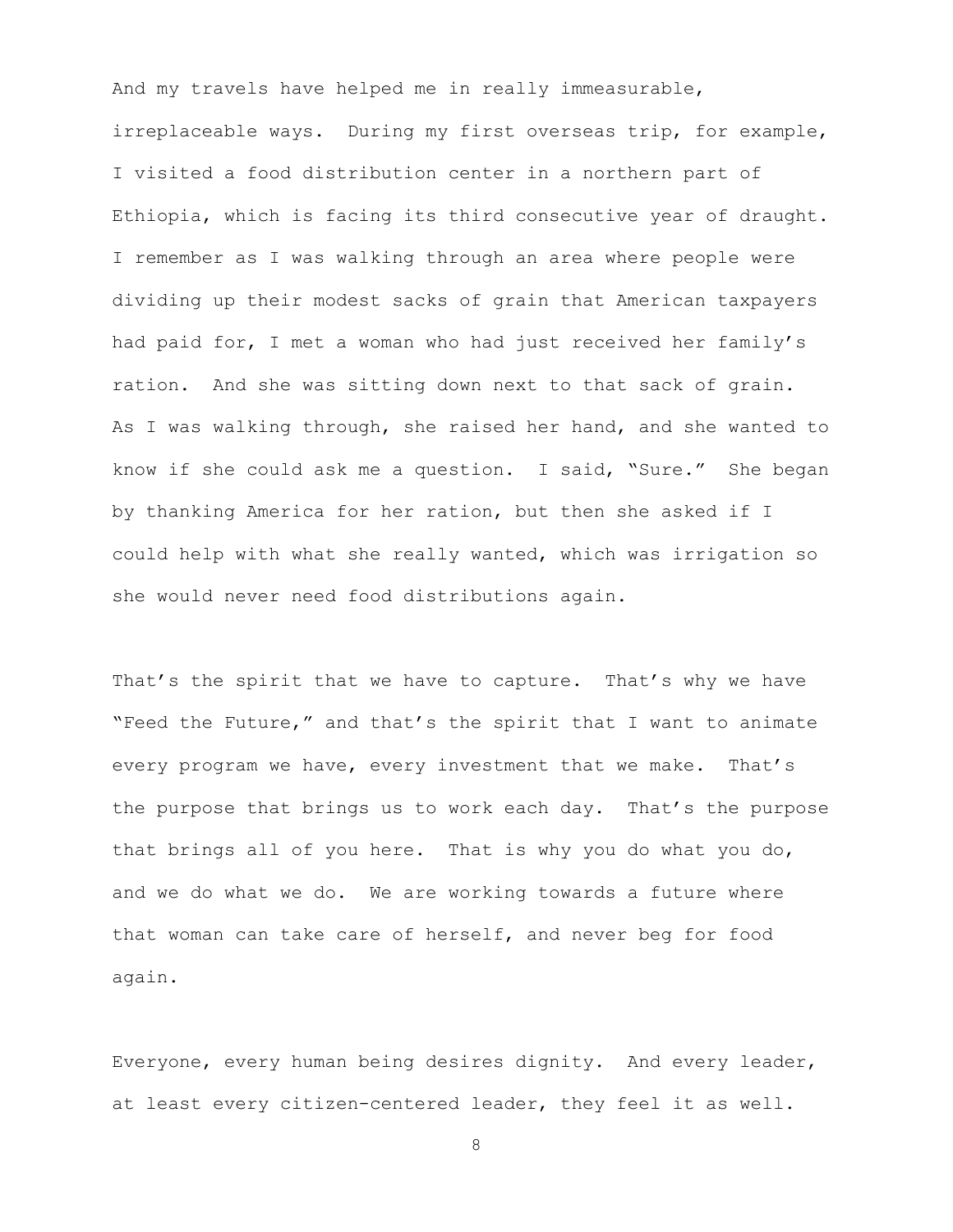They want their countries to be self-reliant and prosperous. They don't want to need assistance from the U.S., or anyone else for that matter.

My visit to India in November was a crucial time for me. I learned so much during that brief time, about what is possible in a country's journey towards self-reliance, and now prosperity. So, as many of you know, when USAID was launched 60 years ago, a centerpiece of our work in India was providing food assistance, physically distributing food. It's remarkable how far India's come, and how our relationship with them has evolved. India is truly an equal partner in the work that we're doing there, and elsewhere. They turned to us for our capacity to act as conveners, as incubators, as accelerators, in their own efforts to help their own people. We helped them test new approaches, and new technologies, and then once they're proven, the government of India scales them up.

When I was there, I saw how we're supporting a government led water strategy, by helping them pilot new, private-sector owned and operated clean water kiosks. "Clean water ATM's," as they were being called. Over the next year, this collaboration will install 50 kiosks around Hyderabad in southern India, which will provide more than 150,000 people with affordable, potable, drinking water.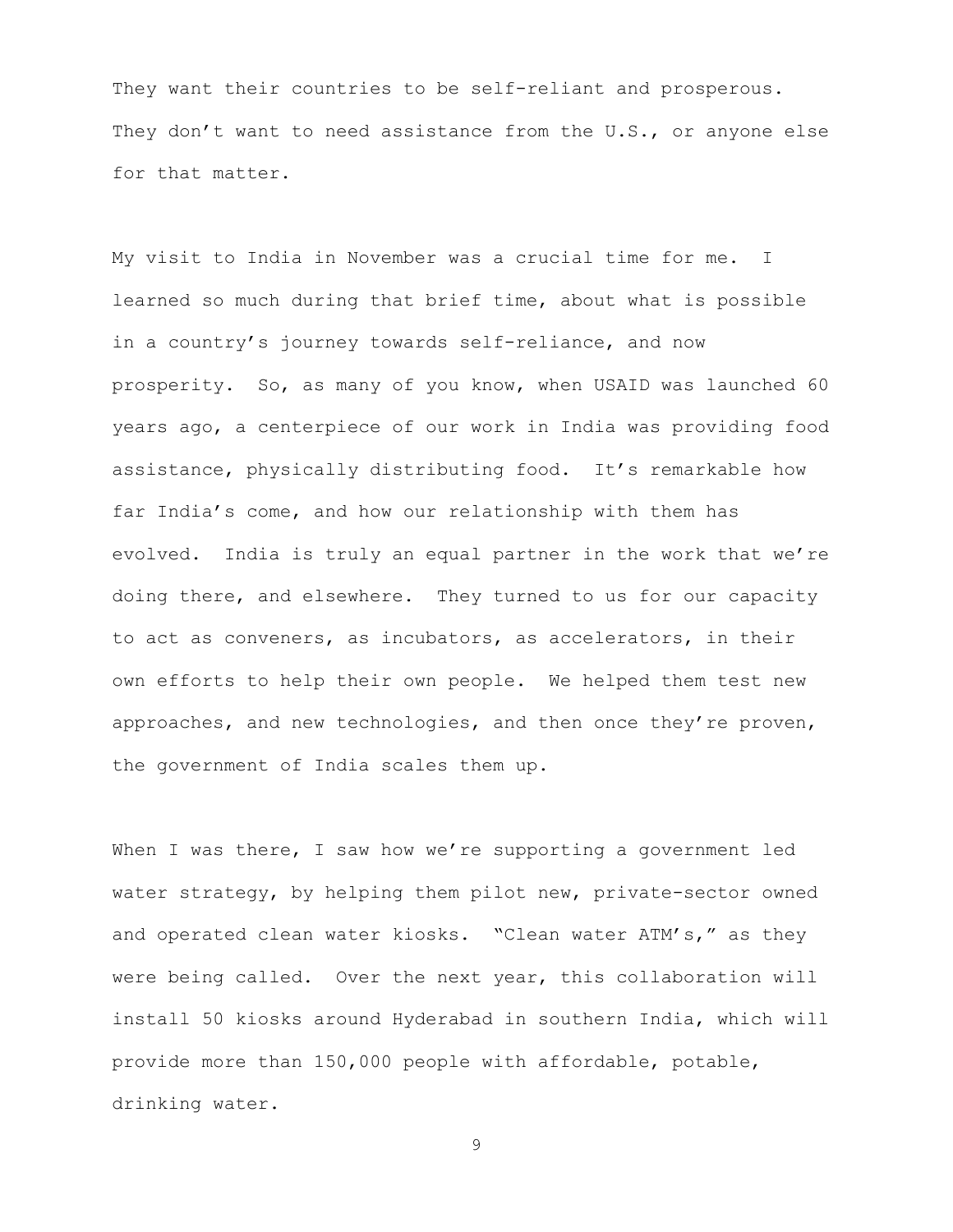When I was there, I saw how we helped to bring the most cutting edge medical technologies to the government's work to eradicate tuberculosis. Some of you may know -- many of you may be surprised to know, that India accounts for 1/4 of the world's TB cases. Each and every year, 480,000 Indians die from tuberculosis. We introduced them to GeneXpert, which for the first time gave them the ability to early, and accurately diagnose hard to treat TB cases, like juvenile TB, or drugresistant TB.

And when I was there, I saw how we're piloting innovative finance tools to lower the countries incredibly high maternal, and neonatal mortality rates. We helped launch the world's first development impact bond for maternal and child health, which is a pay for performance model. If successful, the government has told us that they will scale all across the state where it was launched.

As countries progress along their development journey, our relationship with them needs to evolve. For a country as advanced as India, it's projects like these that help them move closer, help them truly realize their full potential. So much so, that today, India is the fifth largest donor in Afghanistan.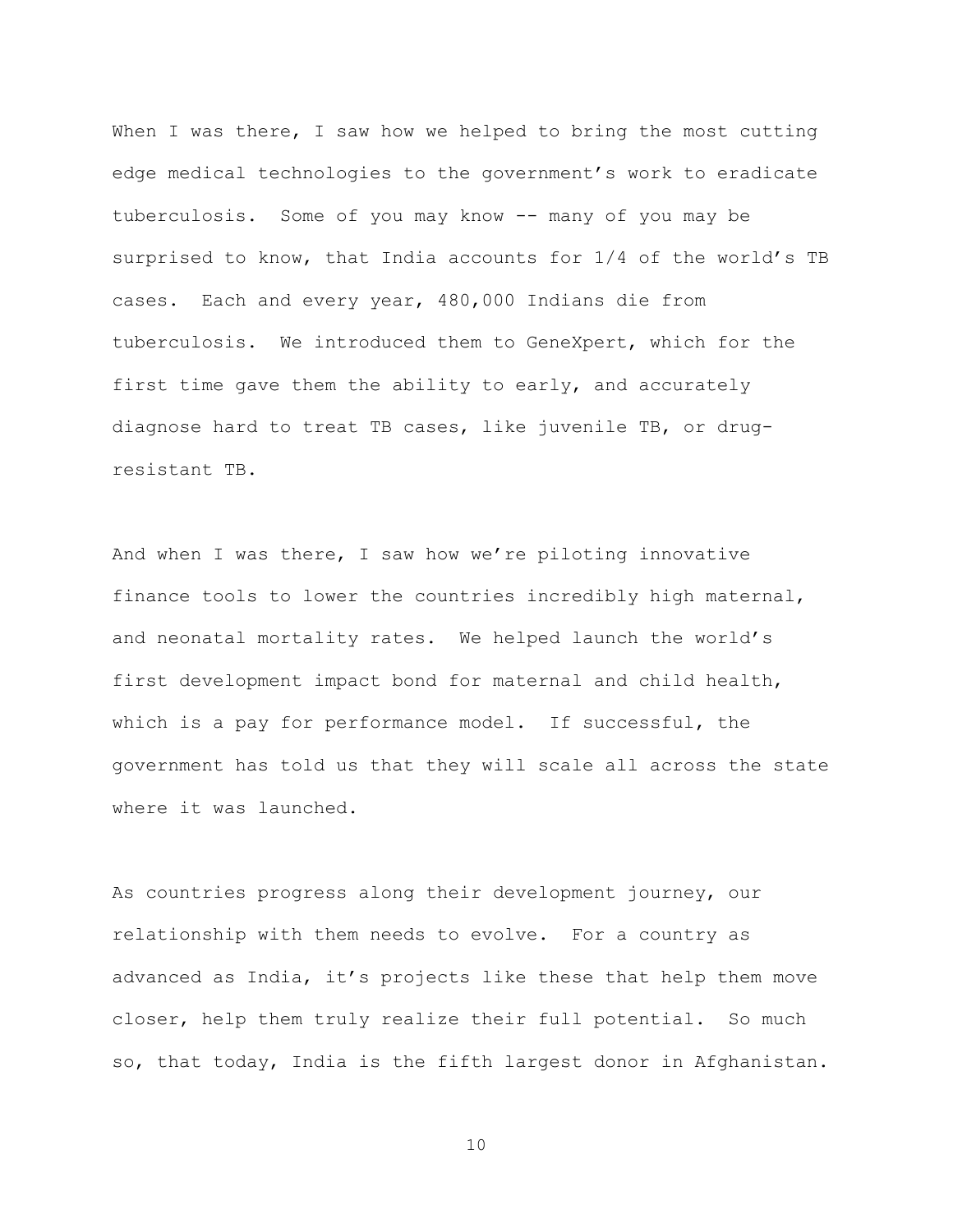When I was in Delhi, I met with a group of women from SEWA, the Self-Employed Women's Association. This is one of the largest non-profit associations in the country in India. It's working to provide vocational training for disadvantaged women, all across the country, but doesn't stop there. These women want to take what they've learned, what has impressed so many of us, and use it to help their neighbors. With USAID's help, they're bringing their talent, knowledge, and skills to bear, to help train more than 3,000 low-income women in Afghanistan.

SEWA will help them learn embroidery, garment stitching, food processing, jewelry making. Generating income, creating jobs, providing opportunities. They will help teach these women business management, and marketing techniques. They will demonstrate the power that women can have, even in the most difficult circumstances, to transform their lives through genuine leadership. Indian women helping Afghan women. Helping them build a brighter future for their communities, their families, their economy. So, not only is India making strides in its journey through self-reliance and on to prosperity, but is joining us to help others on their journey as well.

So, India is an obvious success story. But what about other places? Working with our partners, how do we measure the country partner's progress? Their challenges, the effectiveness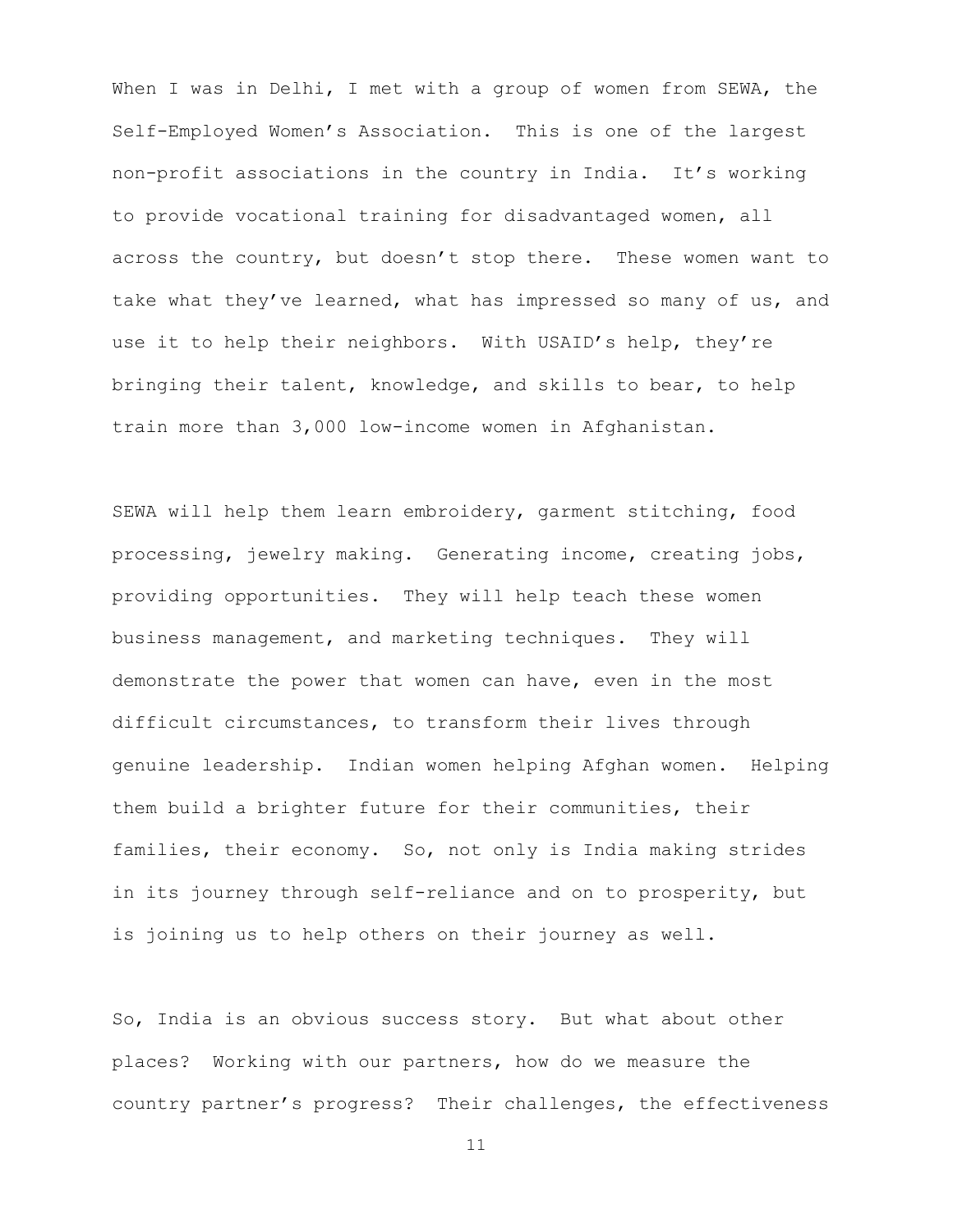of our investments. How do we know where resources can best make a difference? How do we know what the country's needs are?

As all of you know, because so many of you help lead this, the most exciting developments, I think, in the development field, relate to data, metrics, and targets. Information, data, knowledge that can help guide our work in this regard. So, in the fall, I asked ACVFA to begin looking at ways of how we can track countries in their progress on their development journeys. To those who are here, who helped in that process, a very sincere thanks. This has been a really important project for the Agency.

In a bit, you'll hear from Susan Fine about those working groups that were developed, but just briefly I want to give you the 40,000-foot perspective. First off, to be very clear, this is a work in progress. The working groups have done some important thinking, and excellent work, and I think we're getting close. But these metrics are not ready to be rolled out yet, not acted upon yet.

First, let's restate what it is that we're working on. We're not looking at inputs, at least not in the widgets in the production line sense. As much as possible, we're trying to track and measure capacities. We're not recording the number of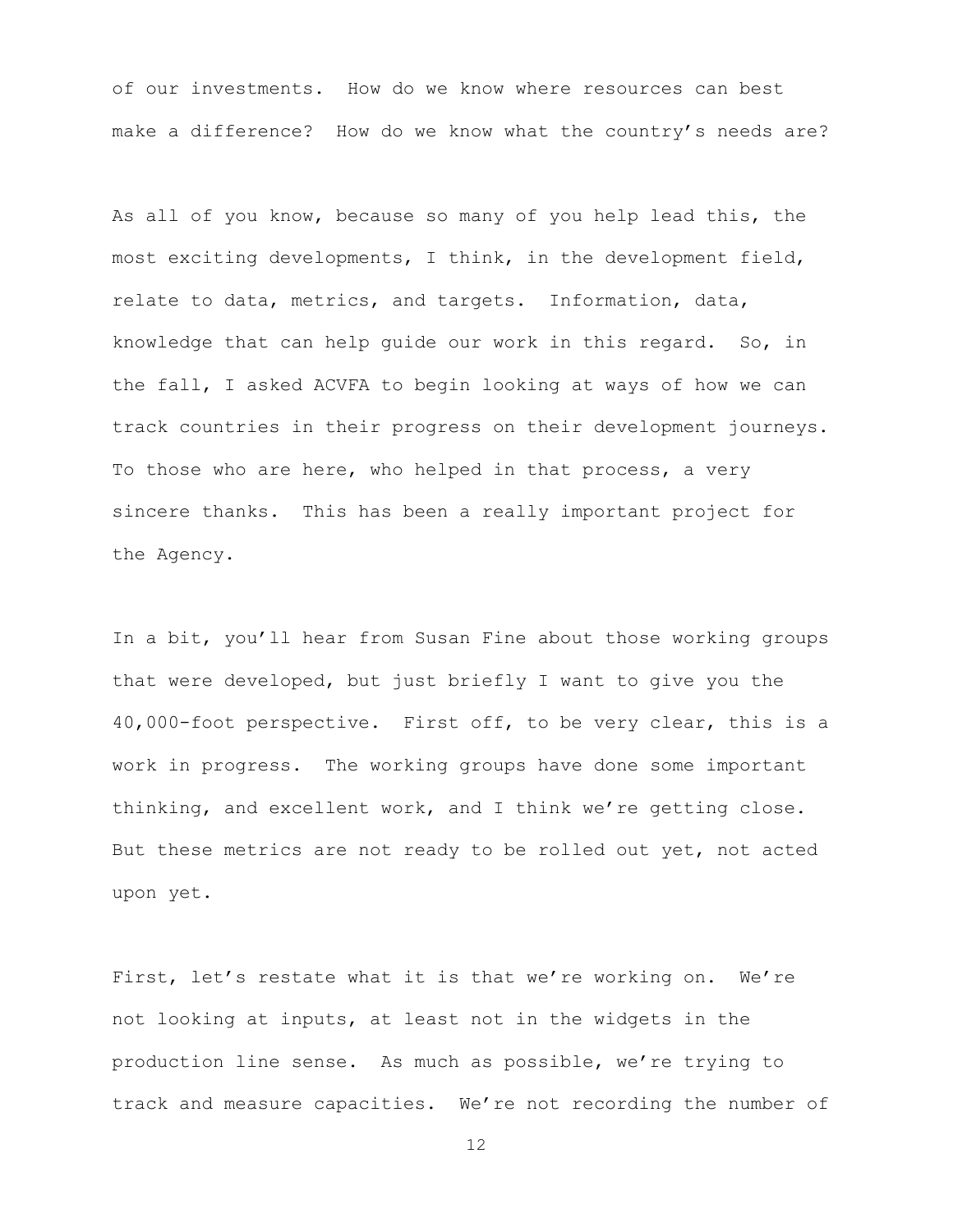bednets produced or delivered. We're looking at our partner country's ability to deliver those bednets on time, on budget, and increasingly using their own resources, and their own networks to make all of these investments sustainable and difference making.

We're taking steps to ensure that we're helping partners tackle global health challenges in the future, with well-trained teams of professionals, and support staff, well-resourced, and welldesigned interventions. And an inclusive delivery system that reaches even historically underserved communities.

To be clear, what we're aiming for is not a scorecard, and it's not a formula in the MCC sense. I'm someone who helped craft the MCC. MCC's indicators dictate whether countries qualify for funding. The hard hurdle indicators, as they're called, determine when countries no longer qualify, and will no longer receive money. What we're looking for, are mile poles, mile markers in that development journey. And the reason we want to know this, is it helps us inform how we can best help our partners. To help us be more effective in helping them on their journey.

Those kinds of metrics are harder to craft, and they're certainly more complex. Metrics that reinforce human dignity,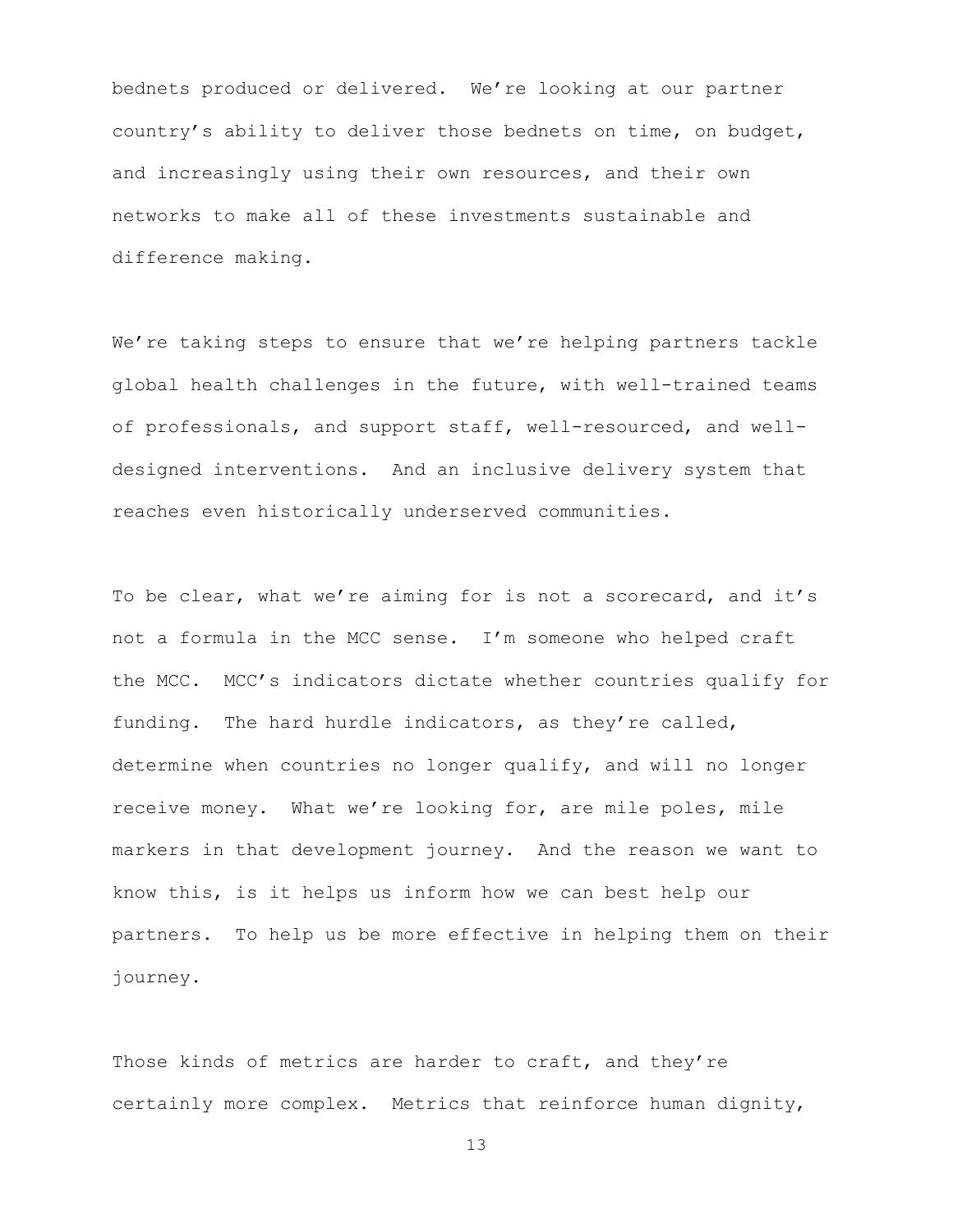that can be a challenge at times. Again, what will we do with these metrics? Eventually, we hope that we'll be able to use them to prioritize, and guide our programs, and countries, and regions. And we hope to use them to help us in our strategic planning. We hope that we'll be able to gain greater flexibility from Congress, and the rest of the executive branch, to target our resources over the long haul because they'll have greater confidence that our decisions are based upon sound development logic.

They should also see evidence through these mile posts, as I call them, that our investments are long lasting, are sustainable, and are supported by host country governments, and civil society. Ultimately, all of this work is aimed at a system -- building a system that is centered upon human dignity, and sovereign leadership. It's about helping people realize just what is possible.

I remember visiting the country of Senegal several years ago, shortly after the completion of an MCC compact. And I remember having a conversation with one young woman, who was part of Senegal's compact team, Senegalese. And I remember, because she thanked me for the roads that we helped to rehabilitate to the compact. And she thanked me for American support for the irrigation system that we helped to build. But then what struck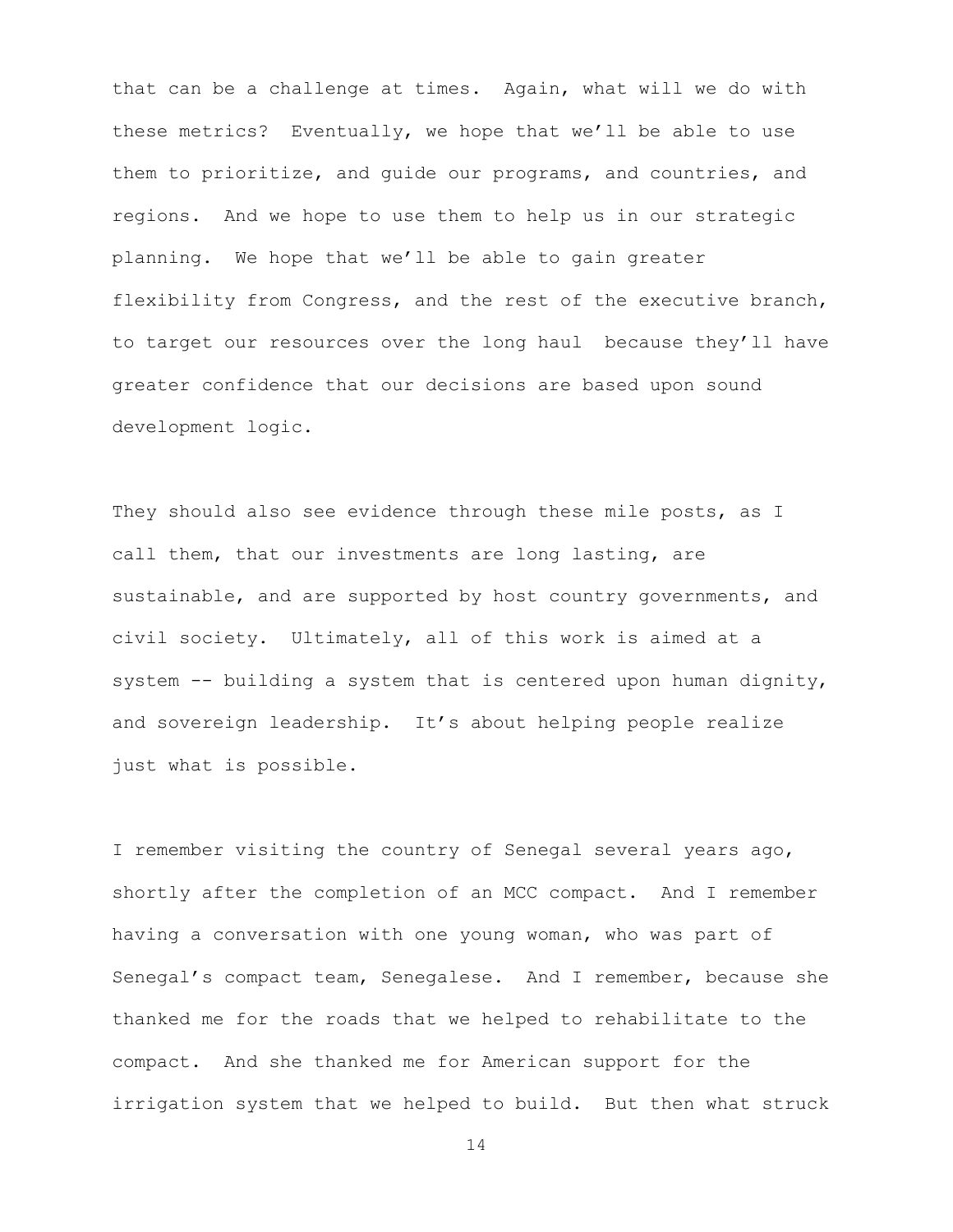me, is she said, "You know, that's actually not it. That isn't the most important outcome from the compact." She said, "Instead, through the compact, we trained hundreds of Senegalese to implement this work, and to prove to these men and women that it was possible to perform such projects on time, on budget, with complete transparency, without paying money to government officials. "That," she said, "That's what we want to celebrate."

MCC works only with countries that have achieved key aspects of good and effective governance. At USAID, many of our partners are in a tougher place, they're in a different place in their journey. And so, when they make progress, when they get to the point that we're able to talk about new relationships, that's something extraordinary. And that's something that we really do need to celebrate. It's an aspiration that is in line with American values, and in line with universal aspirations. That is really what I want us all to focus on. How do we capture that? How do we use that to help inform our work, and make us more effective in being good partners?

To communicate that idea, and those aspirations, we're launching a new communications campaign called "USAID Transforms," which showcases stories that demonstrate the impact of the work that USAID, and partner organizations are doing all around the world.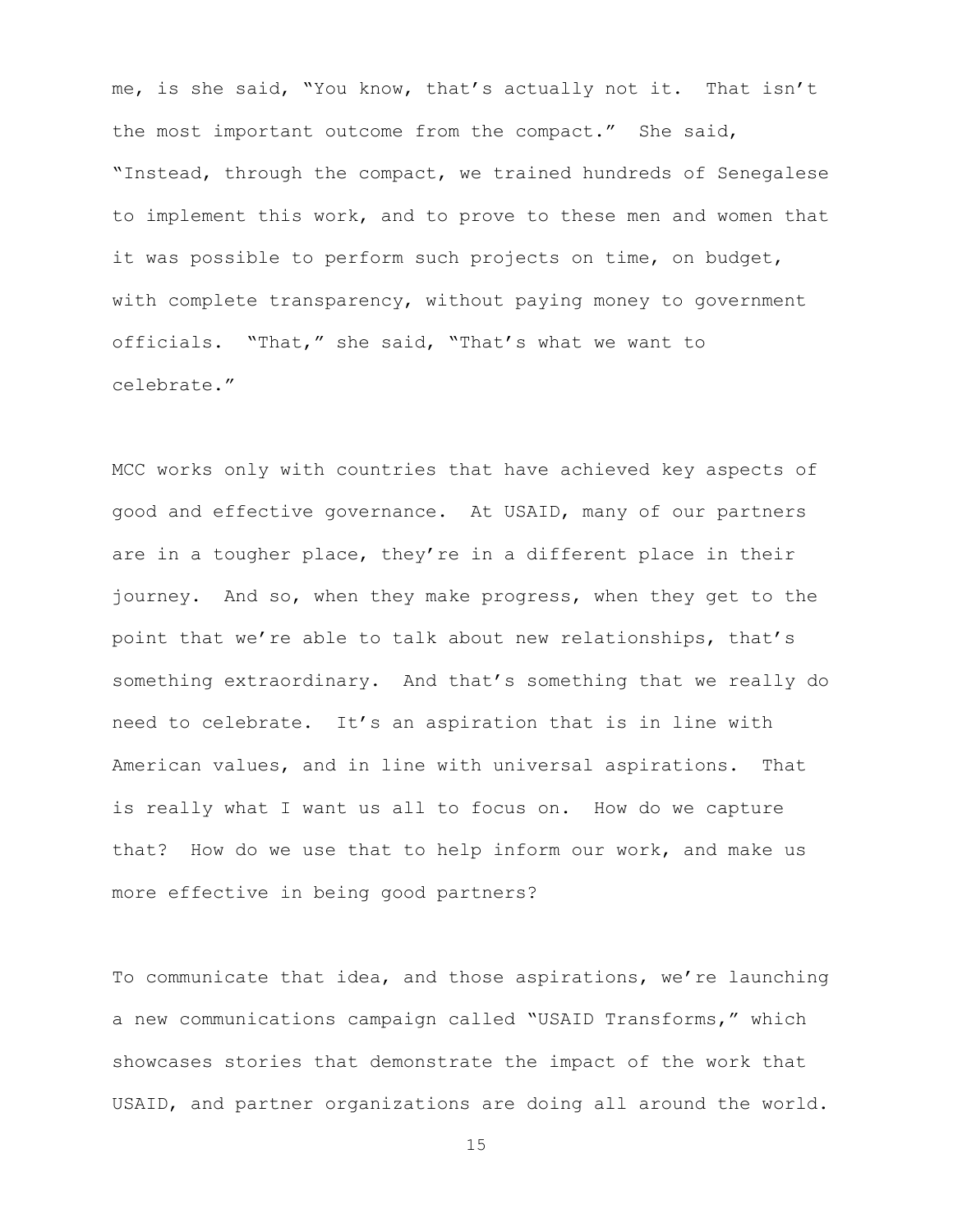Investments that are transforming lives, and communities, and economies. I invite you to go to the website, and take a look. And, to give you a bit of a teaser, I have a short video I'd like to show you.

[video playing]

Hope you like what you see, thank you for helping us at USAID aim high. And with that, I'll turn it over to Susan Fine, who will lead us through an important discussion. Susan, thank you.

[applause]

SUSAN FINE: Good afternoon, it's wonderful to see so many people here, we're happy for your interest in this topic. So, I am the Senior Deputy Assistant to the Administrator in the Policy, Planning, and Learning Bureau at USAID, and I am also serving as one of a number of senior leaders in the Agency, who are working on the self-reliant -- the journey to self-reliance. And in that capacity, I'm also serving as the co-chair of the ACVFA working group, along with Carolyn Miles.

And I just really want to emphasize -- amplify what the Administrator said about how valuable it was to have this opportunity for dialogue, get input from members of the ACVFA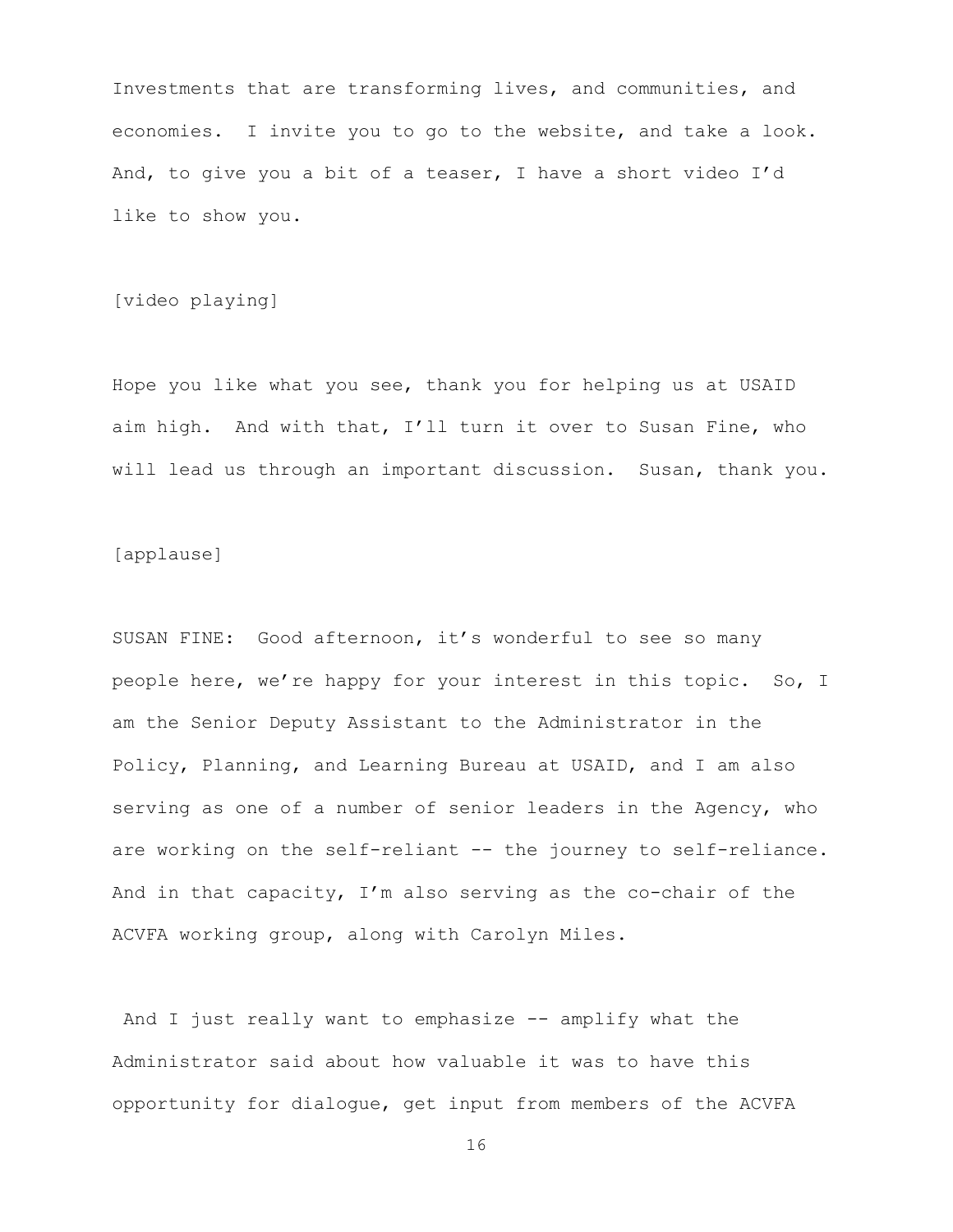working group on some of the aspects of the journey on selfreliance. This is very much a work in progress, and so -- but it was a good place for us to be able to start bringing together some of the work that we have -- that we were doing internally, and being able to get feedback, and improve on that. So, it was a very dynamic and iterative process, and so  $I'm -- we're here$ today to share a bit of that with you.

Okay, so we are talking today about what is referred to as "Outcome 1" of the Redesign process. And that focuses on how we're going to operationalize the Administrator's vision for the journey to self-reliance. And we have identified six different areas initially, that we think are important to focus on in order to operationalize that vision. They are listed there, and we're going to focus today on the first three.

There are also the emphasis on leveraging resources, Private sector engagement, and domestic resource mobilization. There are working groups around those areas, but those will not be the topic of our conversation today.

Okay, so we started out by saying, "Well, we need some guiding principles but, what does this mean? What are we talking about with the journey to self-reliance, and, yeah, we need some principles to, kind of, bound that work." I think the first one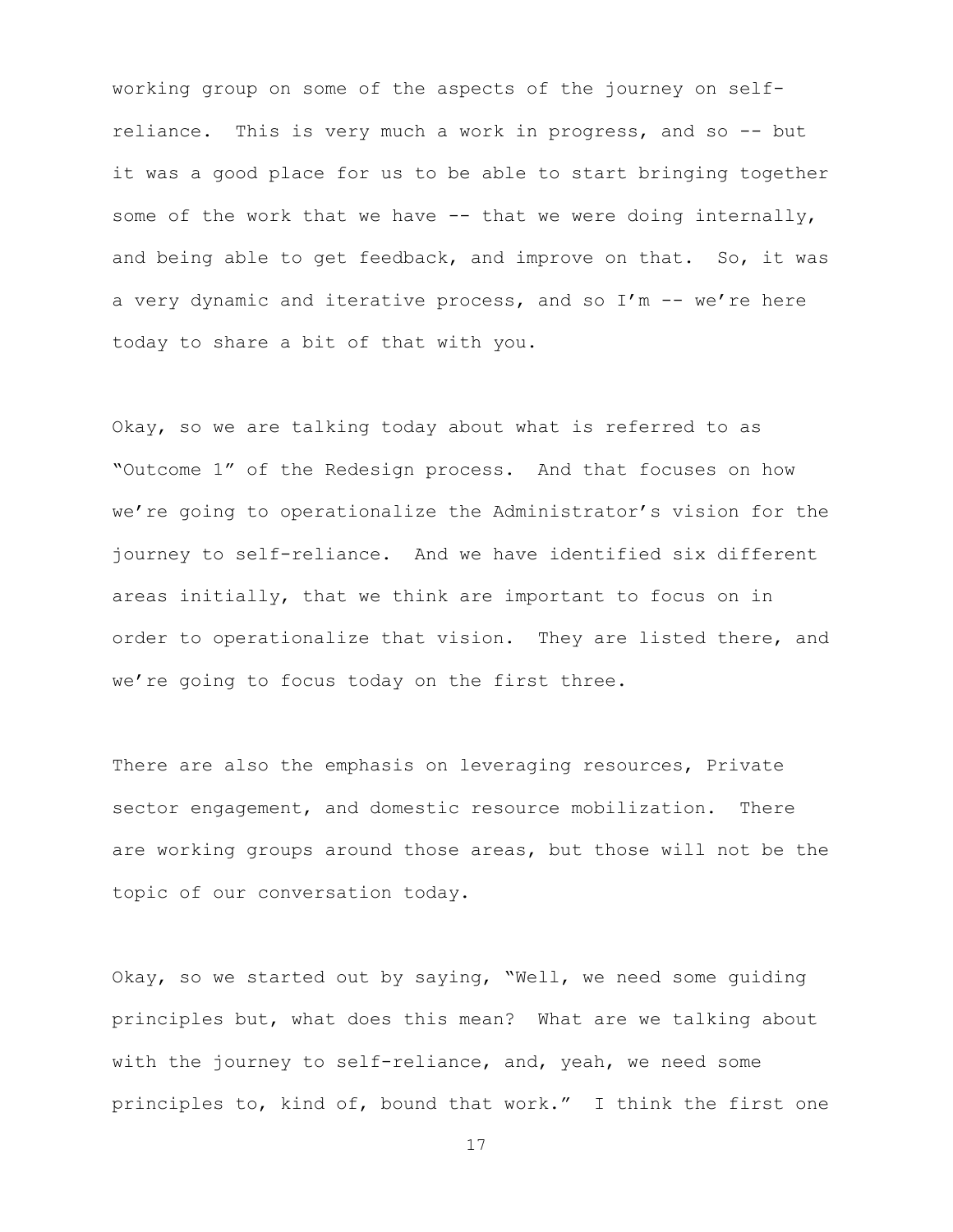is really to emphasize that we are talking about using the concept of a journey of self-reliance and apply it to all of our strategies and programs.

This is not just about looking at countries that we might want to transition our relationship with. This is really applying and using the notion of helping countries become able to manage their own development process -- lead and manage their own development process across the board. Recognizing that there are some countries that are very far away from being able to do that, and also that the process is not linear.

We are also in this process, going to build on USAID's existing expertise in partnership, or partnership approach. We know that, I think, it's an approach that is built into most of the work that we do today, however we can always improve on that process, and we think that an important part of helping countries on that self-reliance journey is to support them through our convening authority, and our ability to leverage other resources.

We also recognize that as countries move along, as they gain capacity to manage their own development, the way that we work with them should evolve as well, and so we have a number of different approaches, tools that we use in our programs. And we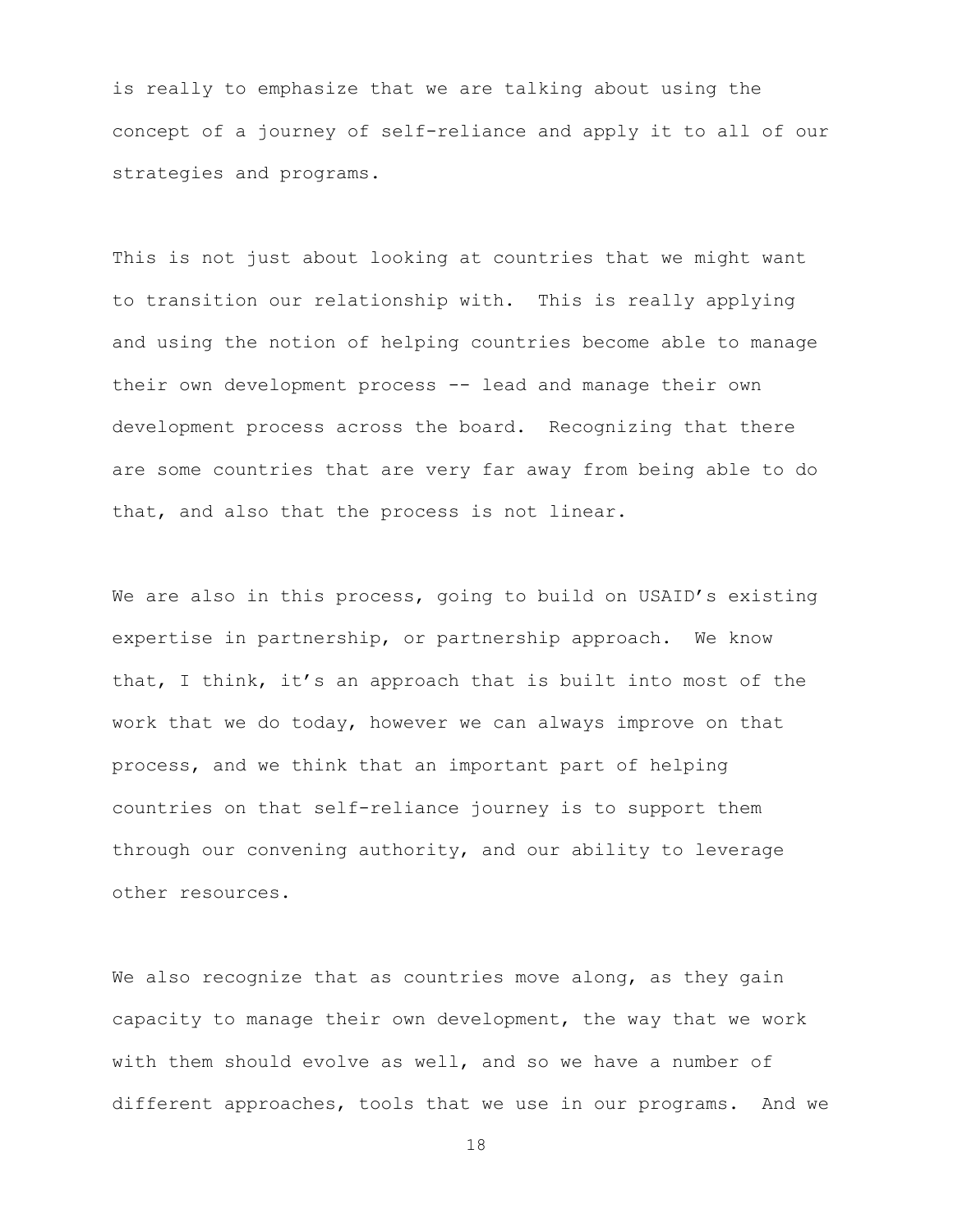know that we have to vary that mix, depending on where a country is in their development journey.

Of course, we have to bring new resources -- help bring new resources to the table, whether they come from the private sector, from other development partners, from countries themselves, as well as innovation and expertise. And, it's important to not only be able to establish sort of where a particular country is in terms of its ability to be able to manage its own development. But also, to recognize when it's really, sort of -- as the Administrator talked about India, and how it has evolved as a country. So, to be able to celebrate when countries really get to a point where they are really managing their own development process.

And finally, to emphasize that this is -- again, this is about changing the nature of the relationship that we, USAID, have with developing countries. This is not about graduations, not about close-out. We want to make sure that as countries move along their journey, that we are evolving our partnership with them. And so, one of the pieces of the work that we're going to talk about today, is about the legacy, and what happens once we transition our relationship with a country from traditional assistance.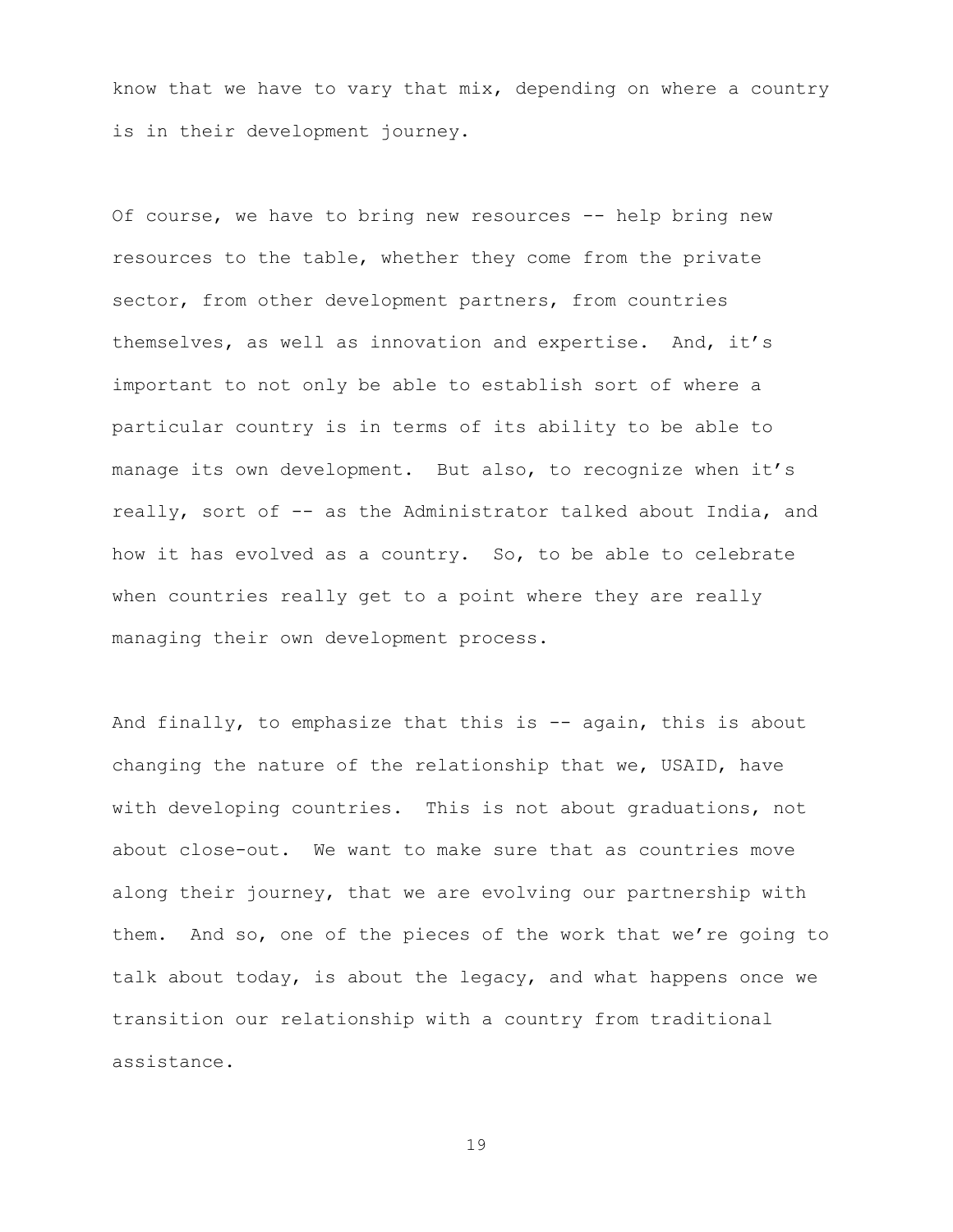So, we have here a kind of identified theory of change, which really posits that "if countries have sufficient capacity, both in government, in the private sector, in civil society, as well as demonstrated commitment in terms of their economic policy, open and accountable governance, then they will be able to effectively finance and manage their own development process."

We're also working on a set of metrics to be able to assess where countries are on their development journey. And the Administrator emphasized that this is not like an MCC scorecard, and the use of these metrics will be quite different from the way MCC uses their metrics. So really, we're using these metrics to inform our strategic planning processes, our programming, and also our dialogue with our developing country partners, as well as other donors, and also dialogue within the U.S. Government about our relationship with a particular country.

We've defined two dimensions that we're looking at in terms of metrics. One is country capacity, the other is commitment. Under capacity, we're looking at things like the ability of government effectiveness, rebuilding the government to provide security to its people. The capacity of civil society to hold the government accountable. And then, also, things like, you know, income level, poverty rate, inequality, and the quality of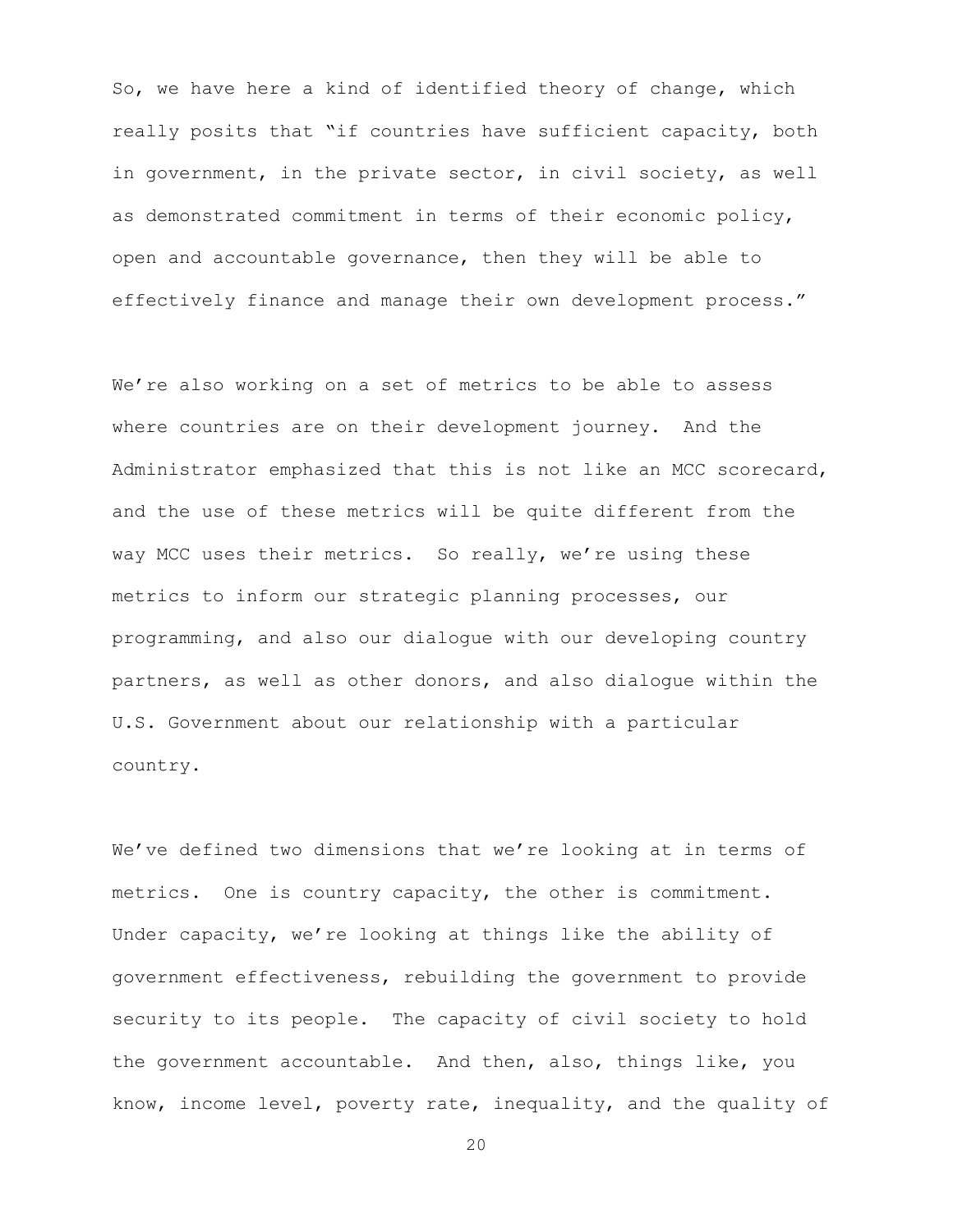human capital.

And under commitment, we're looking at things like trade, and capacity for trade, business climate, which, of course, is very important for countries to be able to attract private-sector involvement. Also, looking at issues of how they manage their natural resource base, and their commitment to open and accountable governance.

I should note that these indicators will be based -- all the metrics will be publicly available from independent sources. They're not things that we're cooking up ourselves, and we're really trying to take advantage of all the work that has been happening in the field of metrics indicators. Over the last few years, there were a lot of interesting new indicators out there, and I know that many of your organizations have been involved in working on those, so thank you for that. And it's also important to note that this is very much a work in progress; we are discussing some of these metrics, and part of our ongoing consultation process will be to get feedback on those metrics.

And then, I mentioned that we wanted to talk about legacy. When we -- when a country has come to the point when they have a fairly high level of capacity, and commitment to manage their own development process, we believe that it is appropriate for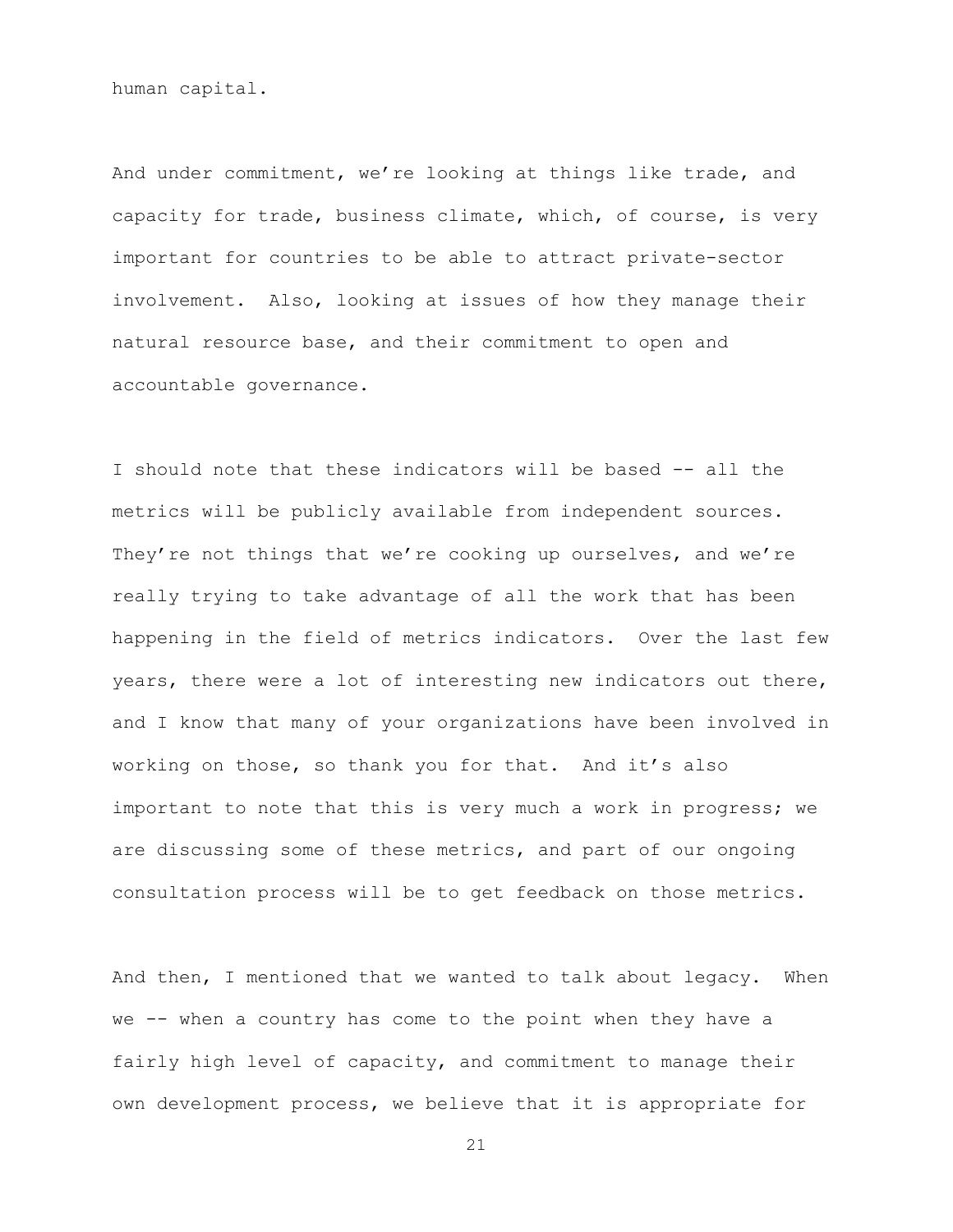us to be thinking about how we work with that country differently.

But, that does not mean that we are leaving the country. It doesn't mean we're turning out the lights and walking away. We -- the Administrator feels -- that it's very important that we remain engaged with the country for a variety of reasons. There may be some lingering development challenges, there's also the concern about potential backsliding, things could happen, and something unexpected could happen, and we want to make sure that we still have a relationship with that country.

So, we're looking at different ways that we can maintain a relationship with the country, and have a legacy. And there are things that we can do in terms of our presence. For example, have a small USAID representative office, or a -- some sort of senior development counselor in a country. We also are looking at the wealth of experience that the Agency has already, in putting in place various kinds of what we're calling "legacy programs." So, in the past we've had endowments, we've had foundations, we've had various kinds of partnerships. We actually catalogued more than 125 different kinds of legacy type programs that USAID has had, probably since the 1980s.

And we also tried to draw some lessons from those experiences,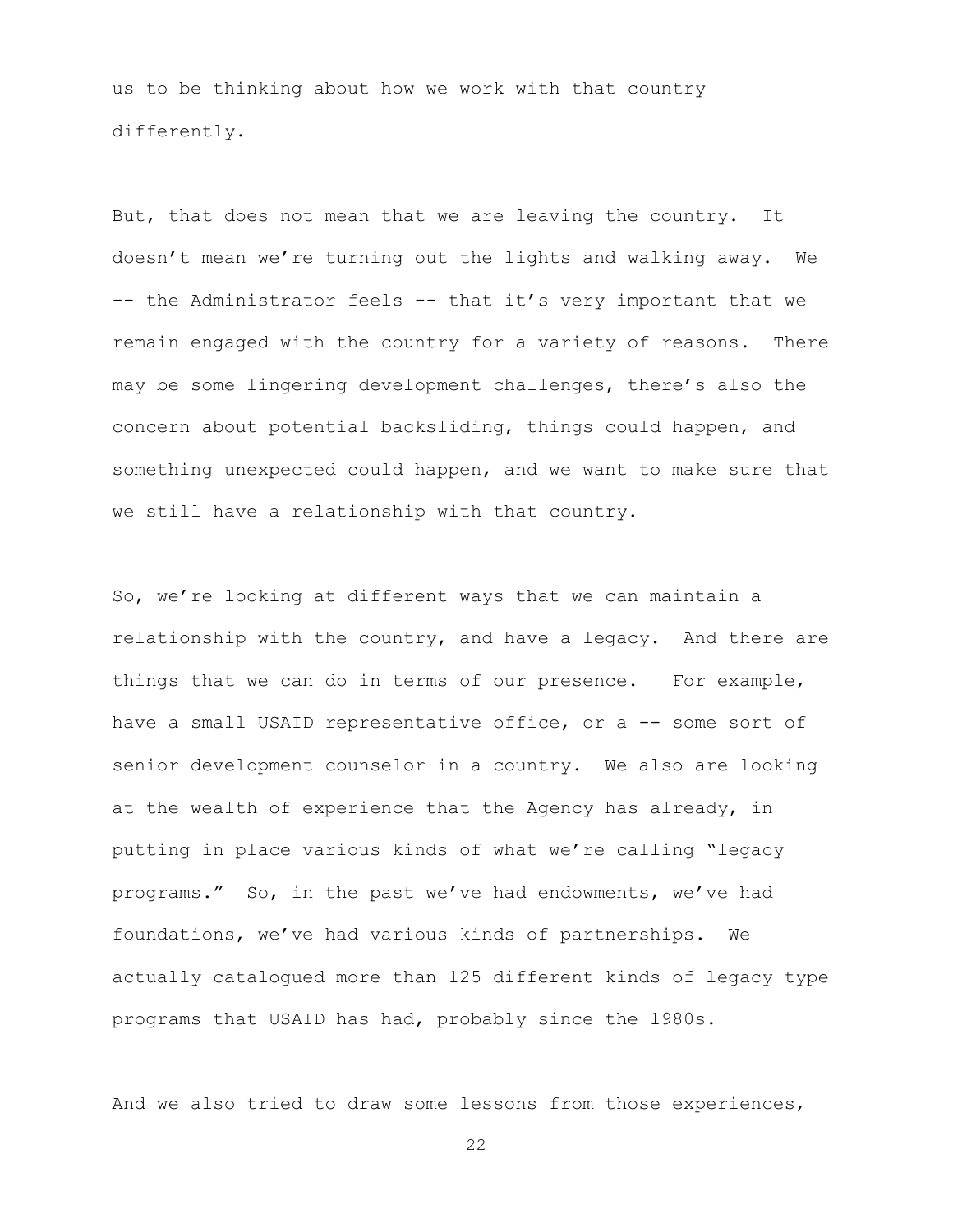and I would just like to highlight a couple of them. First of all, we know that early, and sufficient planning for these kinds of programs is extremely important, that you need to have a good lead time, because it is a complicated process, and it involves people, as well as institutions, and budgets, and things like that. So, an adequate lead time is really essential for developing a successful legacy program.

Also, working with the country, and having country ownership -shared ownership of whatever the legacy is, is absolutely critical. And then I think, as a career foreign service officer, you always want to remember to think about the human impact of these processes, and particularly recognizing that this can have an impact on our staff, and most notably our foreign service national staff if we are changing the nature and footprint of our programs in some countries. And so, we are very mindful of that, and we want to make sure that we address that as part of any kind of transition planning process.

So, again, those are some of the things that we've been working on, and we are very excited to be at this particular point, where we will now be able to begin broader types of consultation on, and solicit more input on, some of these ideas and further develop them, both with the external stakeholder community, as well as internally within USAID.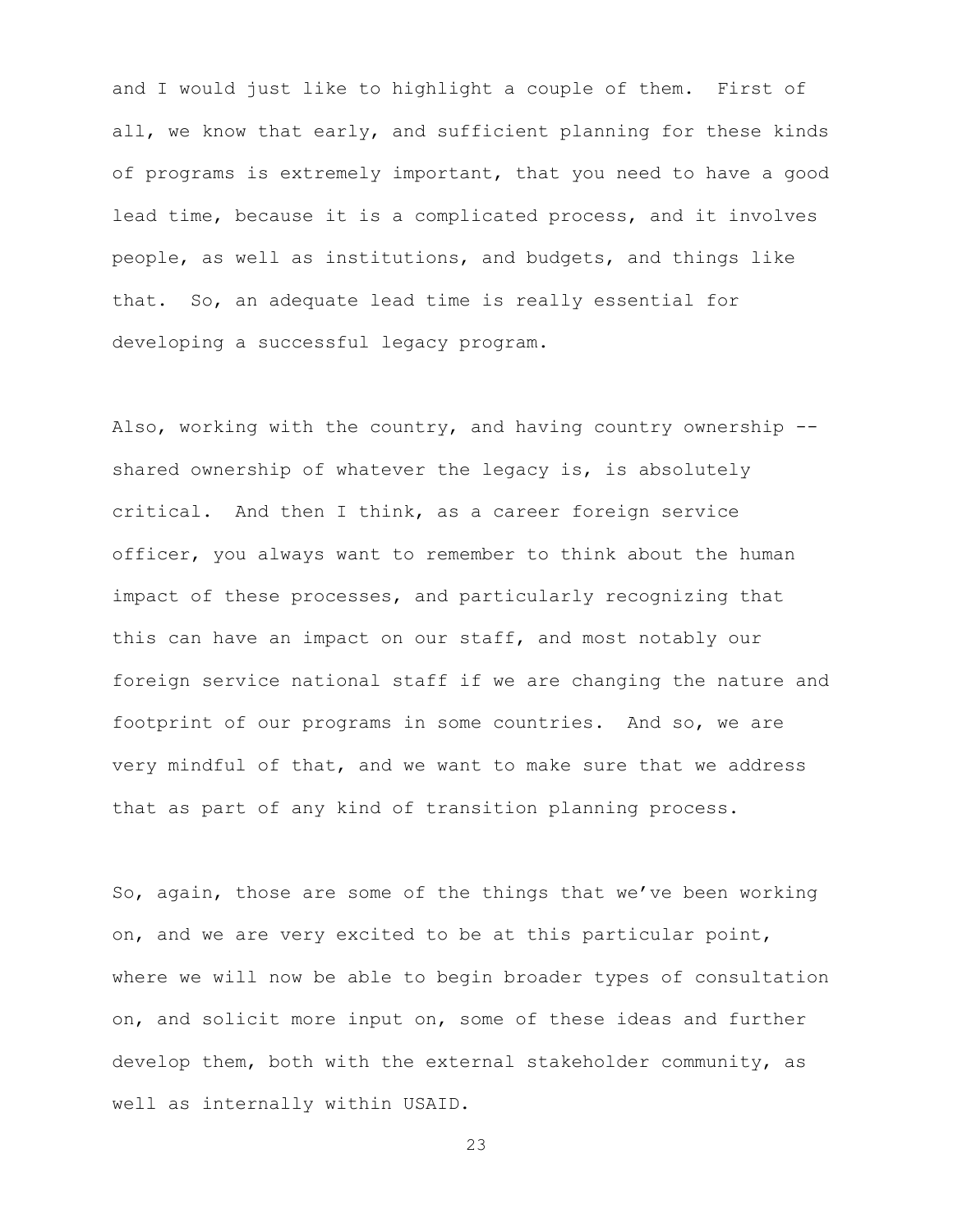And with that, I'm going to turn it over to Carolyn Miles, who is going to make some comments from her perspective, and then lead the panel. Thank you.

#### [applause]

CAROLYN MILES: Thank you, thanks very much to Susan, and thank you also to all the people who have worked on this, this has been a big group, actually. And I'm going to try, before we get into the panel, which has a little more specifics, I'm going to try to just identify some brief, kind of cross-cutting issues that we found in this work. And, I know you guys will have a lot of questions, so we're going to try and leave plenty of time for that. We never have time for all the questions that we've got, so we'll give that a try.

I want to start off by just thanking John Norris, David Ray, and Connie Veillette, who's actually not here. George Ingram is standing in for her, who led these three working groups: one on legacies, one on principles, and one on metrics. And you'll hear from them in a minute on the panel. There was a lot of work, and I think a great spirit of collaboration, by the way, with the USAID teams. So, we're all on the same page.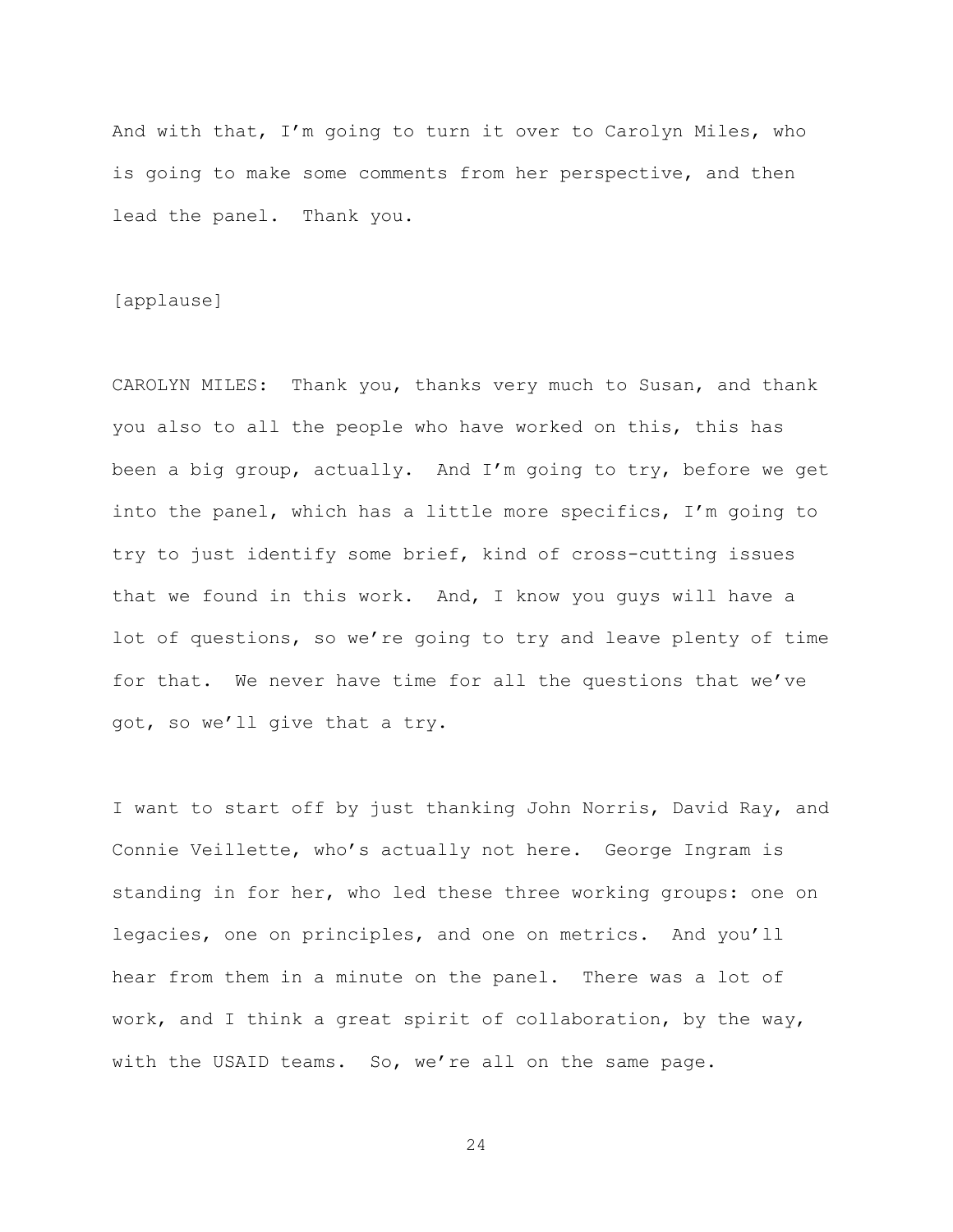I think when Administrator Green talks about this idea that we're in this business to get out of this business, I think it's something many of us relate to. But how we get there is a whole different story. And so, the group that I was working with, really tried to say, "How do we add some constructive criticism to what we're seeing through the working groups and the data Susan shared?"

So, I'm going to go through those cross-cutting recommendations. Just a little background, we started this in October of 2017, and we've had these ongoing consultations with USAID, reviewing two rounds of documents on transition principles and metrics, and then a further along document on legacies, as well. So, just a little background.

The first cross-cutting issue, and this is not surprising, because we are early in this process, is that we really need to deepen the consultation process. And both Mark and Susan mentioned this, but we think we really need to take these principles and metrics and idea of legacy out to the broader community. And particularly need to talk to the country governments and stakeholders, as well as the country USAID teams.

The process can't be rushed because that's going to take some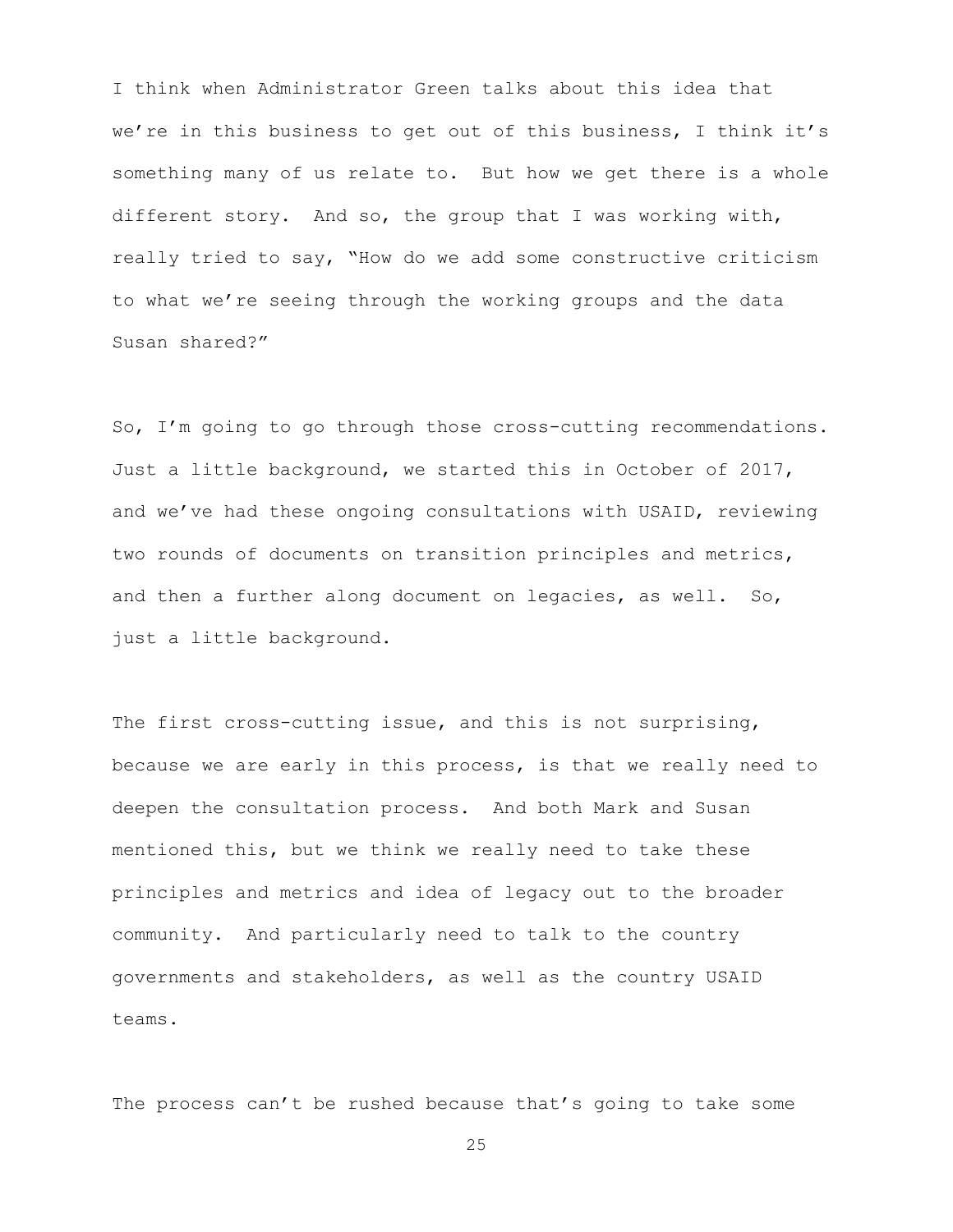significant amount of time. This is a very far reaching initiative with long term consequences, and therefore if we're really serious about making it work -- it's, by the way, not completely new, it's built on a lot of things that have been done before. But we think if we're going to be successful in really moving it to the next level, we've got to take the time and -- particularly the time at the country level. So, that was a major cross-cutting piece for us.

And it means sharing a lot of this information that we've already got, and have put together. So that's the first crosscutting piece. And we also have to engage, obviously, people like the State Department, MCC, the Inter-Agency process also has to take place. And that has, to some extent, but probably not enough.

Cross-cutting recommendation number two is that this requires a a smarter, not smaller -- USAID. So, this is not about budget cuts, and that in no way was what USAID was communicating to us, but we are in this rather difficult circumstance of facing dramatic cuts to the USAID budget. We actually would say that this work is going to take more money, not less money, right? To actually get on the road to real self-reliance, and that's going to take certainly moving things around, but it isn't going to take less funding. And so, the work that all of us do on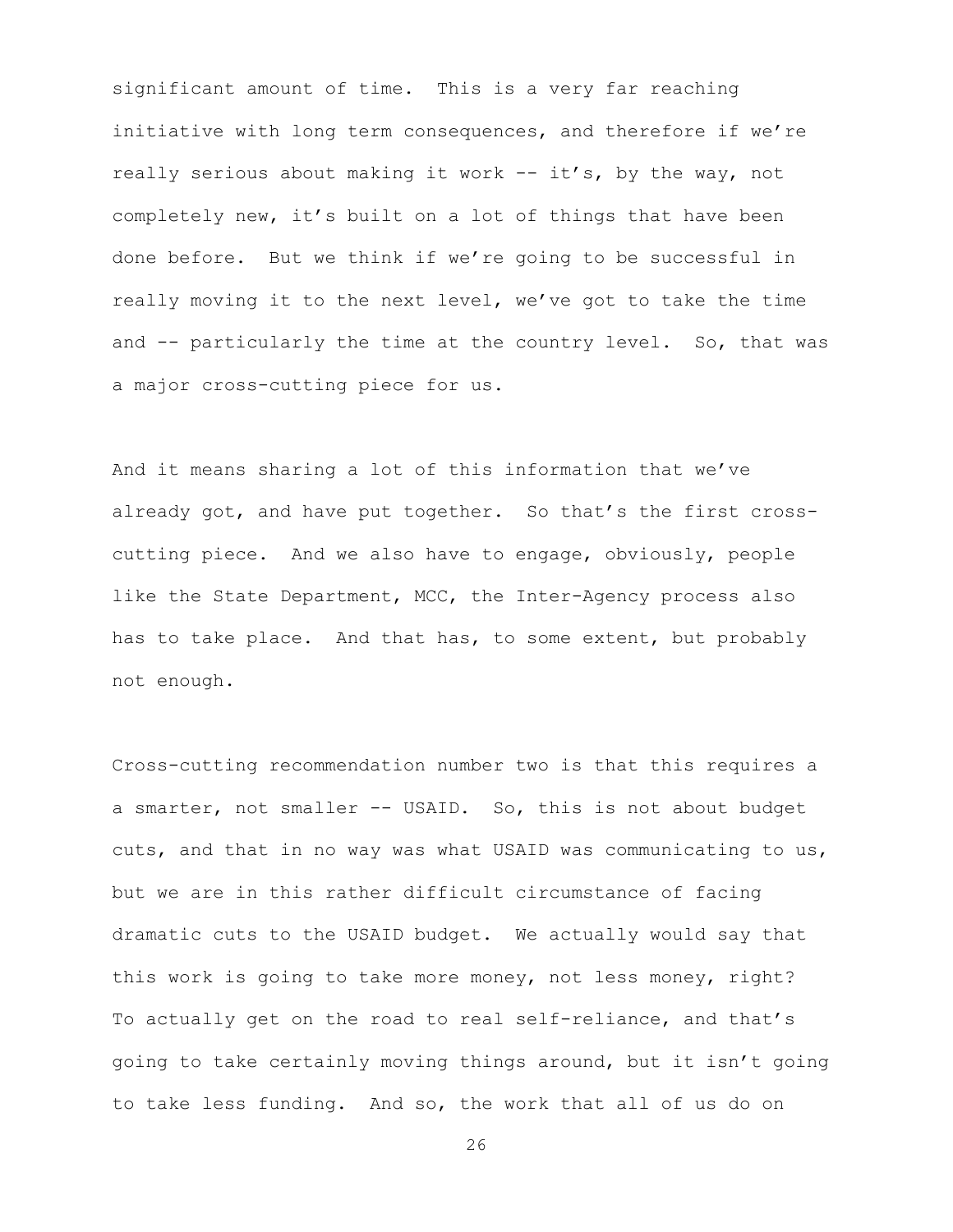supporting the foreign aid budget, is going to be as important as it ever was, and we have to think about the positioning of this and how it gets portrayed, and not have it hijacked by some budget conversations. So, that is a risk, and I think we really need to make sure that that's what we're focused on. So, that's cross-cutting number two.

Number three is really promoting equity, and that should be a priority. I think it needs to be a -- it needs to be called out more in the principles, and also looked at in terms of the metrics, specifically. So, we know that in the last 25 years, many of the most disadvantaged people have actually been left behind, in terms of the progress that's been made in development. And, Mark used the example of India, and I think that's actually a great one to illustrate this point. Because, on the one hand, we have great progress in India, and I would totally agree with everything Mark said.

On the other hand, it's the country in the world with the most deaths of children under the age of 5. 300,000 kids die on the day they're born, the malnutrition rates are incredibly high, and that's because of inequity. And so, part of our work with countries has to be about, on this journey to self-reliance, that there's got to be a push on inequality. And we have to deeply root that, I believe, and our team believes, in making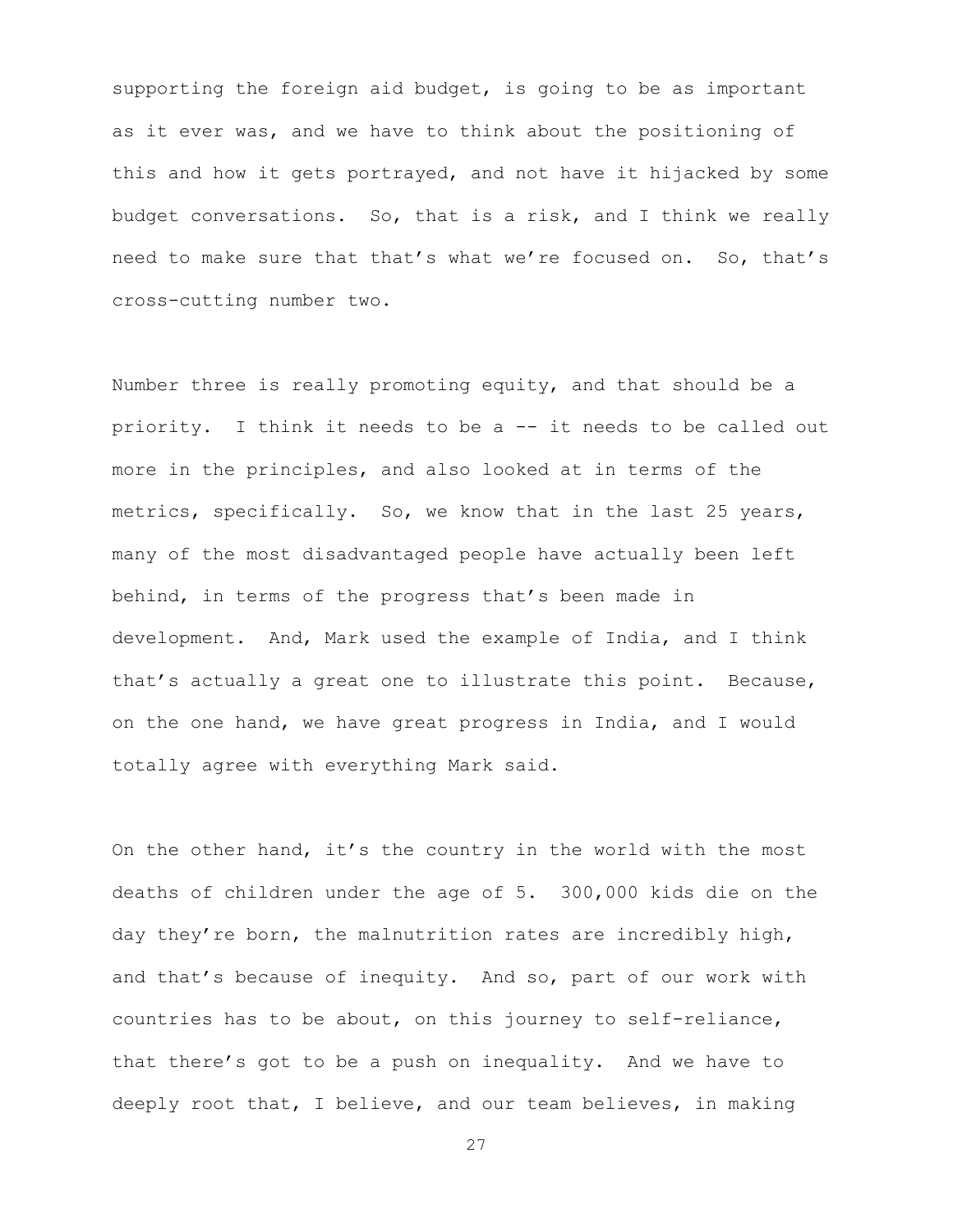that part of how this transition happens. So, we really need to take that into account, and you'll hear a little bit more about that when we get to some of the other, more detailed recommendations.

Cross-cutting issue number four, that -- and, the next couple of these cross-cutting issues are all about coordination. And so, none of this exists in a vacuum, there are many other donors, besides the U.S. Government. If we don't bring some of those other major donors into the fold, and make sure they understand what this is all about, I think it won't be as successful. So, we have to bring other donors, as well as governments, obviously, civil society, and make it clear that partnerships are a key part of this idea, right? That this is really about partnerships.

There was also not a lot in the documentation that we originally looked at about the SDGs. That's obviously a framework that the world is using, so we somehow have to reconcile. If we're not going to use that framework, or we're not going to talk about that framework specifically, what kinds of challenges, and issues does that bring up if we're trying to move on this journey to self-reliance with other donors, and with governments themselves. How does that all fit together? So, we think that's an important piece that's got to be addressed. And also,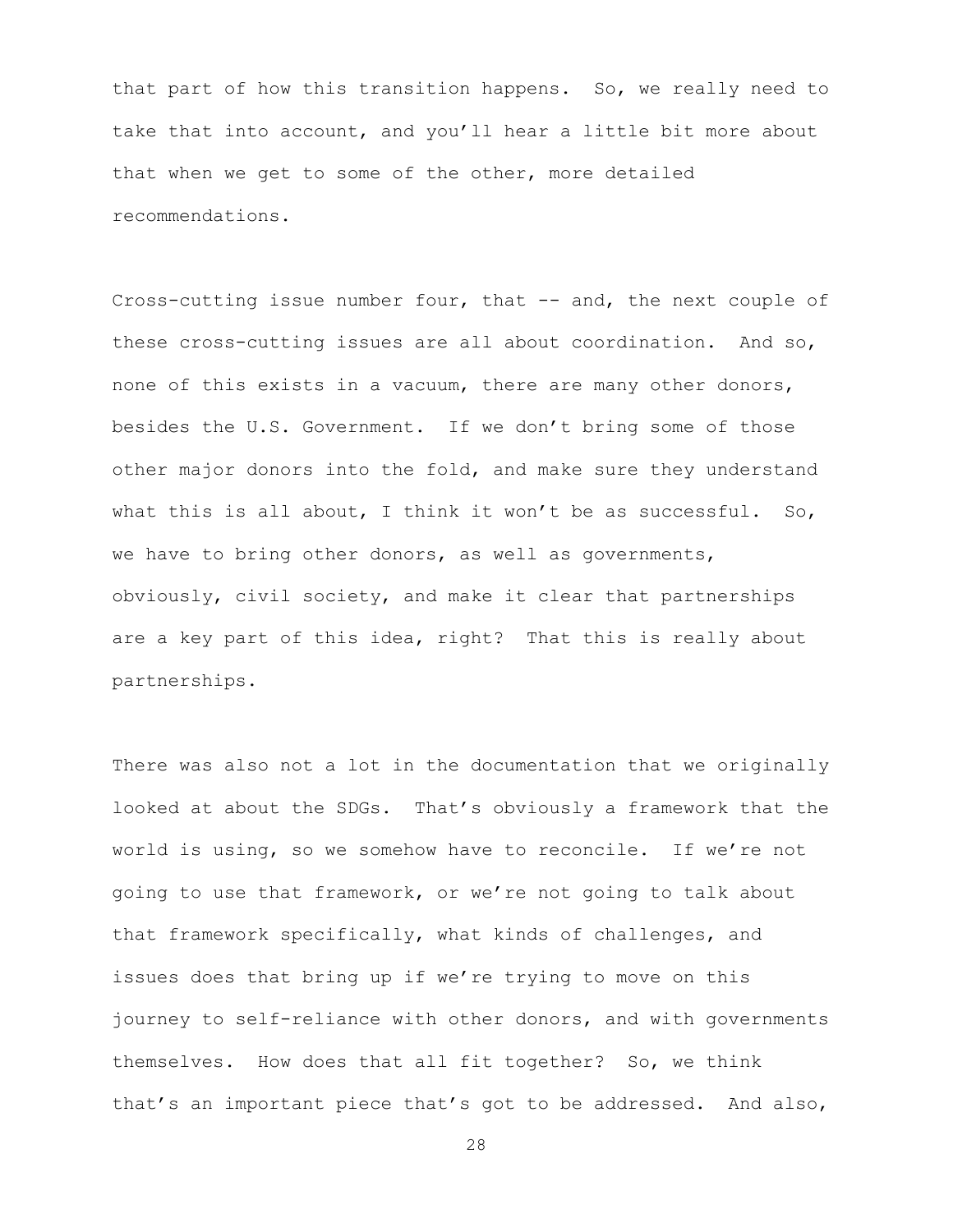things like the conference on financing, versus sustainable development. So, got to take into consideration the environment and what's happening outside of just USAID.

On that same theme, I think cross-cutting issue number five was about partner countries leading strategic transitions. So, again, we're talking about this as being on a journey. Local ownership is really essential, and USAID has really done a lot on the local ownership issue, and really has made significant and important changes to program guidance to put local ownership at the center. We need to make sure that with this initiative that local ownership is also at the center. And how do we help ensure that countries themselves are really in charge of this process?

There's a key piece for domestic resource mobilization this whole transition to self-reliance. And, how does what USAID does, and how does what all development actors do, actually drive that domestic resource mobilization to the right places, right? And that goes back somewhat to the inequity issue that I talked about before.

And then, finally, the final cross-cutting issue, is that we need to frame this, again around partnership, and cooperation, right? There's a little bit of a challenge, I think, with self-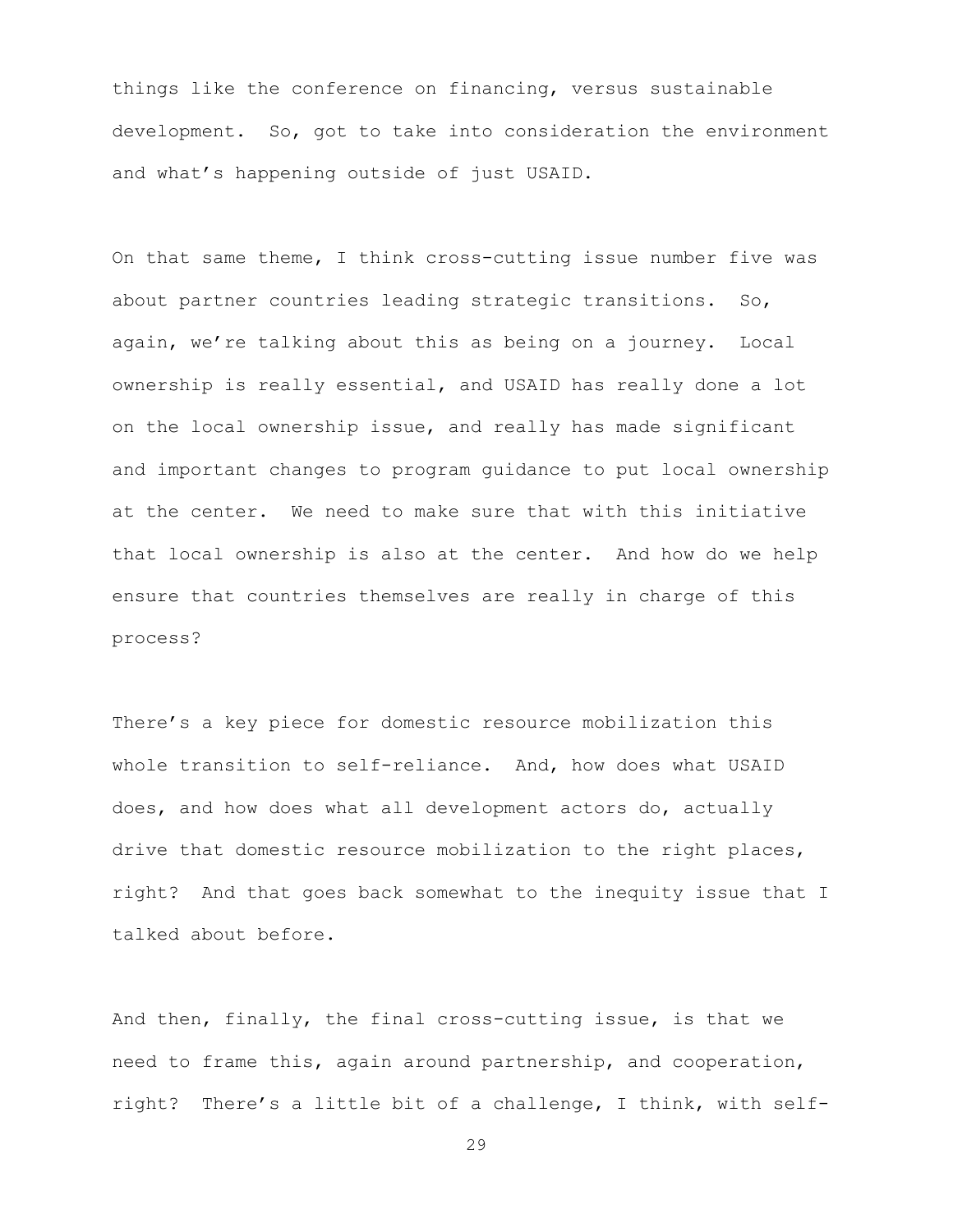reliance, and this framing of self-reliance. I think to some people we have to be very clear on what we mean about selfreliance. To some people it might, kind of, mean, "You're on your own, we're done. Off you go, good luck." Right? That isn't what we're really talking about when we talk about selfreliance, but I think this idea of embedding partnership much more into the work that we're talking about, and doing on this journey to self-reliance is going to be really important. And it helps people see that this is not about, kind of, "You're on your own, and off you go." It is this journey.

So, those are the cross-cutting issues, and as I said you're going to hear more now from the panel, and from the group that really did so much work in working with USAID on these issues. And so, I'd like to have the panel come up, and I will introduce them as they come up.

So, Anu Rajaraman, who is the self-reliance outcome lead at USAID. George Ingram, who's taking Connie Veillette's place, and George is a Senior Fellow at Brookings. David Ray, who's Vice President for Advocacy at CARE. And John Norris, who is a Senior Fellow at the Center for American Progress. And they have all led, really, these three working groups. John, David, and Connie; and George has been involved, and engaged in that group.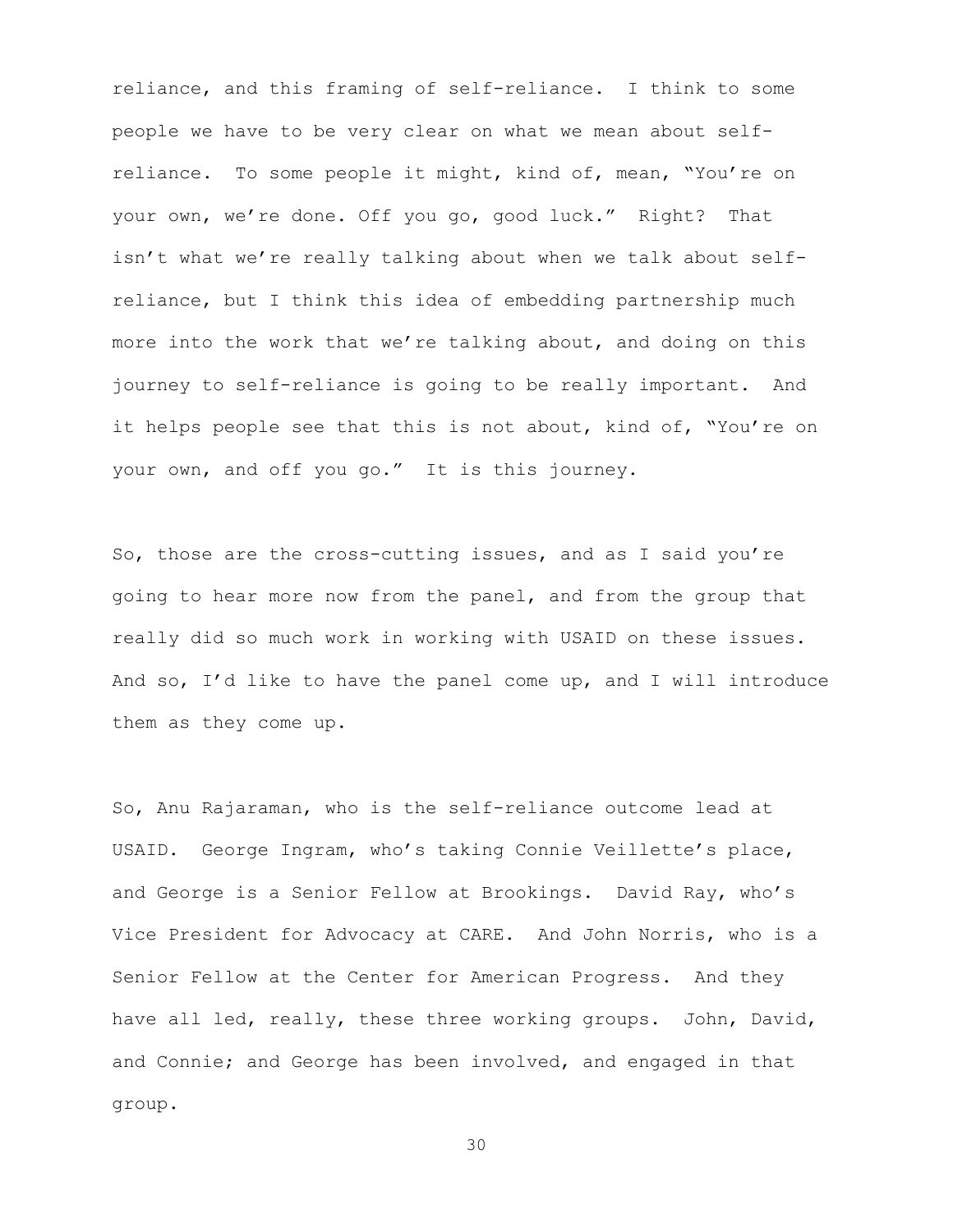And so, we're going to hear a little bit more from them on the details, and Anu is going to actually at the end give a little more comment from the USAID side, and then we will open it up for comments from you all. So, thank you.

[applause]

All right, okay. And I think, John, we're going to start with you. We'll go down this way. And John was working on the principles piece.

JOHN NORRIS: Thank you everyone, thanks Carolyn, and thanks USAID for engaging with us in this process. You know I think the -- what Administrator Green is trying to do here, is eminently sensible, of trying to figure out what works and what doesn't work. And bring a more rigorous tent to the analytics around that. I think there's a lot of challenges that once you dig into it a little more deeply, they really pose a serious challenge to it. And in some ways, it's the old adage of, the dog that's chasing the car, what does he do when he catches it?

[laughter]

In part, because, you know, I think USAID's always actually done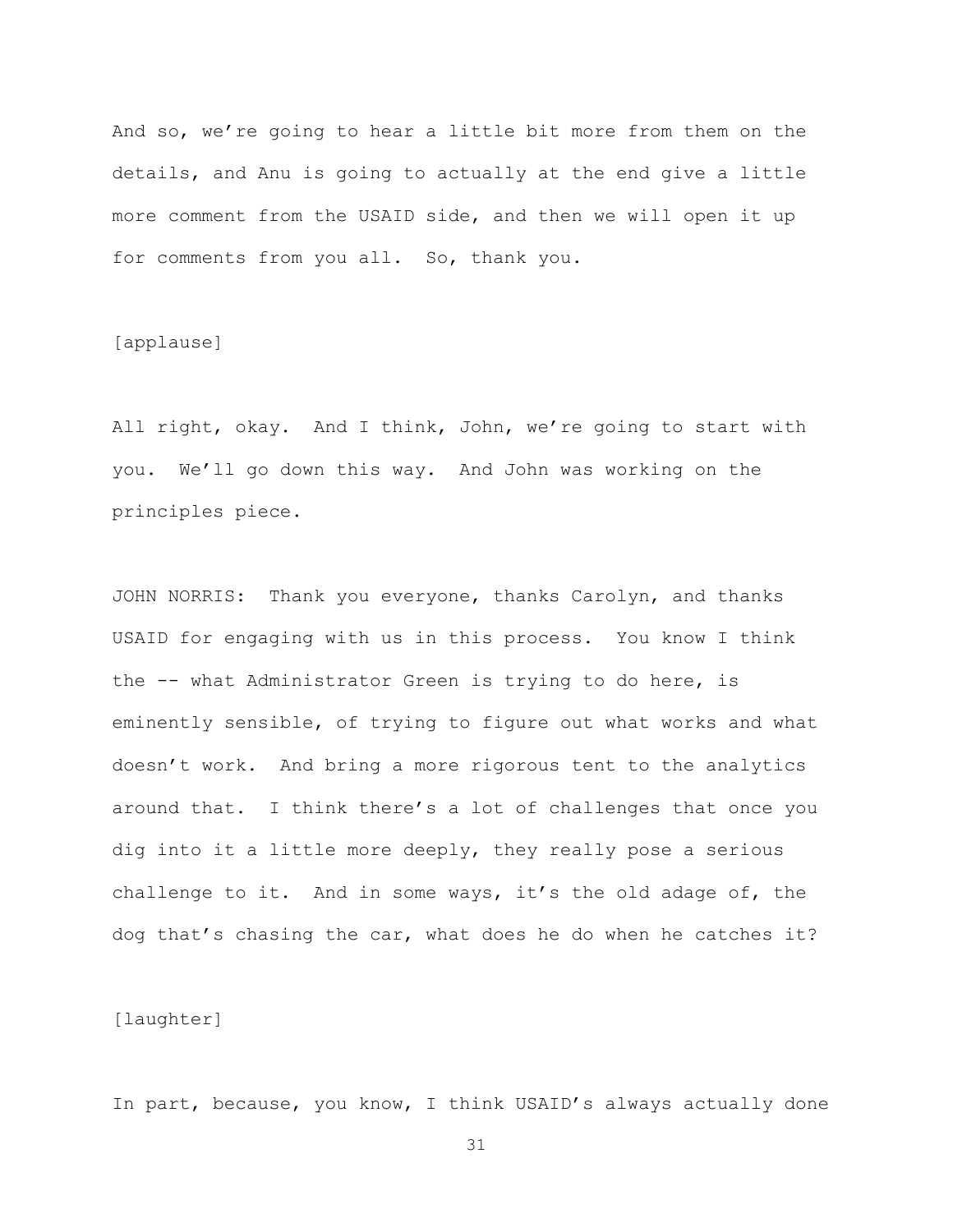a pretty good job of measuring, and understanding internally which countries actually are committed at a senior level to development, to free markets, to a democratic process, to a lively civil society. The trouble historically has been -- and this has been under presidents of every stripe -- is that AID still ends up working in a bunch of places that it knows full well are not fully committed to development. So, what do you do in those cases?

And, the reasoning why is complex, and political, but very often AID says, "You know, we shouldn't be in country X or Y. Belarus isn't a great development partner right now." And, you've got an Assistant Secretary, or you've got an Ambassador who says, "Well, this is really important." You've got a member of Congress who says, "I think this is really important." So, you end up spread out in a lot of places with very mixed results.

So, if we're measuring this, and we're really putting together the data on countries' commitment to development, what happens when we get those marks back? Do we make it public? Do we not? If you keep it private, everyone will say that AID is cooking the books, and working where it wants to, and ignoring a lack of commitment to develop some places. And if you make it public, then you set off a potential firestorm, because you're going to end up showing you are working in some places for a largely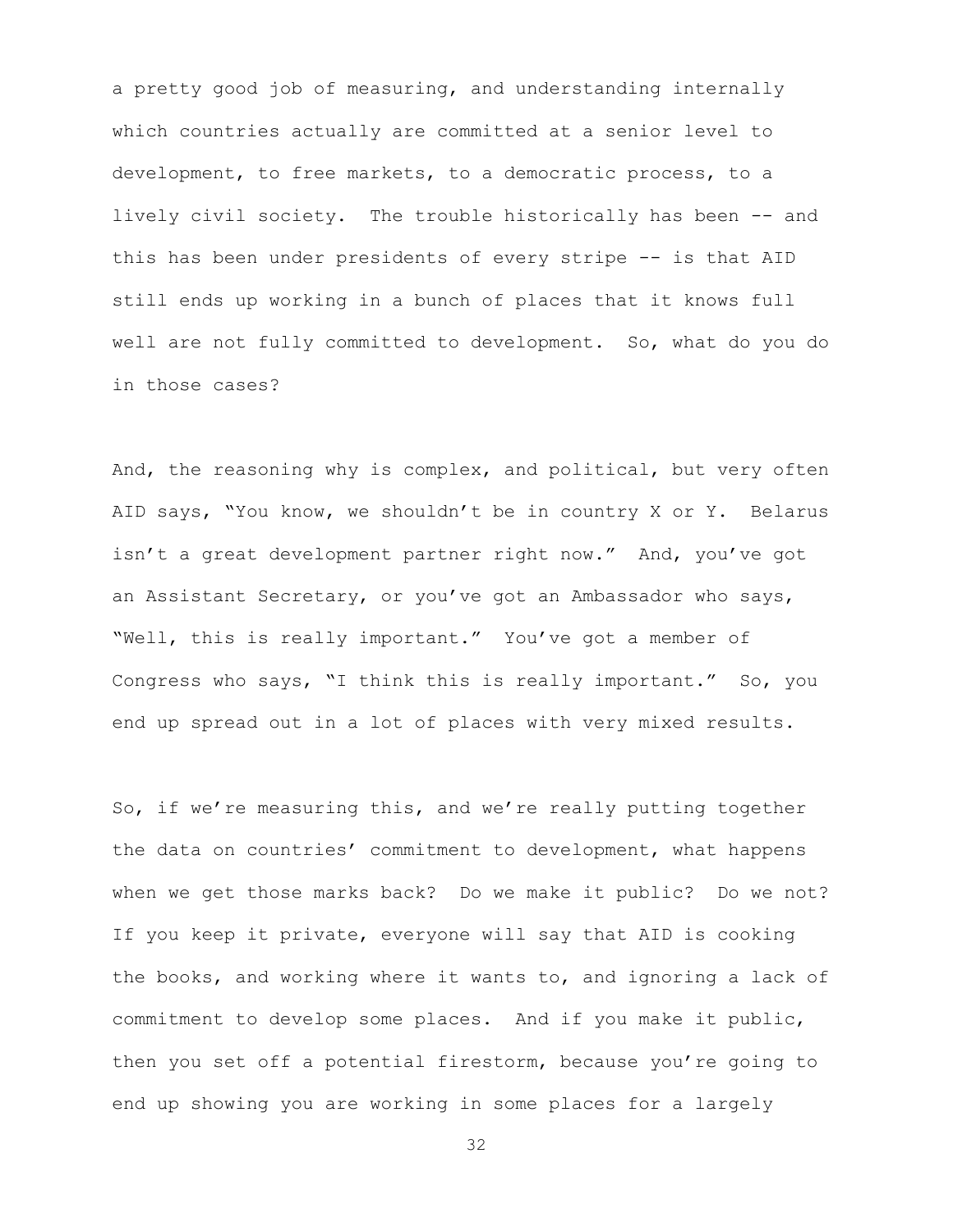strategic or political consideration. So, I think it gets very difficult in terms of implementation.

I think the other big issue that this highlights is if those core issues of capacity, and commitment to development are really the things that we're most concerned about in our development policy, our resources don't align with that at all. AID has become increasingly the world's megalith development agency that does help in humanitarian assistance. And I think those are both crucial roles, they have a lot of public support, and they've got a lot of congressional support. Are they the right elements if you're trying to move a country to what is lasting stability, and its own independent course, and development? So, I think these are all really important issues that need to be dug in to, as the process moves forward.

And the last point I would make, to save some time for Q&A obviously, is that all of the eminently sensible things that the Agency is trying to do right now are made infinitely more difficult by the behavior of the White House. We are seeing repeated efforts to treat development assistance as a bludgeon, that you beat up people who you disagree with. We've seen really incredibly intemperate remarks about the developing world, and we've seen the repeated presentation of budgets that would absolutely gut America's diplomatic and development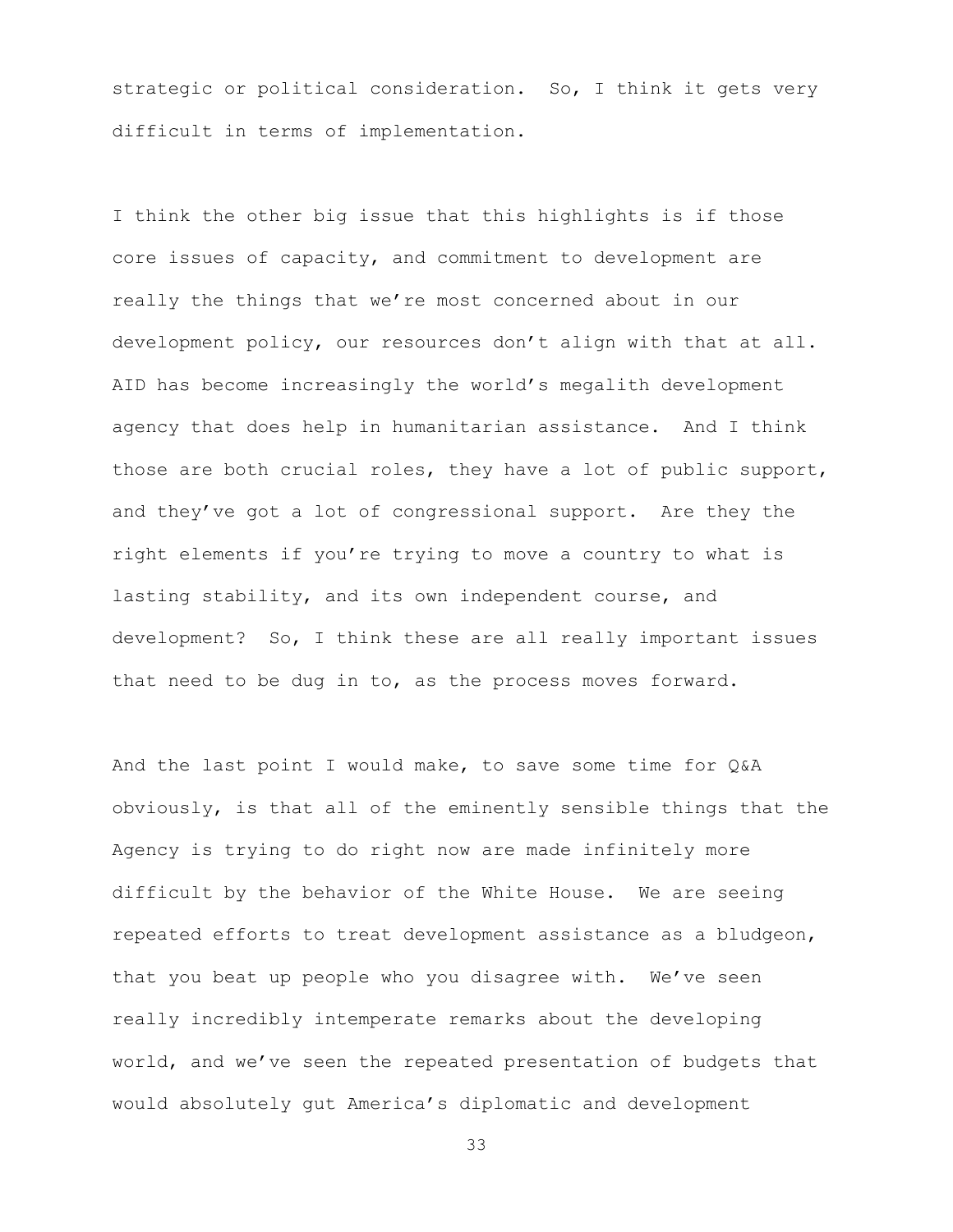presence around the globe.

So, I support and applaud the work Administrator Green is doing, I think there are some very complex and difficult issues not very far [inaudible].

CAROLYN MILES: Great, thank you John. John always brings a dose of reality to our --

[laughter]

-- conversations. Great. David, why don't you talk a little bit about the metrics piece?

DAVID RAY: So, first I'd start just by echoing John's thanks to USAID, and to the colleagues we worked with in AID. We had a very frank, open exchange of views, and several lively conversations that we saw reflected in the documents as they evolved. We really appreciated the openness, and the transparency of which folks conducted themselves in that process. We also, just generally, would applaud the clear, and transparent, and I think fairly nuanced approach that the Agency's taking to deciding if, and when, to transition from an ODA relationship, to a different kind of relationship between any given country, and the U.S. Government.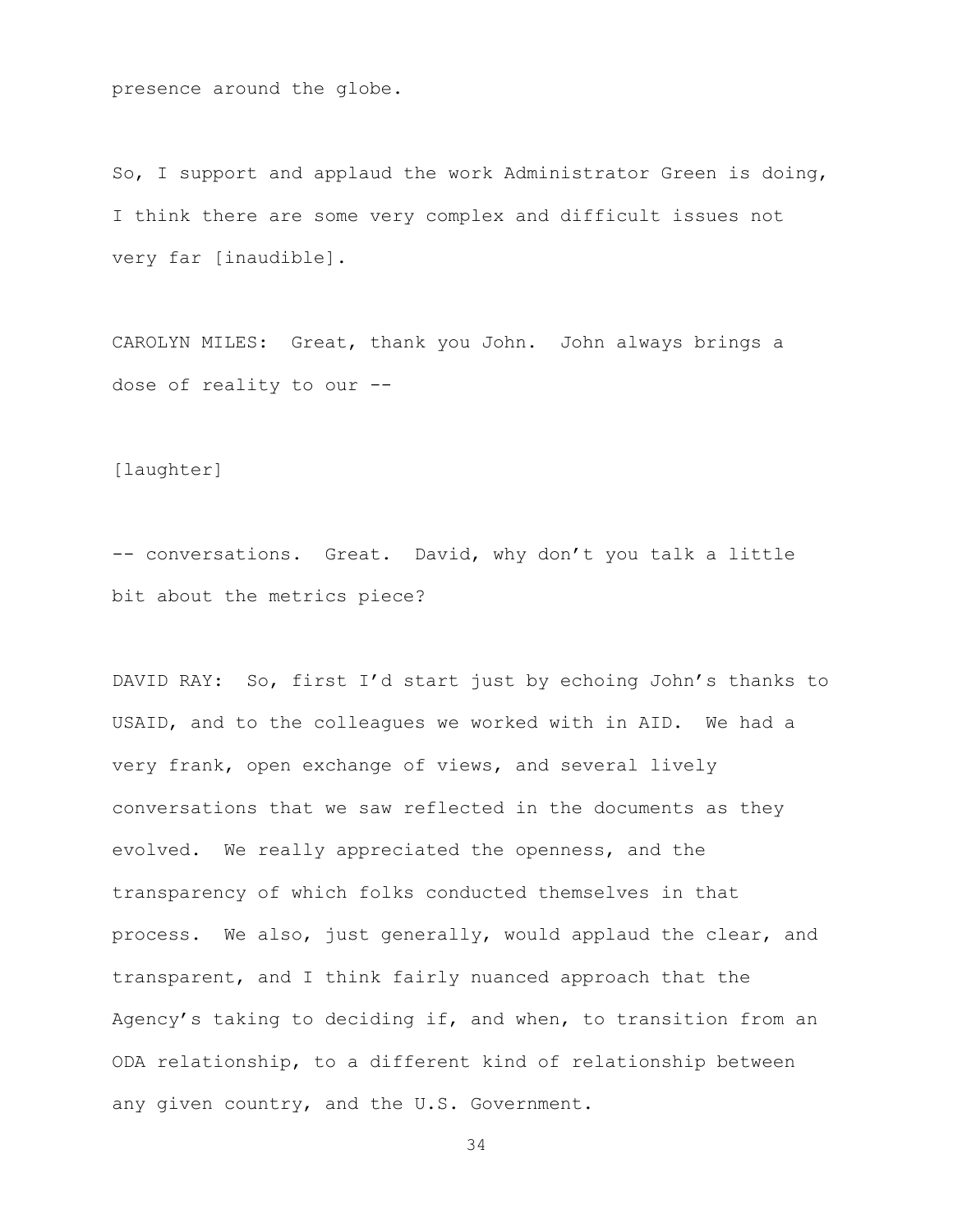That said, we did have some concerns about some of the framework as we saw it developing. One, and just to echo a couple of things that Carolyn mentioned, the group felt strongly, that to be successful, this would need to extend beyond USAID, and have to be a whole of government approach. And one that was coordinated broadly, certainly with all relevant U.S. government agencies, but also with outside partners, and other bilateral, and multilateral donors.

Underline two, the point around country ownership, absolutely critical to the success of any kind of venture like this. On the quantitative scorecard, and I know Ambassador Green mentioned earlier that they like to move away from that language of the scorecard, and that's, I think, a useful switch in language. But that -- whatever kind of metrics that we're using, that it's important that those be used to inform, rather than dictate decisions about what kind of relationships we will or won't have with any given country. Indicators are broad by nature, snapshots in time, and because of that, not great predictors of future performances.

So, we felt strongly that the Agency needed to create for itself, space to be flexible about the kinds of decisions that it makes. And certainly, that was reflected in the conversation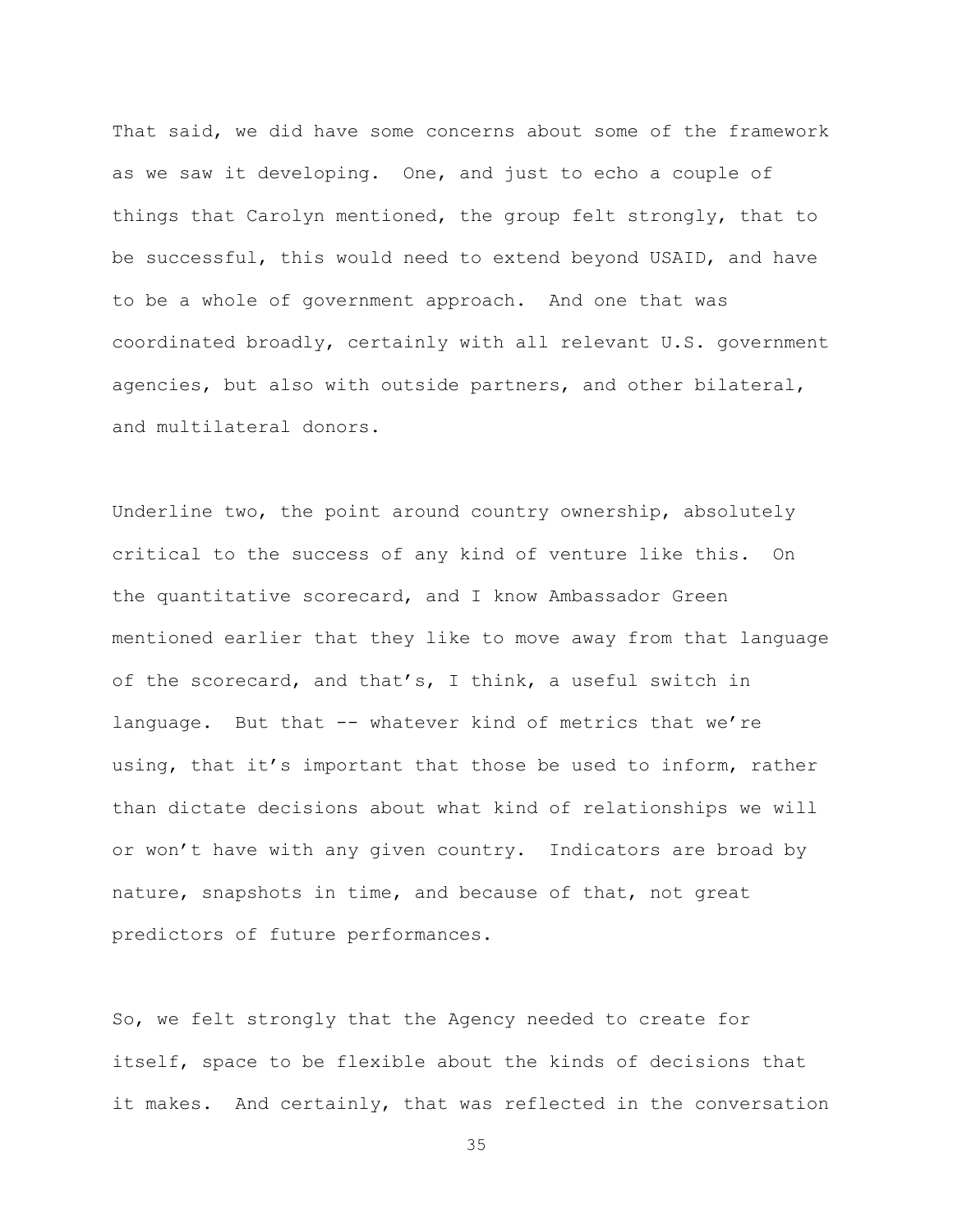we had over lunch earlier today, and you heard it reflected, I think, in both Ambassador Green's and Susan's remarks.

One remaining point that the group has -- continues to be a little concerned about, and I think that's just because this really is just a work in progress is lack of clarity around how this -- the metrics will be used relative to other kinds of processes that the Agency already engages in, particularly at the country level. The country development and cooperation strategies in particular. And, how does this process match what that process -- how does this process match up against the kinds of metrics that are being developed by particular programs, like "Feed the Future." And how does this as a whole, make sense to the folks on the ground, who have to interpret it, and put it into use, as well as to all the other stakeholders involved.

Just a couple of other brief comments about the indicators themselves, and there are -- you can see this reflected on what was shared yet today, because it's not, I think, quite yet ready to be shared publicly. But there were a set of 16 draft indicators that were shared with the group, which we had given some reaction to. Overall, I think, generally felt quite positive about those, and about the idea that large dimensions of capacity and commitment were indeed critical to the development.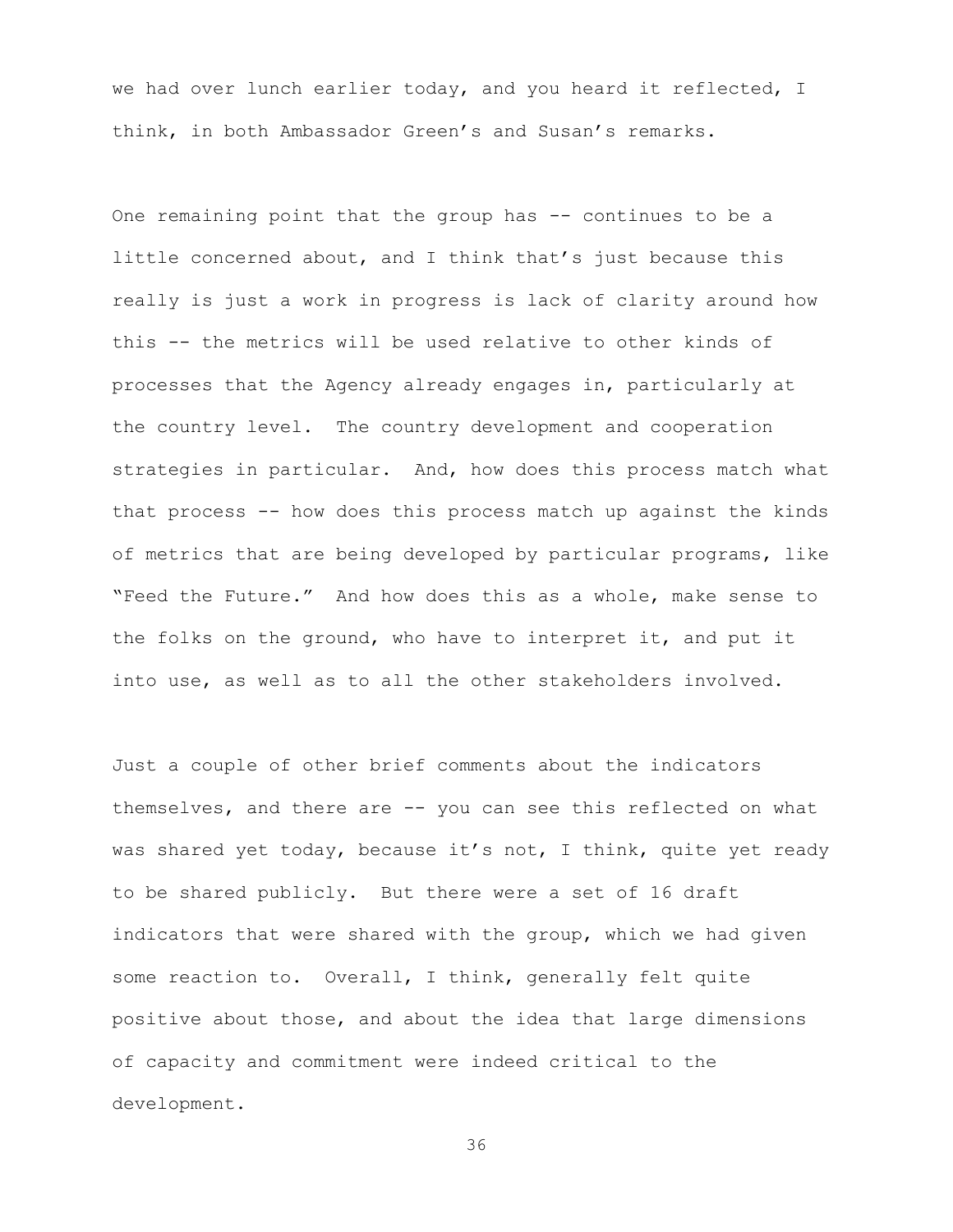But our concern, is about subsuming indicators of need or of poverty or level development, however you want to define it, under one of those broader categories. We do feel like those need to be brought out, and lifted up in a more prominent, and transparent way.

We'd also urge the Agency to include some kind of measure of domestic mobilization. Again, that's come out in the conversation today, and I think there's intent to do that, still working on what that would look like. And also, wanted to encourage the Agency to augment the kind of national level aggregate measures with both quantitative data, as well as subnational disaggregated data, so we can get at some of the issues that Carolyn was talking about around disparities and inequalities. Both in terms of demographics, as well as geography in any given country.

Lastly, just wanted to support the inclusion of a metric around fragility. I think that's really important, and will be important to the kinds of issues that Susan raised, in terms of the kind of shifts that can happen in any country, at any given time. Thank you.

CAROLYN MILES: Great, thank you David. And obviously, this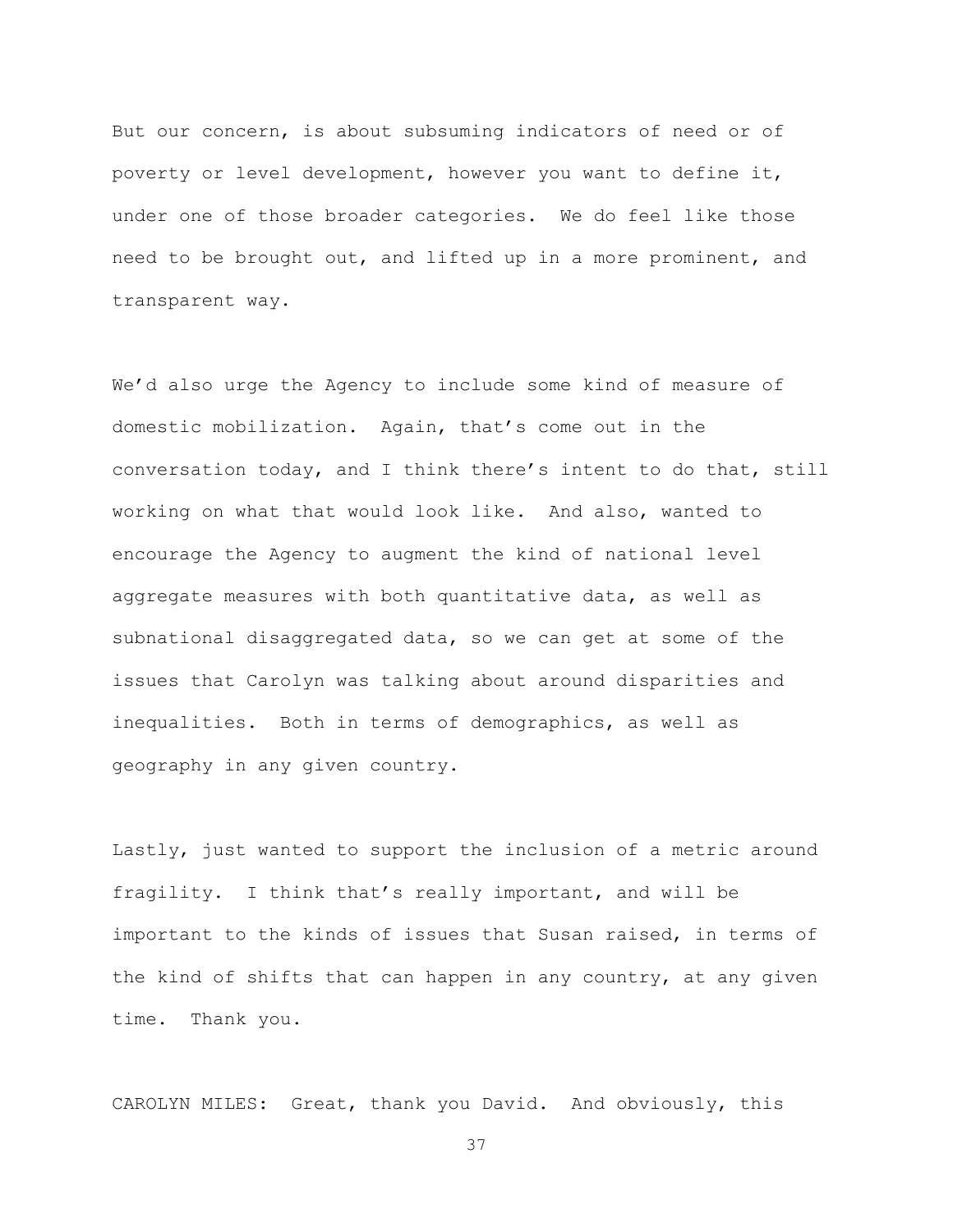question on metrics and how we would measure this is really important. It will drive a lot of work, and we all know sometimes metrics, kind of get a life of their own, so we want to make sure that we're all clear on what the right ones are. Thank you.

And finally, George is going to share a little bit about the group that worked on legacies. What is it we're leaving behind? So, if you go into this post-AID environment, what are the things that we want to make sure are there?

GEORGE INGRAM: Thank you. I bring greetings from Connie, and deep regrets for not being here. We all owe her a deep thanks for her superb leadership of this working group, and for deciding this morning to keep the flu bug which seized her last night at home, rather than bringing it to us.

Just a few thoughts. I think it was -- I think you could assume from both the Administrator's and Susan's remarks, that an example of how thoughtful this process has been with ACVFA, that the conversation has shifted -- evolved from a focus on graduation to the focus on more gradual long-term strategic transition, and relationship with countries. And I think that's a significant change in the conversation in the last three or four months.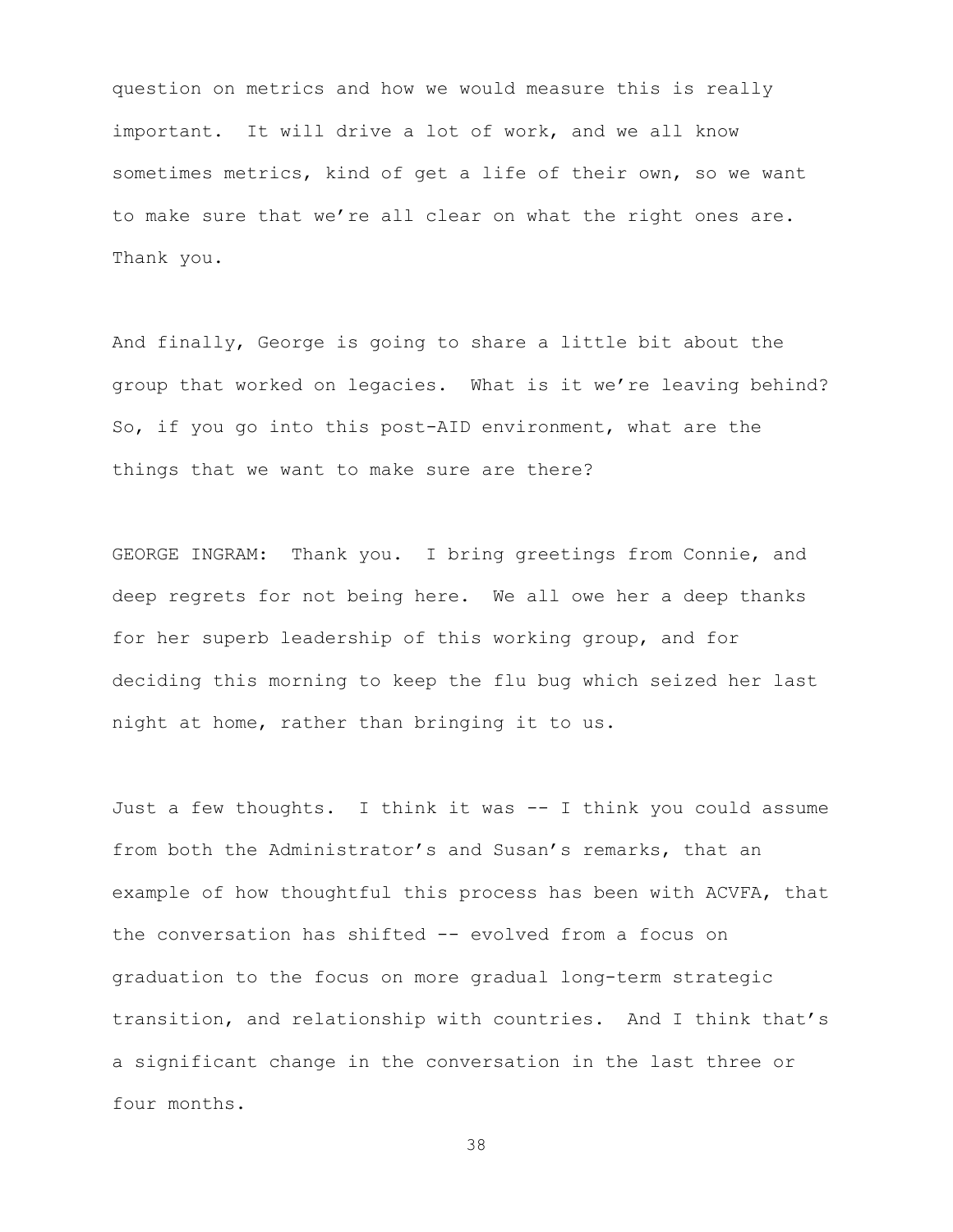This working group, rather than producing a list of mechanisms, decided to focus on guidelines and principles, because there is no one mechanism that's going to serve as the model for every country. Susan's comment about there being 120 examples, and types of mechanisms AID is engaged with, demonstrates, one, there's a lot of knowledge about this. But, two, it really argues the need for a strategic approach because most of these have been one off; most of them haven't been long in the planning. And so, one of the values of this exercise is to create a more strategic approach to creating legacy mechanisms.

Secondly, legacy mechanisms are an indication of the U.S. commitment to a country, but they also are an opportunity for innovative thinking, for new types of partnership, and for creating a platform for the Agency to reengage, if it has to.

Thirdly, David mentioned the importance of local ownership, but legacy mechanisms should include all of the elements of effective assistance. Local ownership, evaluation, accountability, evidence based decision making. So, they've got to reflect all of what we've learned in the last 10 or 15 years about how you engage in effective development.

And finally, while no sector should be presumed to be privileged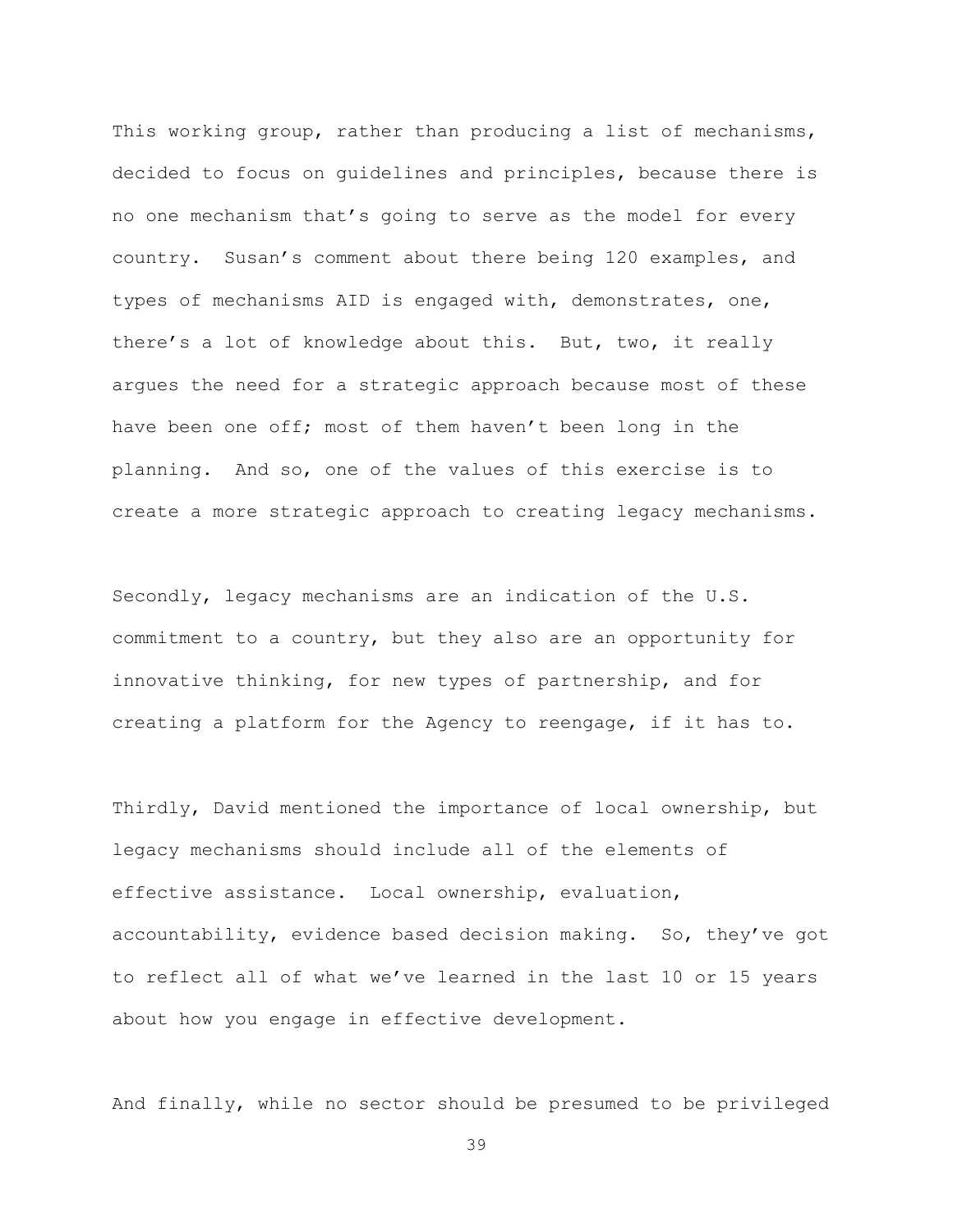in the legacy process, the group did feel that it's very important that the process, and that these mechanisms strengthen democracy, human rights, civil society, and maintaining that open space. Thank you.

CAROLYN MILES: Great, thank you, thanks George. And obviously the question of when we eventually get to  $-$ - through this journey, what is left behind, and what are mechanisms, and what's worked in the past. I think that was one of the most important things that came out of this discussion, was we've done a lot of these, and which ones were successful and which ones were not is really important. So, Anu, do you want to say a few words before we open up for --

ANU RAJARAMAN: Sure.

CAROLYN MILES: -- questions from the audience?

ANU RAJARAMAN: Sure.

CAROLYN MILES: Okay.

ANU RAJARAMAN: Thank you very much.

CAROLYN MILES: Great.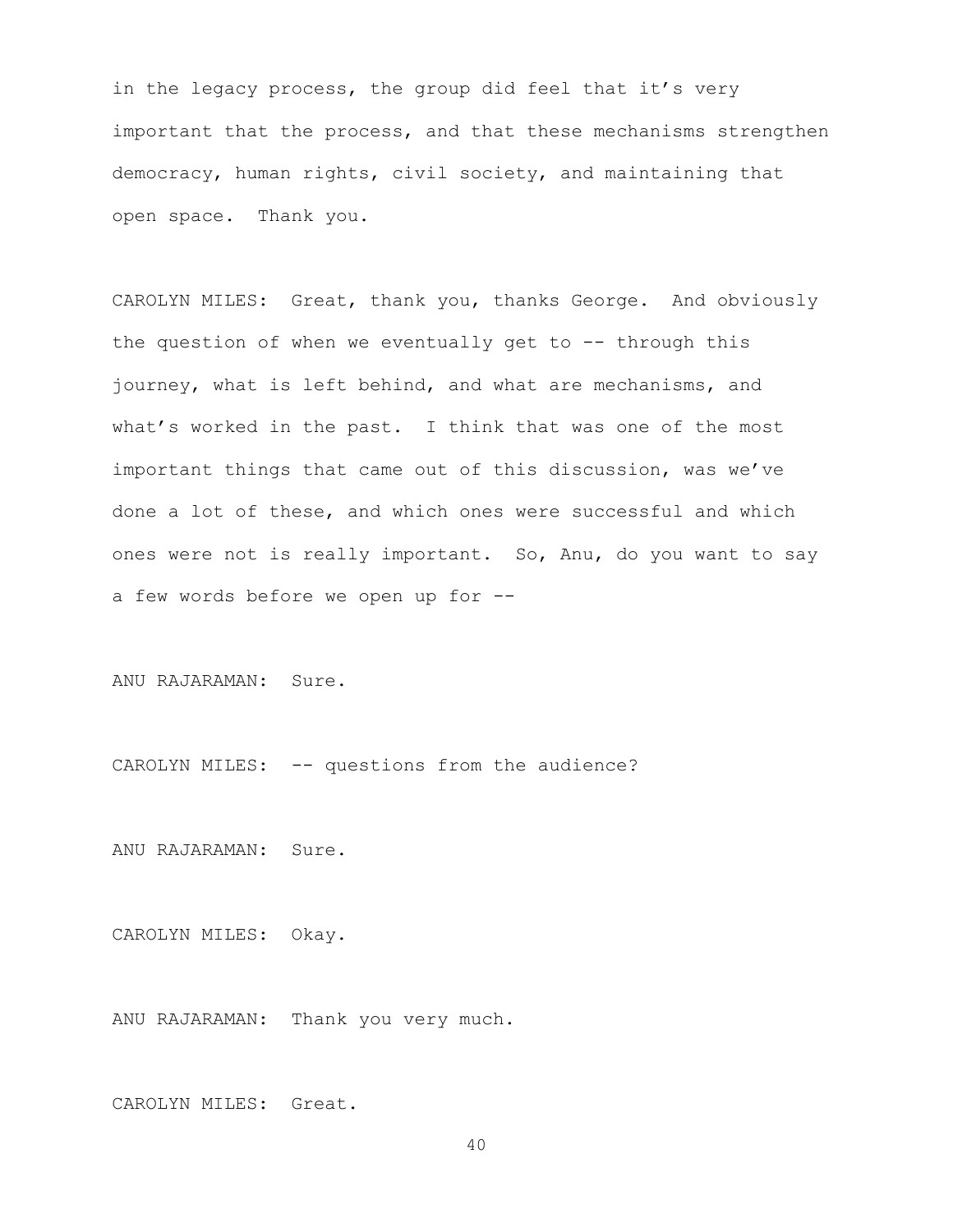ANU RAJARAMAN: So just three quick points. I mean, first, I just want to echo the gratitude that's already been shared to ACVFA and everyone else that was part of these working groups. You know, these three things that we sort of worked on as part of this group, the metrics, the guiding principles, the legacies. They, you know, were sort of in different stages of development, but all of them fairly early. And we benefitted tremendously from the very valuable inputs that we've gotten through this collaboration. And so, we're thankful for that. And we look forward to seeing your final recommendations, so that we can continue to improve upon these deliverables.

Second, I just want to sort of clarify upfront what others have touched on, which is sort of why we embarked on this effort in the first place. So, it's not about justifying budget cuts. It's not about determining, you know, what missions we're going to close. It's really about doing good development, or doing better development. And what is good development? It's longterm, sustained development results that are owned by countries and societies.

And that's what this is about. When we talk about the journey to self-reliance, that is our North Star. We're looking across all of our strategies, our programs, our practices, our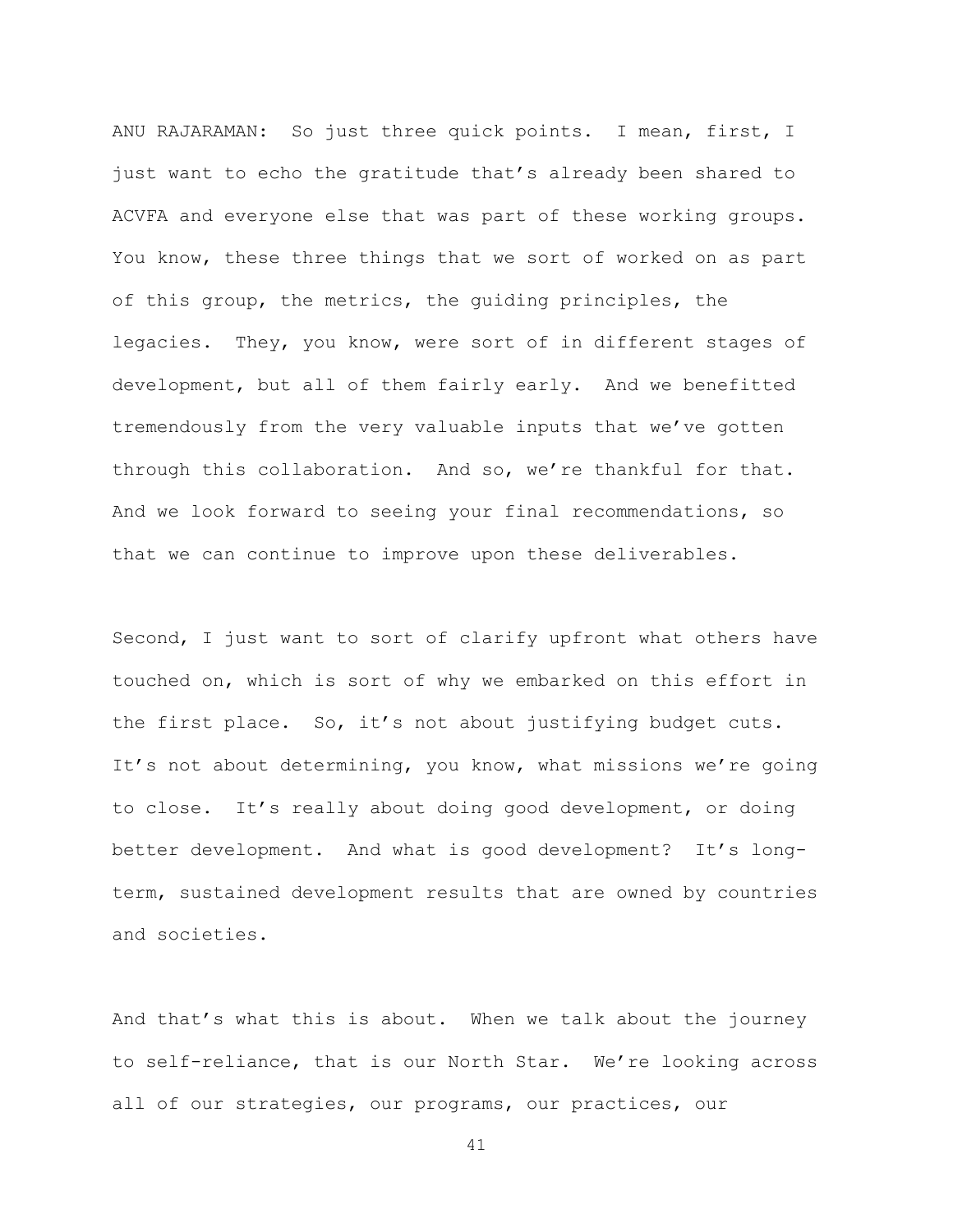incentive structures to ensure that we are optimizing toward that goal of countries being able to develop, finance, and manage their own developments. And I think, probably, a number of you in the room would sort of say that that was a good development objective. So that's what this is about.

Third, just on consultation. A number of people have touched on this, and the importance of extensive consultation, to ensure that we get this right. I think the ACVFA collaboration is a perfect example of how getting external inputs are resulting in better products. We have an intensive consolation plan in place that includes consultations across USAID, both in Washington and with our field missions. And then, also, with a range of external stakeholders: The Hill, OMB, state, the rest of the interagency, NSC, and, of course, all of the organizations that you're involved with.

And this isn't, sort of, those situations where we develop a product and just kind of share it as an FYI. On the contrary, we really do want to sort of get out, share some of our early progress, and use your inputs and your feedback, the experts, across the world, to help us improve these products before we finalize them. So, I think with that  $I'11$  -- maybe we can open it up to questions.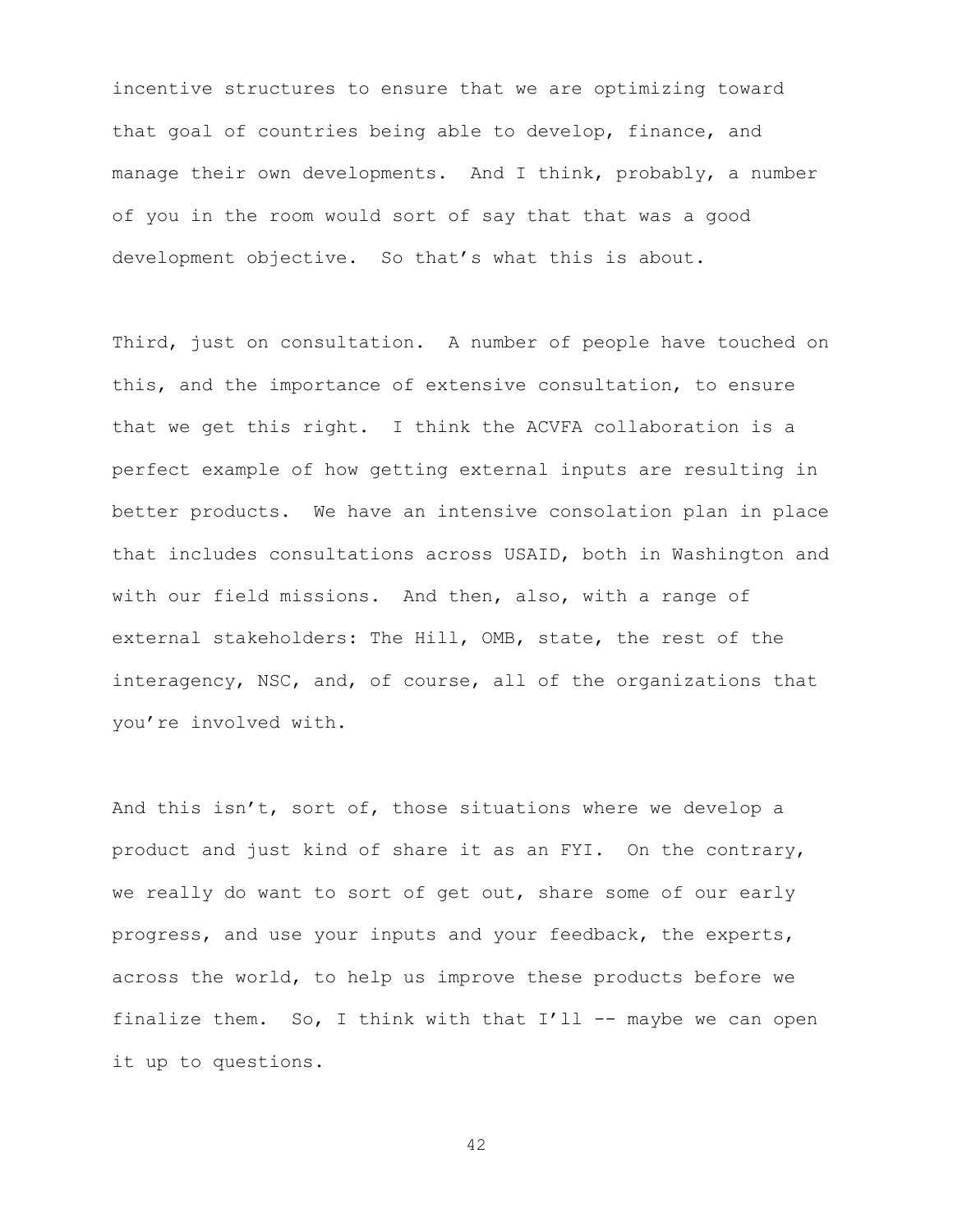CAROLYN MILES: Great. Thanks, Anu. And this is part of the process, in terms of getting more inputs. So, we really welcome questions. So, there's mics, I think, that are available. If you can raise your hand, just say who you are, where you're from. And if you want to direct your question to a specific panel member, please do that. So, questions, comments, inputs? All right? Okay. It's a long path [laughs].

JAMIE BAY NISHI: Hi. Jamie Bay Nishi with the Global Health Technologies Coalition. One thing that struck me in your remarks, today, is that there wasn't really any mention of sectors. So, I'm just curious, as you're doing your analyses, as you're talking about the metrics, do sectors come in as a sub-metric category? Carolyn, building on your point, you know, if you're looking at India, an emerging economy with a huge health burden. Or you look at South Africa, part of the G20, but with a huge HIV health burden. How are those sorts of disparities, when you look at one specific country, how is that being evaluated?

CAROLYN MILES: Yeah. So, I mean, I'll just say a general comment, which is -- and we talked a little bit about this earlier today, this idea that there's no one-size-fits-all, and that you've a context in which you're working is really going to drive this journey. But I don't know. David and Anu, maybe you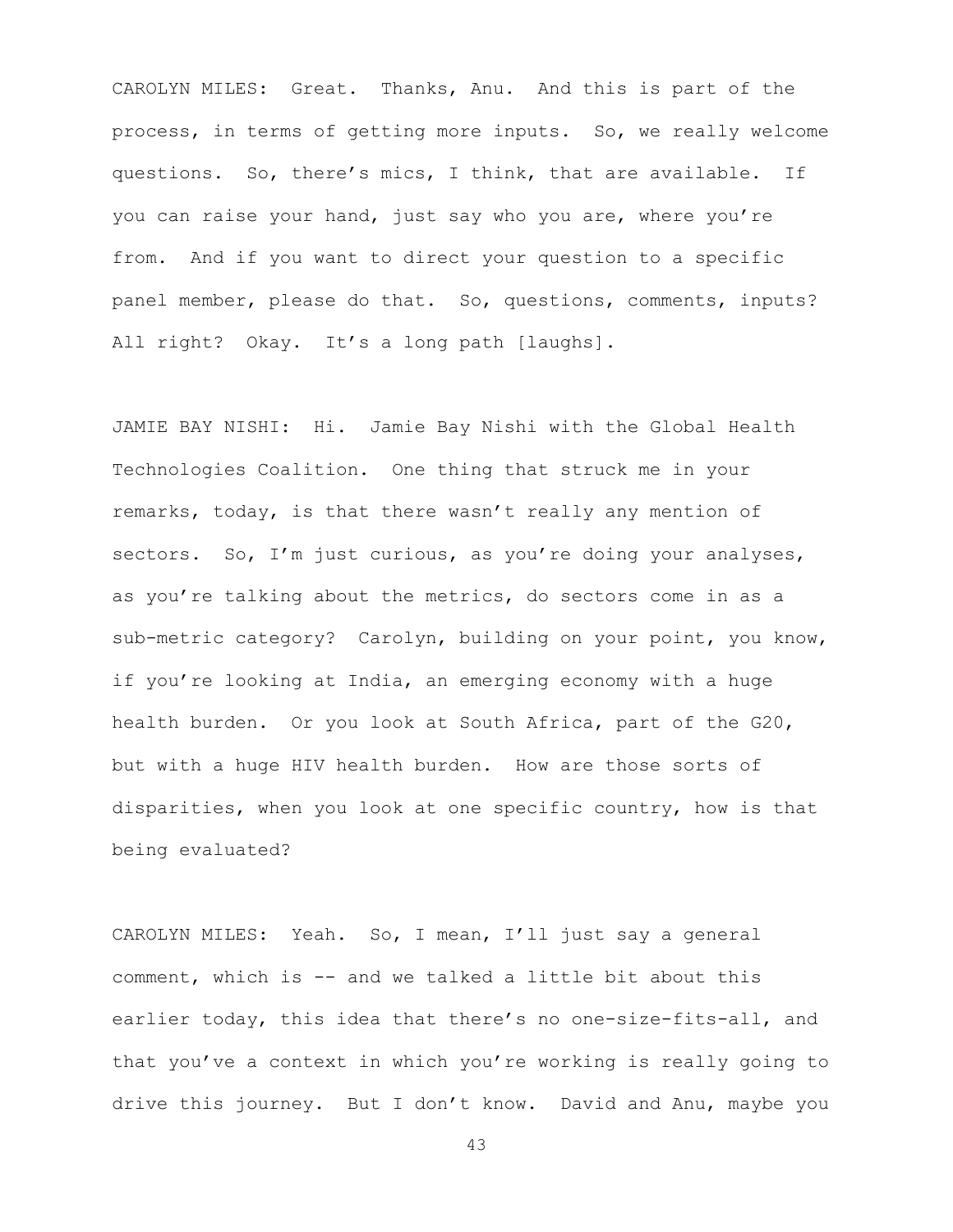can take this one. David, on the metrics piece, if there's anything that specifically looks at that. And then --

ANU RAJARAMAN: Yeah, I'd be happy to.

CAROLYN MILES: Yep. Okay.

ANU RAJARAMAN: And then we'll --

DAVID RAY: Do you want to go first?

ANU RAJARAMAN: Sure, I'd be happy to go first.

DAVID RAY: Yeah.

ANU RAJARAMAN: So, excellent question. When we're -- the metrics that were discussed as part of this sub-working group are really focused on those highest level, sort of country-level metrics. And the idea is that those metrics would give us, again, a very high level, sort of snapshot or a profile of a country. And again, at very high levels, sort of tell us, sort of, what are some of the key challenges that countries are facing across those different dimensions of commitment and capacity.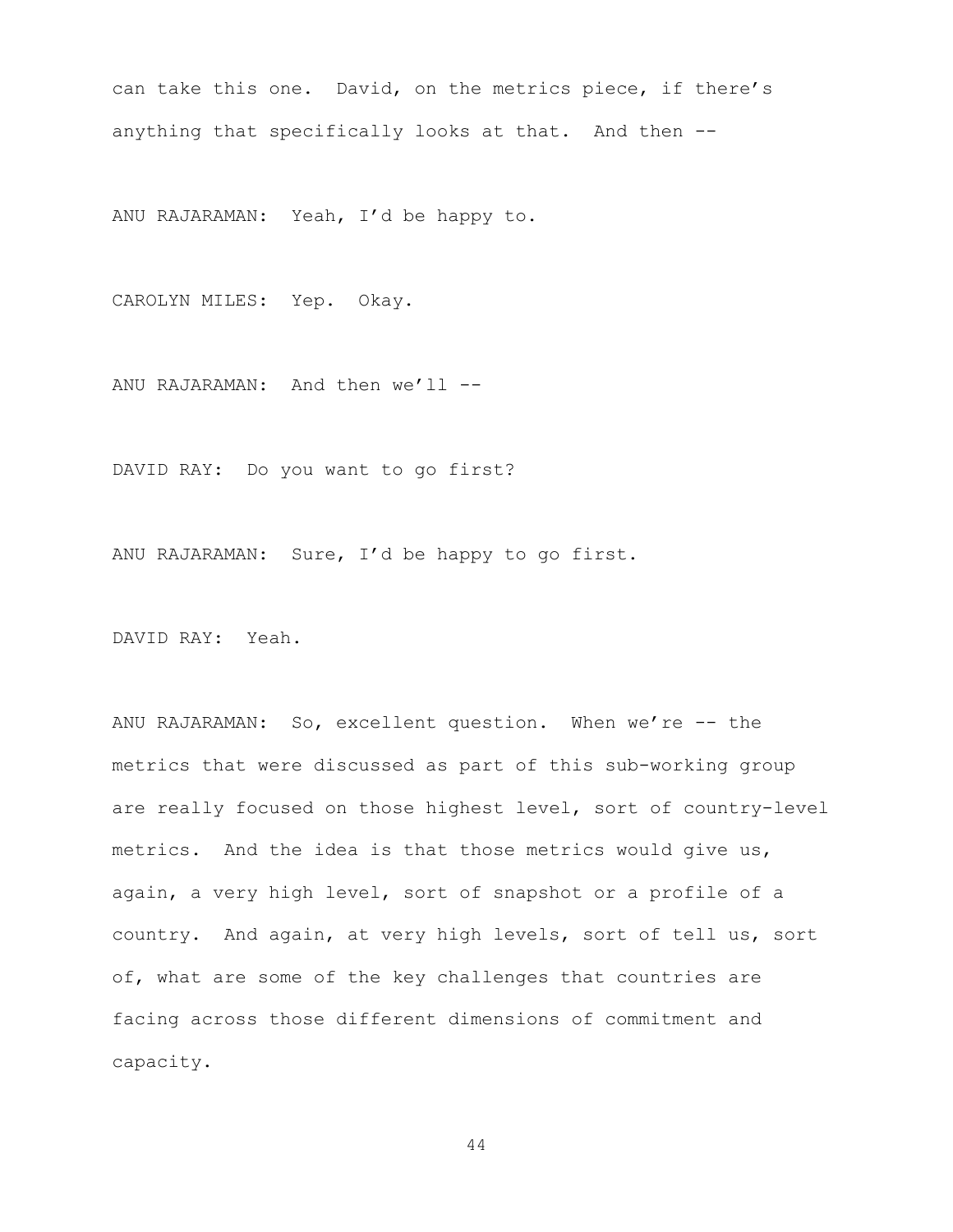But, to your point, you know, we program around sectors. Right? And we  $--$  our programs do not sort of  $--$  they might influence indirectly, but they're not -- there's no direct, extra, sort of, link between the program, doing it at this level, and sort that highest level.

And so, sort of the work that we do needs to bring it down a little. And so we are sort of in early discussions about what kind of complimentary analysis would be needed at the sectoral level, more of that programmatic level that would, for example, help you identify some of the root causes that are contributing. Just sort of some of those challenges that we're seeing at the highest level. Right? And so, we have a number of tools already in place within the Agency. We have political economy analysis. We have, you know, democracy and governance assessments.

All of our sectors have, you know, various assessment tools that help us dig deeper into the specific challenges we're facing within a sector that connect to capacity and commitment, as well. And those analyses I think would, sort of, really help our officers in the field think about, sort of programmatically, what types of programs and approaches we need to put in place to address those root causes. And then, hopefully, probably, maybe not immediately, because these are high level metrics, but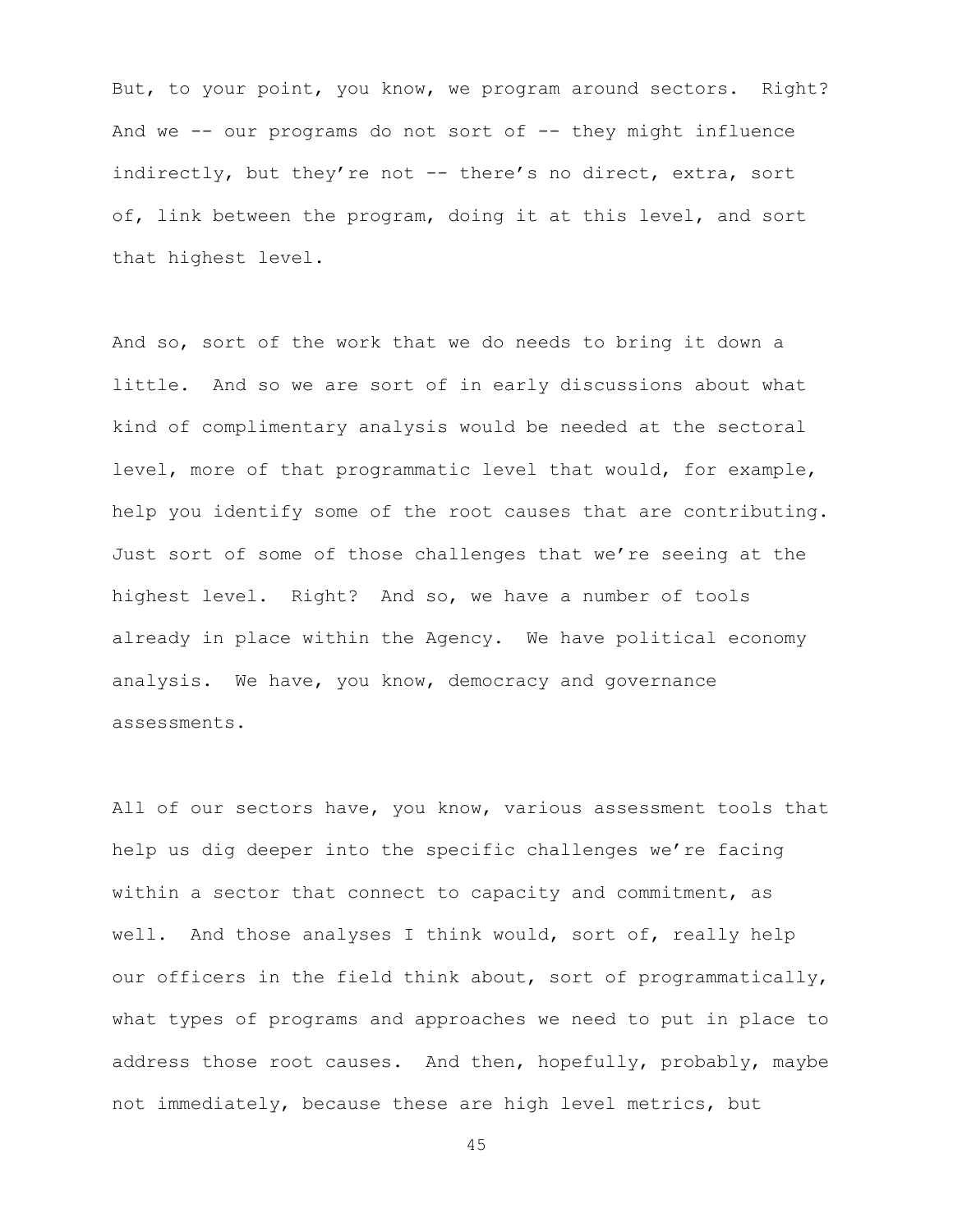hopefully after, you know, years will contribute, along with a variety of other efforts, to moving the needle on those higherlevel indicators. So, hope that attempts to answer a question.

CAROLYN MILES: I mean, I think this brings up a more, again, a more general point of how these things all connect. And John was talking earlier about the reality, as we have all of these things already in existence. And how does this one and this set of indicators or metrics going to fit with the others that we have? We had a question, I think, in the back. Yep.

JOHN WANDA: Thank you. My name is John Wanda. I represent the Arlington Academy of Hope. One of the most important stakeholders, probably in this conversation is the diaspora community, these people that have come from the worst countries to here, work here, live here. I think they can be a very important part of a discussion about transition. These people are probably the biggest contributors to the foreign-exchange annex of these countries.

CAROLYN MILES: Yep.

JOHN WANDA: They work here. But most of us who come from these countries, or come from Uganda, want to go back home because our families are there. But also, have a special interest in making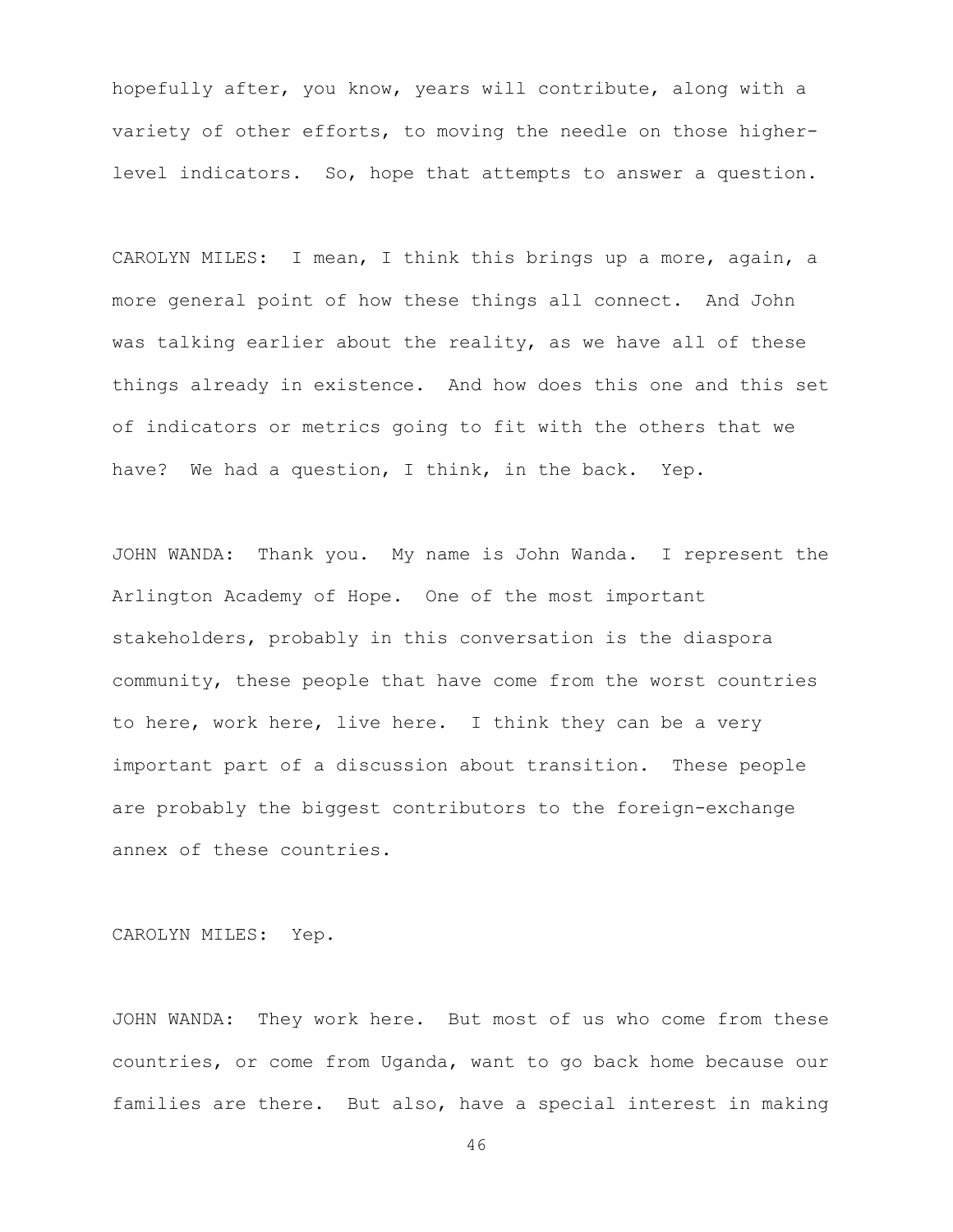sure these countries are independent and growing. And I wanted them to consider working with the diaspora community here, both here in managing the transition of these people from here back to their home countries, and supporting them when they go there.

Because, while we have been here, we have learned a lot while in the country, but most of us, especially those of us from Africa, they want to go back home and help work with our communities to develop. And they're starting to put that, I think, [unintelligible], the work of this committee, and those of us who want to go back home to our countries.

CAROLYN MILES: Great. Thank you. And, I think, a good reminder on another key stakeholder group. Again, this -- we're at the beginning of the "How do we get this out and get more and more people give input?" But I think --

JOHN NORRIS: You know, one point to follow up on that that I think is really important in this discussion, is if the goal of the Agency really is to build up country capacity, I think it entails looking at some things that the Agency used to do very well, and has almost entirely gotten out of.

You look at the successful models of Korea and Taiwan. In the '60s, what was really powerful, as well as some of the alliance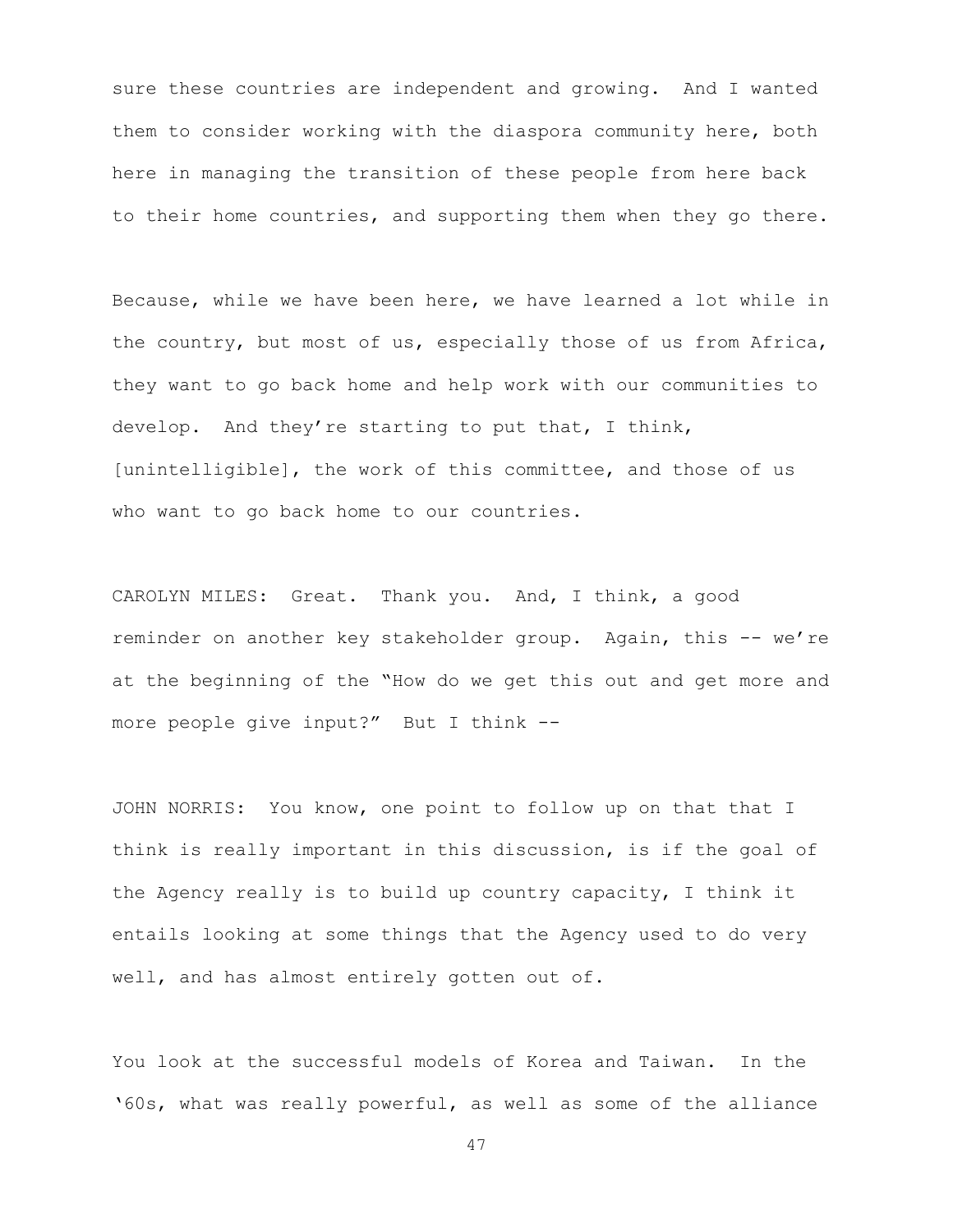for progress, stuff in Latin America in the '60s into the '70s, was bringing people to the United States, training them as economists, educating them. Innumerable of those people went back, they became Finance Ministers, they became Prime Ministers. They really shaped the development dialogue and political course of their country. We do very little of that as a development community in the United Sates now. And I think those are some of the kinds of investments that if the Administrator's really serious about following this to it's law, to a conclusion, they really deserve consideration.

ANU RAJARAMAN: If I can just sort of add a point to that, too. And I think we talked a little bit about this at the lunch discussion. But, sort of, the importance of this being a whole of government, U.S.G-wide approach. And that would entail bringing to bear all of the resources that -- not just USAID, but all of our agencies across the board have to offer. Because there are a number of other government agencies, as well, that do sort of, you know, very technical exchanges. In addition to what, sort of, USAID used to do, and maybe does in a more limited fashion now, but the advantage of having that whole of government approach is that we would be able to utilize a much bigger tool box to help us achieve this government-wide vision.

DAVID RAY: If I could, Carolyn. Just quickly, I think it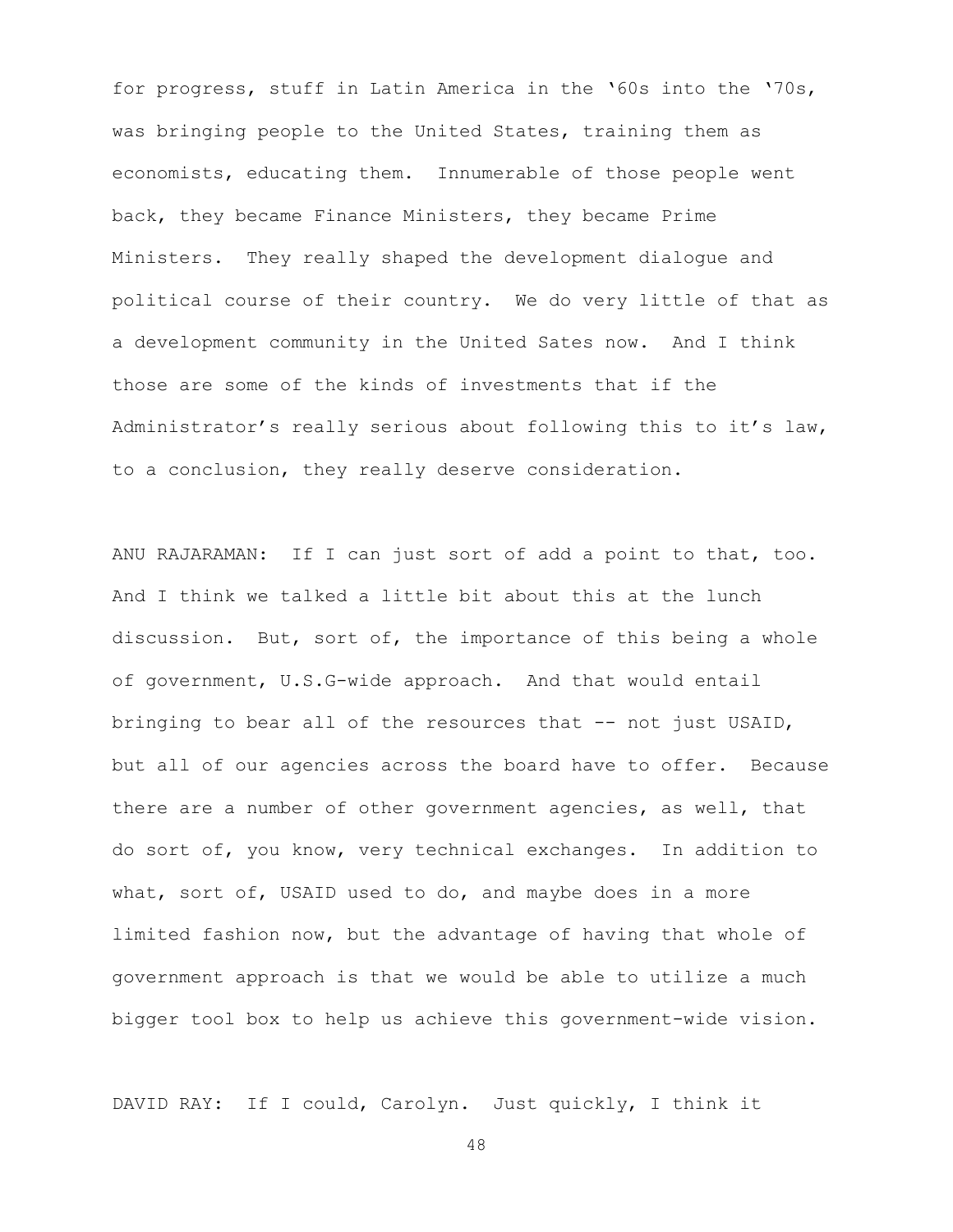raises an important point, not only about the tool or the process itself, but also it -- after the fact, after the -- this system has been developed, we've -- part of our recommendation has been about augmenting the kind of high-level, third-party data with more qualitative data. And that means engaging with important stakeholders who can really give you a sense of what's happening on the ground in particular places beyond the -- that kind of high-level, third-party data. And certainly, the diaspora community would seem to be an important part of that equation.

CAROLYN MILES: Great. Thank you. Questions? Another one in the back. And one over here. Couple over here.

JULIO RANK: Yeah. Hi. My name is Julio Rank with RTI International. My question is can you give us a sense of the timeline you anticipate, perhaps on when -- maybe Administrator Green, between this particular stage, and the actual roll-out, programmatically? I mean, given -- you know, how much do you expect to accomplish in the next three years, perhaps, is the underlying question?

CAROLYN MILES: I think that one's for you, Anu.

#### [laughter]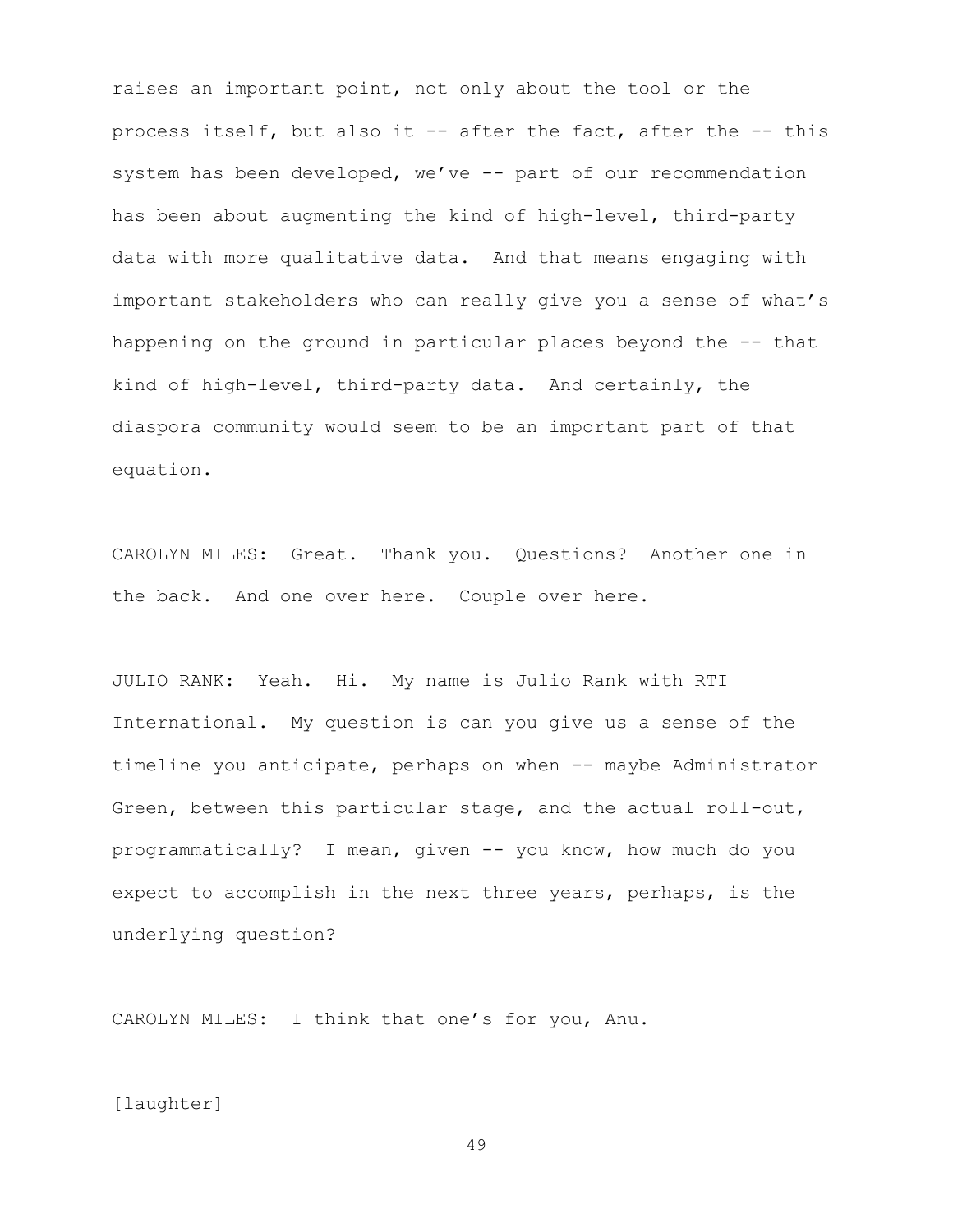ANU RAJARAMAN: Yeah, yeah, yeah. Of course, it's hard to provide a very concrete answer to that question. I mean, we have a number of projects, sort of, that kind of encompass this broader, internal redesign effort that's taking place at USAID. And each of these projects, sort of, has their own timeline, and sort of a plan, and a work plan with milestones and deliverables. Speaking to this outcome, journey to selfreliance, we want to be true to the consultative process that we've put in place. And it's hard to say, at this early stage, sort of what, the nature of the feedback is we're going to get.

But we're really, kind of, taking an accordion approach here. Right? Like, fantastic if we're able to move forward very quickly, you know, finalize metrics, develop the guidance, and roll that out to the field. But it really is going to depend on the feedback and processes that we undertake, right?

So, when we start engaging with the State Department and other Interagency actors, that obviously can lengthen the process a bit, as well as continued consultation with these external stakeholders. But what I can say is that this is a priority for the Administrator, and that we have, you know, a fully dedicated team working on this effort. But it's hard to provide, concrete dates on when things would be completed, just given the process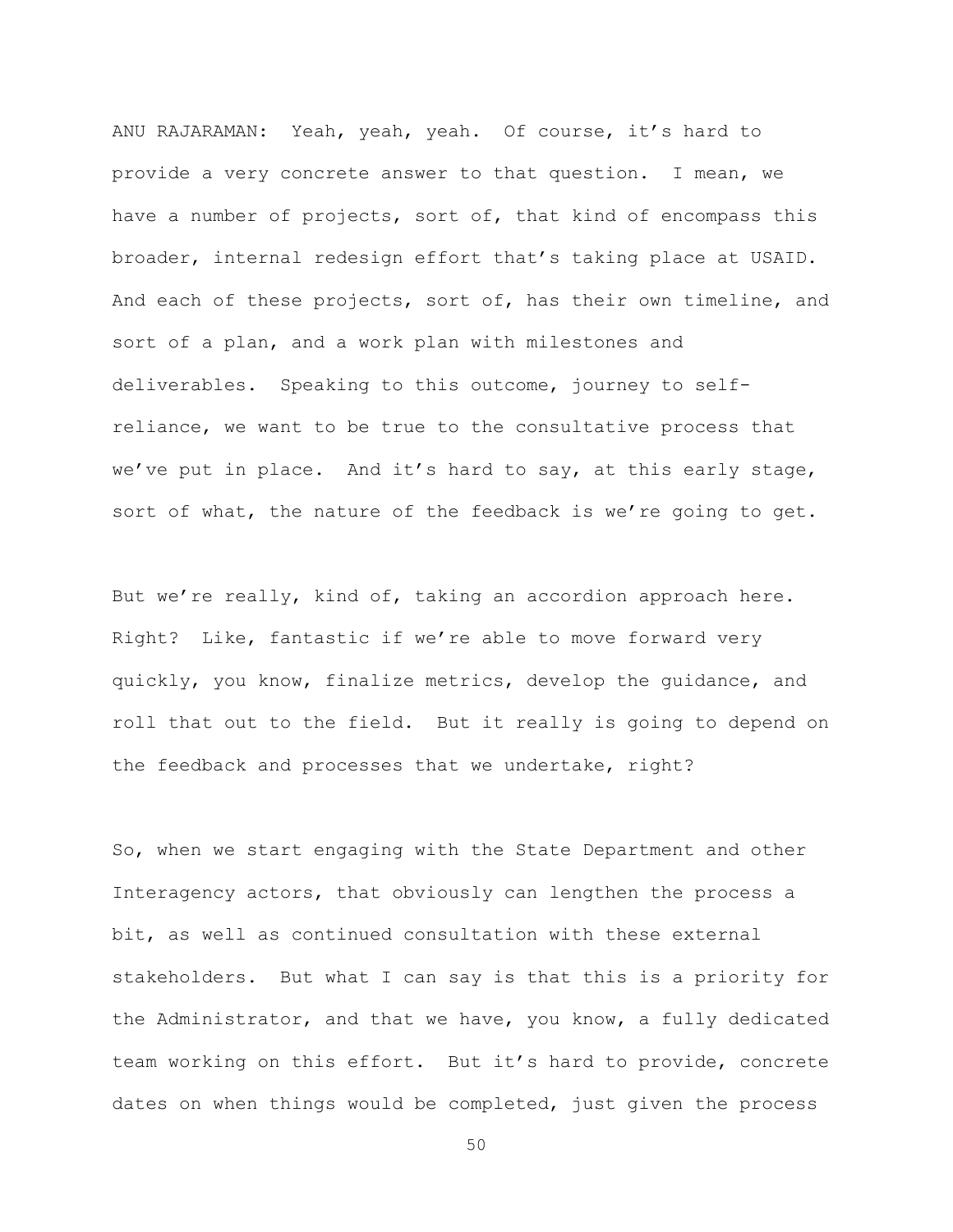that we're rolling out.

CAROLYN MILES: I think I'm right, Anu, in also saying that there's an OMB, kind of blessing of the initial plan and the direction and --

ANU RAJARAMAN: That's right.

CAROLYN MILES: -- what's important.

ANU RAJARAMAN: That's right. Yes. We're in, you know, regular touch with OMB and The Hill, as well. You know, I can sit - and you know we've briefed OMB on this outcome, and they've been very supportive. And so, you know, they are key stakeholders, part of this process. As our -- as sort of everyone else in the Interagency and externally, as well. So, yeah, that -- they're a key voice in this whole effort.

CAROLYN MILES: Okay, we've got a couple questions in the back.

FAUSTINE WABWIRE: Hi, thank you. Faustine, Bread for the World. I just want to follow-up on the metrics that Susan presented. And just seeking some clarification in the way they are presented as capacity and commitment. Seeing if we are thinking of those as mutually exclusive? And I don't think that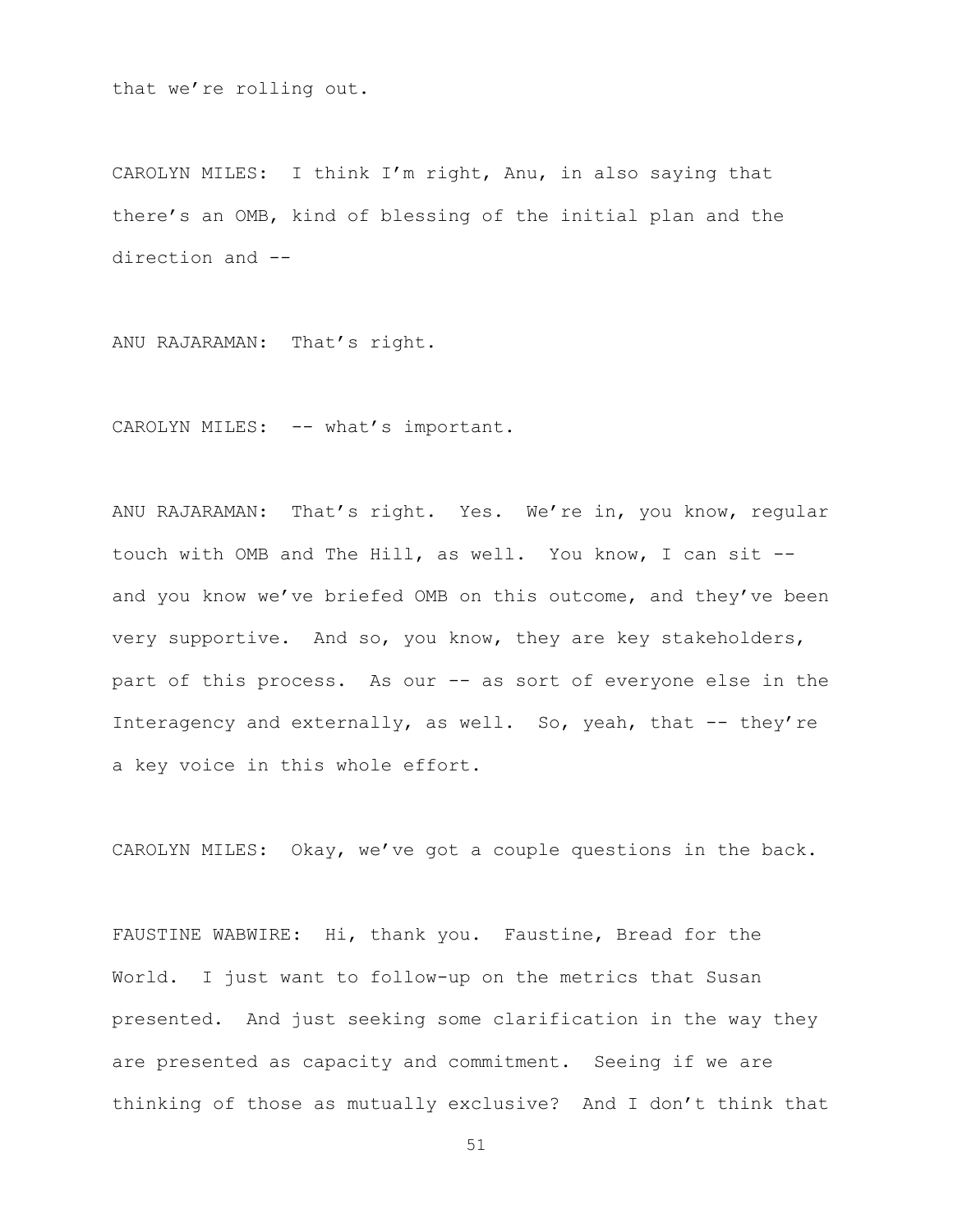that's the case. We know of countries that have capacity but don't have the commitment, and the other way around.

And so, having said that, I also just want to lift up some of the great work that has gone into the Local Solution Initiative. And I'm wondering whether capacity shouldn't be the main, the overarching sort of element that should help us move into the transition process. Because we have capacity, then countries are able to do more DRM, trade, better improve their performance and procurement, and stuff like that. And, if that's the case, then I would be curious to hear from Anu whether we have an Agency-wide policy on capacity.

ANU RAJARAMAN: Great questions. Great points. And in our discussions around the metrics and specific indicators, you know, to be perfectly honest, there are certain things that could fall into the commitment bucket or the capacity bucket. We've sort of played around with how we organize these things. I mean, the conclusion we have reached, though, is that both of those dimensions are very important to the goal we're trying to achieve around self-reliance. And we agree that both of those things  $--$  I mean, they're  $--$  without  $--$  you  $--$  if you have strong capacity, but lack the government commitment to execute upon that, or use that capacity to implement the initiatives that are needed to move a country along its journey, then you're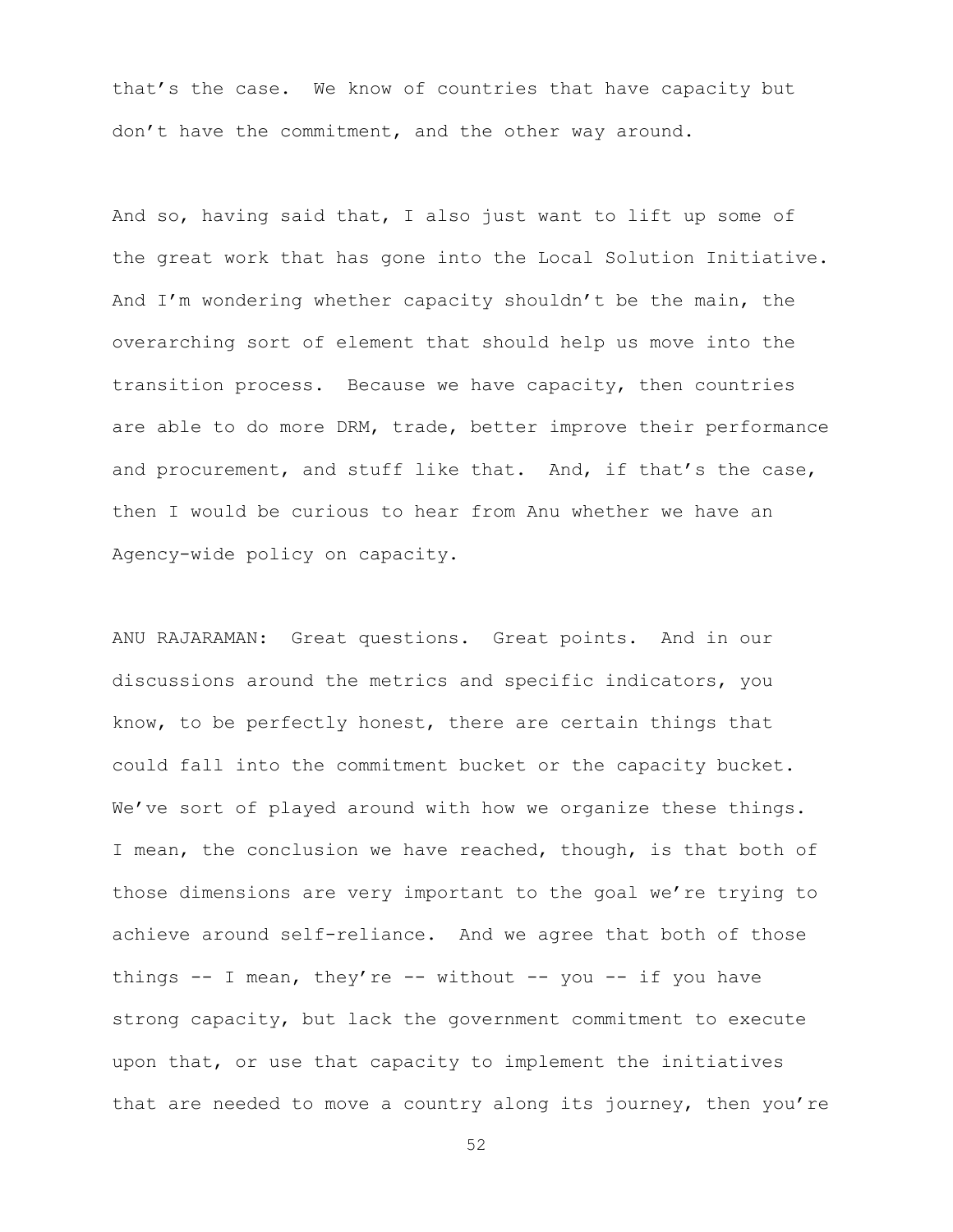going to fall short.

And, similarly, if you have the commitment, but then you're weak on the capacity side, then again, you're going to fall short. I mean, what these metrics do, is again, sort of help us at this higher level, sort of with that diagnosis. Right? So, where are the challenges? And then, based on those challenges that we identify, how might we engage with that country to move them along that journey? Right? And so, and we have a number of tools that we can sort of bring to the process ranging from, you know, policy reform, trade capacity, building -- the whole spectrum of capacity building that could help us, work with these countries to solve the specific challenges that they're facing, with respect to commitment and capacity.

To your specific question about, capacity building, I mean, this is an effort that has, you know, risen as a -- obviously, it's sort of an even greater priority. It's always been a priority, I think, of this Agency, but an even greater priority under this vision of self-reliance. And it's sort of a core workstream of this outcome. And so, we're going to be thinking now about, what does our Agency need to do this kind of work better? Right? What do we already have? And what -- conducting sort of a needs assessment across the Agency in terms of the tools we already have, the guidance we already have in place. And then,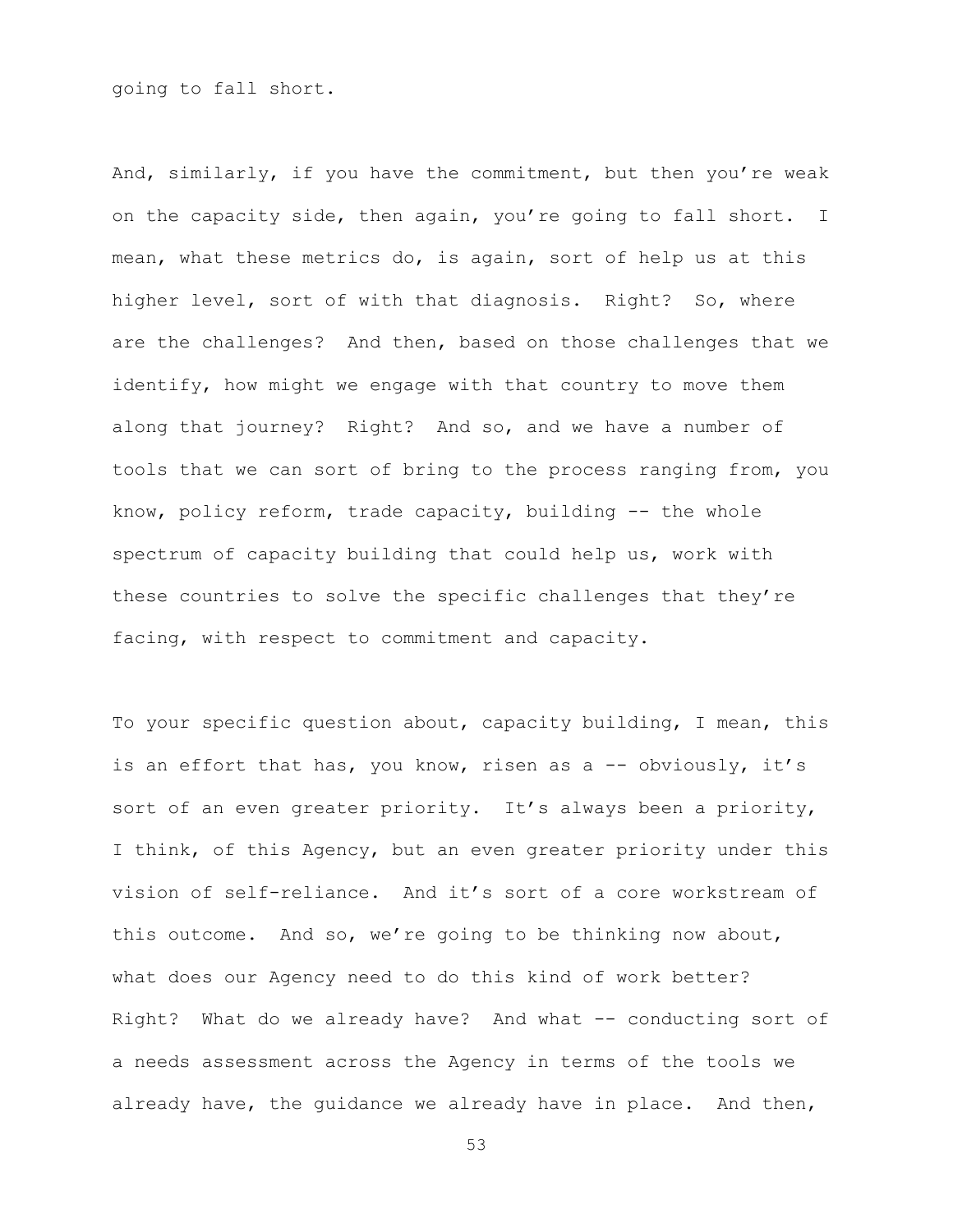based on that needs assessment, developing the tools, the resources, the guidance, the policies to help us move even more forward in a positive direction.

CAROLYN MILES: Great. David, anything else you want to add on that, from the metric standpoint that your group talked about?

DAVID RAY: Yeah, no. Well, I mean, we did -- we had some conversation with the team about exactly that question of what fits in what categories, and whether or not those are the most useful distinctions. But at a high level, certainly. And I'd credit Sarah Rose, in particular, from The Center for Global Development for some of her work on this.

But the -- looking at -- and other kinds of analysis that's been done in transitions before. And I think, as a group, we felt pretty strongly that those broad kind of categories of commitment and capacity were relevant. As I said earlier, I think the lingering question we had was whether or not some of the kind of indicators related to poverty, to need, to those - whether or not those were appropriately subsumed over one of those two categories, or needed to be called out, but separately under a third category of some sort like that.

CAROLYN MILES: Okay. Great. Another question in the back row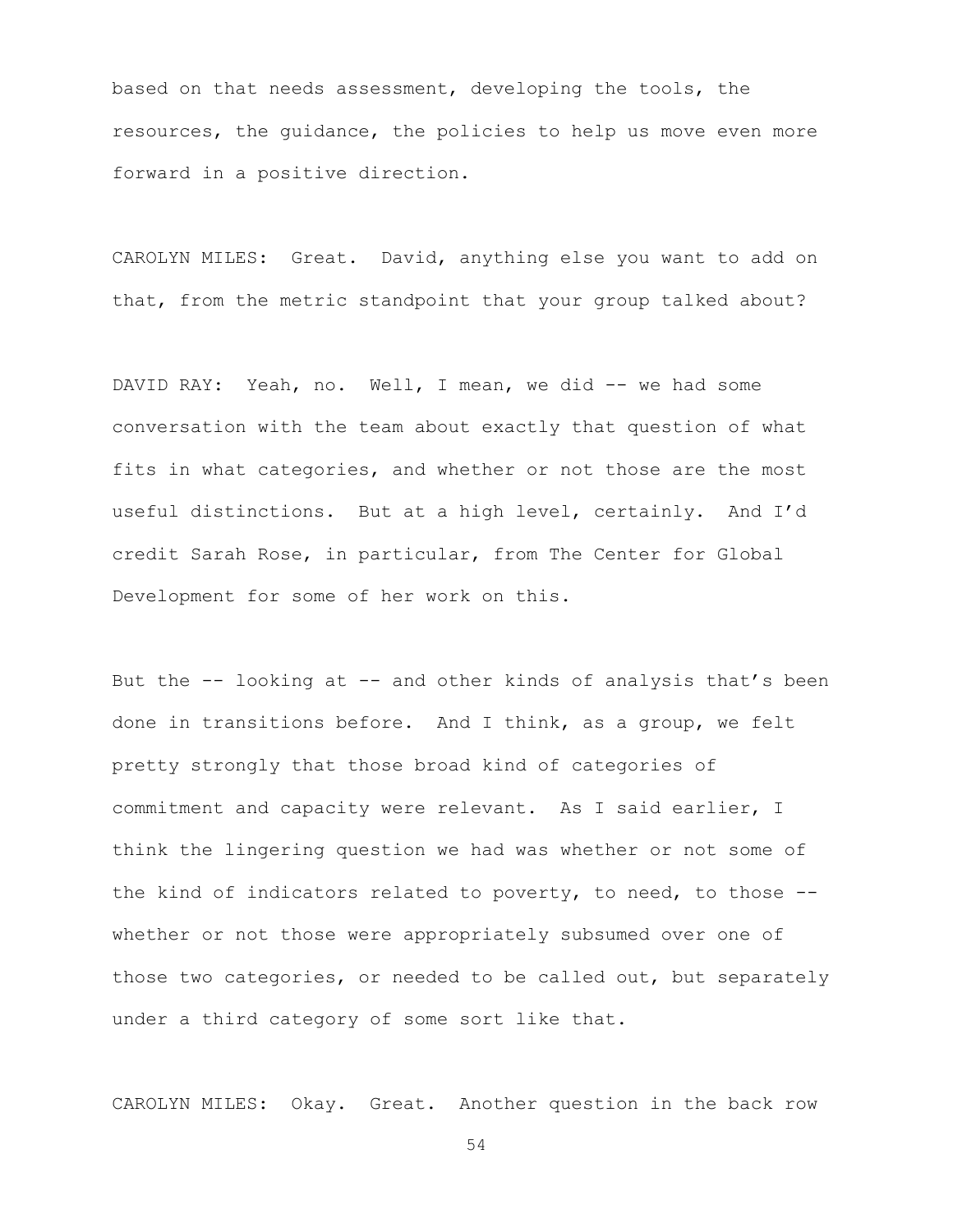here.

ANDRES SINYUKOV: Yes, Andre Sinyukov [spelled phonetically] with SAVE. Thanks so much for the presentations. Really appreciate it. And question is almost a follow-up to the previous question. Obviously, self-reliance and local ownership is at the forefront of the Agency's thinking. Now, local ownership is something that we've been using for a very long time. It is, however, it seems to be -- it seems that it is being taken to a -- quite a different level.

So, I was curious if you can talk a little bit more about what do you mean by local ownership, and what are the potential quantitative indicators that come -- that may come into measuring that local ownership and their relations to transition, and transition into legacy programs? Thank you.

CAROLYN MILES: Great. So, maybe, John, in terms of the principles, and then George, maybe I'll ask you to say something. And Anu, too.

JOHN NORRIS: Yeah, you know I -- there's an interesting, almost dramatic tension there in terms of if you're going to measure a country's relative progress on development and its commitment and capacity. At the same time that you're really encouraging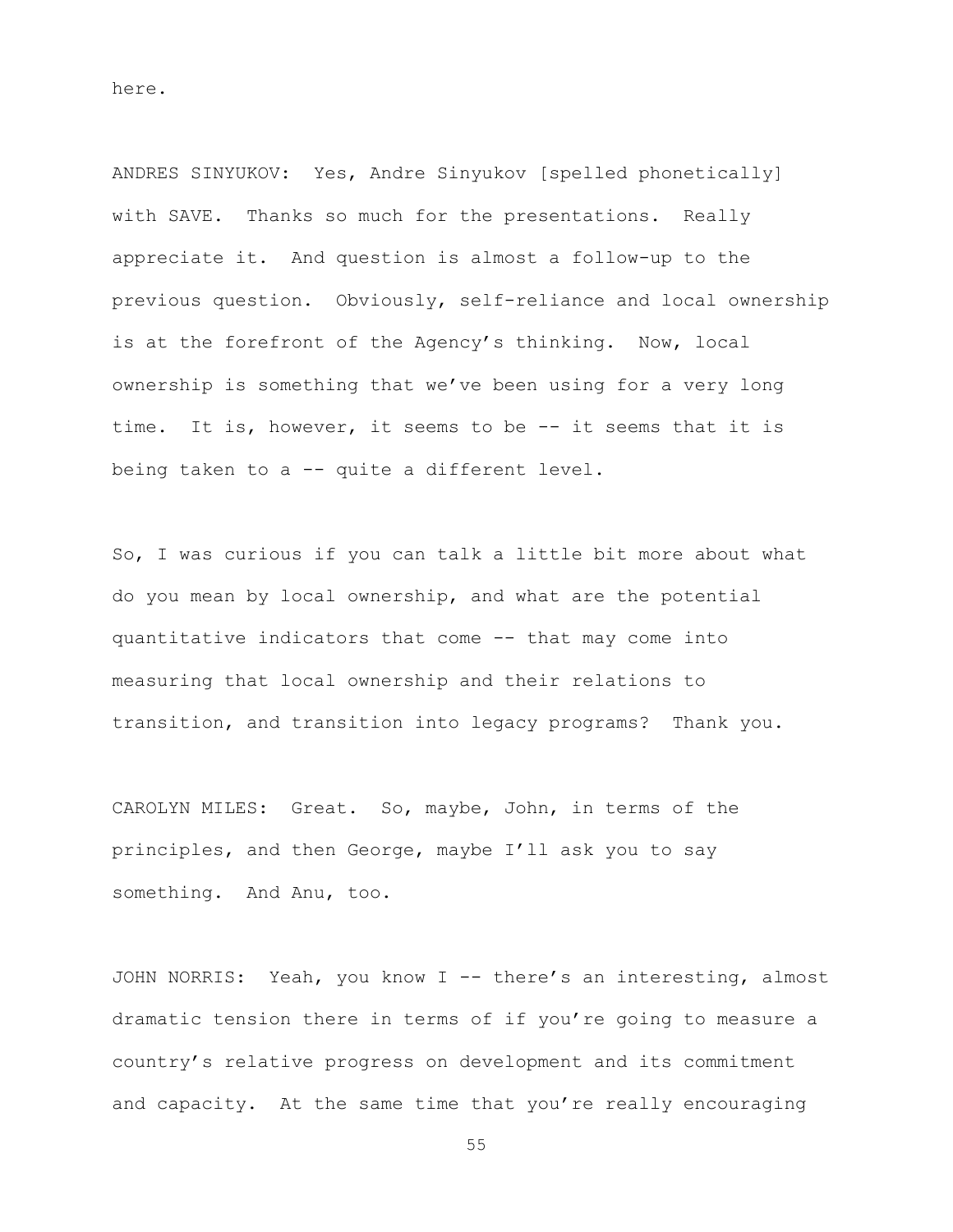local ownership, what do you do when those two don't exactly match? What do you do when the policy vision for a sound course of development differs when a country X or Y is saying "We think the roads are more important than the dam. We think education's more important than farming." You know, and I think using data and using metrics to have an informed policy dialogue is really important.

And I think recognizing that there will be times, where there is real tension there, is crucial to the success of it. And I also think that you can't get -- it's important to have metrics. But, at the end of the day, you can't become captive to them, because I think it is that broad political, economic dialogue, and a sense that there is a strategic commitment to development being made at the senior leadership of a country, and down to the grassroots, that is really fundamental.

And the data picks up on that often. But, as we've seen that we're much better at measuring some things than others. And some of things that we're really lousy at measuring are those that are most important in terms of country capacity.

You know, we're really good at measuring how many people we're delivering ARVs to. You know, we're really good at counting bednets. And everybody, throughout the process, stresses that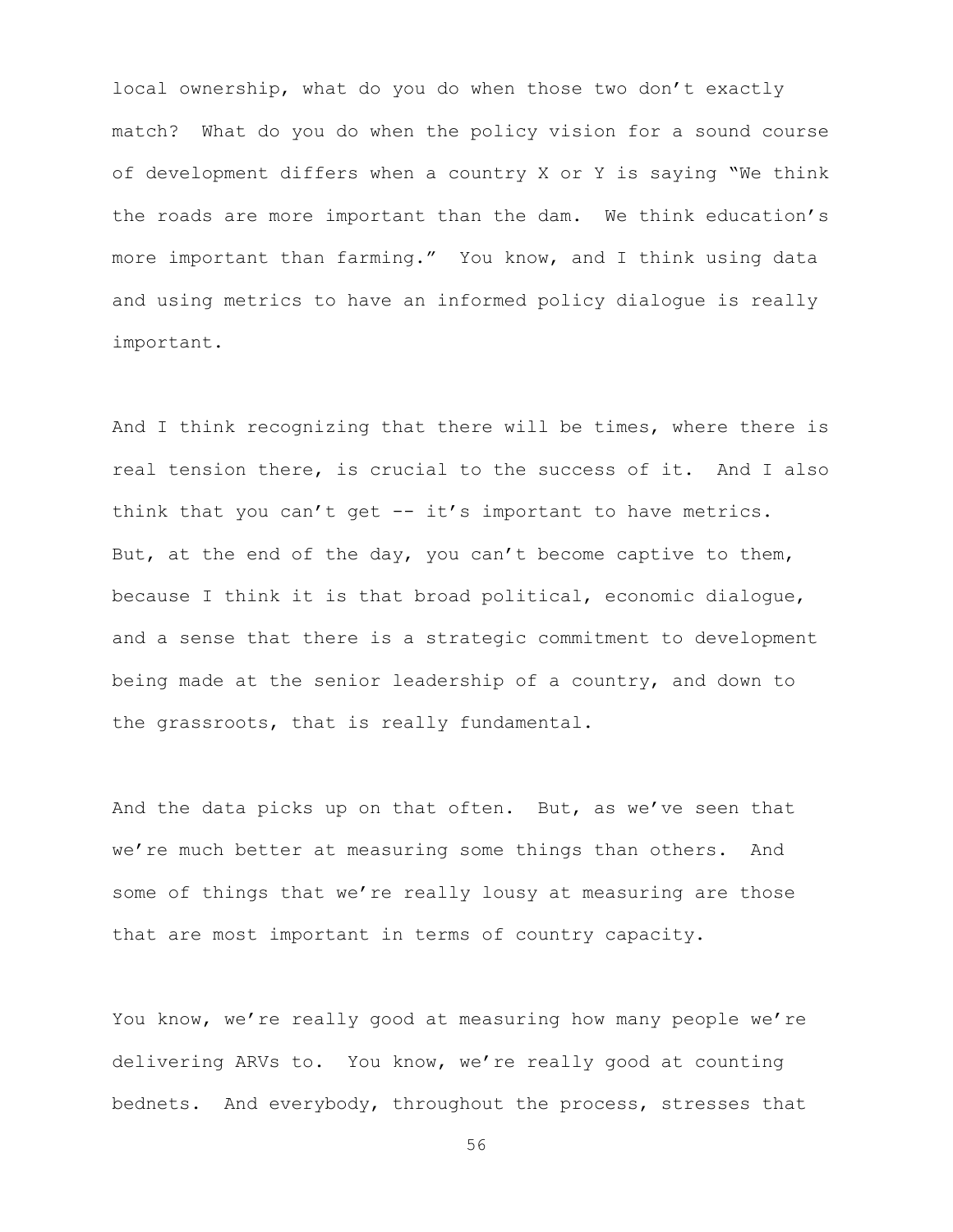we're not going to just measure inputs. But, I think, as we've seen with all the hullabaloo around the World Bank doing business index this week, you know, you get into some much more political judgments when you start to touch on things like public administration, that are really, real essential to the development challenge.

CAROLYN MILES: Great. George, anything to add?

GEORGE INGRAM: Not much. I just -- I don't think we mean anything different by local ownership than what we mean by -- in the normal development programming. I think what changes is, as you move along the evolution, and the transition and a country becomes increasingly capable, it actually becomes increasingly easy to engage in local ownership. And if we're trying to, in the process, at a stage where we can transition, if we're not creating a mechanism, an instrument, that is meeting a need, and is not guided and driven by the local communities, it's probably irrelevant. So, it becomes a really, a North Star for a legacy.

DAVID RAY: Can I just say, Carolyn --

CAROLYN MILES: Sure.

DAVID RAY: -- one of the indicators that the USAID team has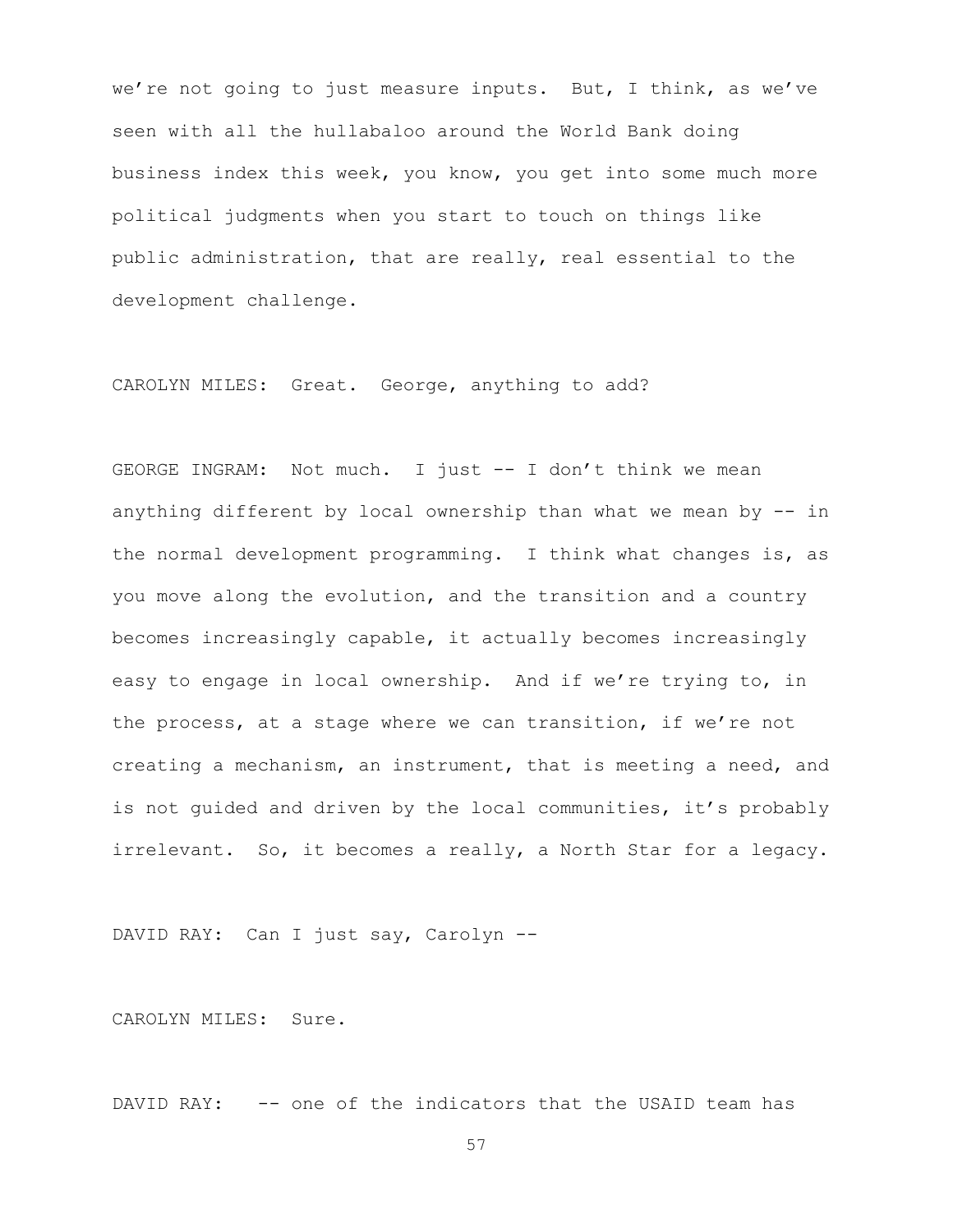talked about with us, is around civil society capacity. And while that's not the same exact thing as you're talking about in terms of ownership, it, at least -- it's some proxy for that. I mean, you can't have ownership at the level of people, particularly in a poor and marginalized people, if you don't have space for civil society. And so, at least that's a -- I would think of it as almost a kind of space holder for that kind of, getting at that kind of indicator.

ANU RAJARAMAN: All right.

CAROLYN MILES: Great.

ANU RAJARAMAN: All right. I would just --

CAROLYN MILES: So, Anu, I'm going to give you the last word. And then we're going to wrap up.

ANU RAJARAMAN: Thank you, yeah. So, I mean, I would say that, you know, to sort of react to some of the comments that Carolyn made at the beginning, is that partnership really is at the center of this approach. Partnership both within the U.S. government, most importantly partnership with our partner countries and societies, which includes, you know, private sectors, civil society, and other donors, the implementing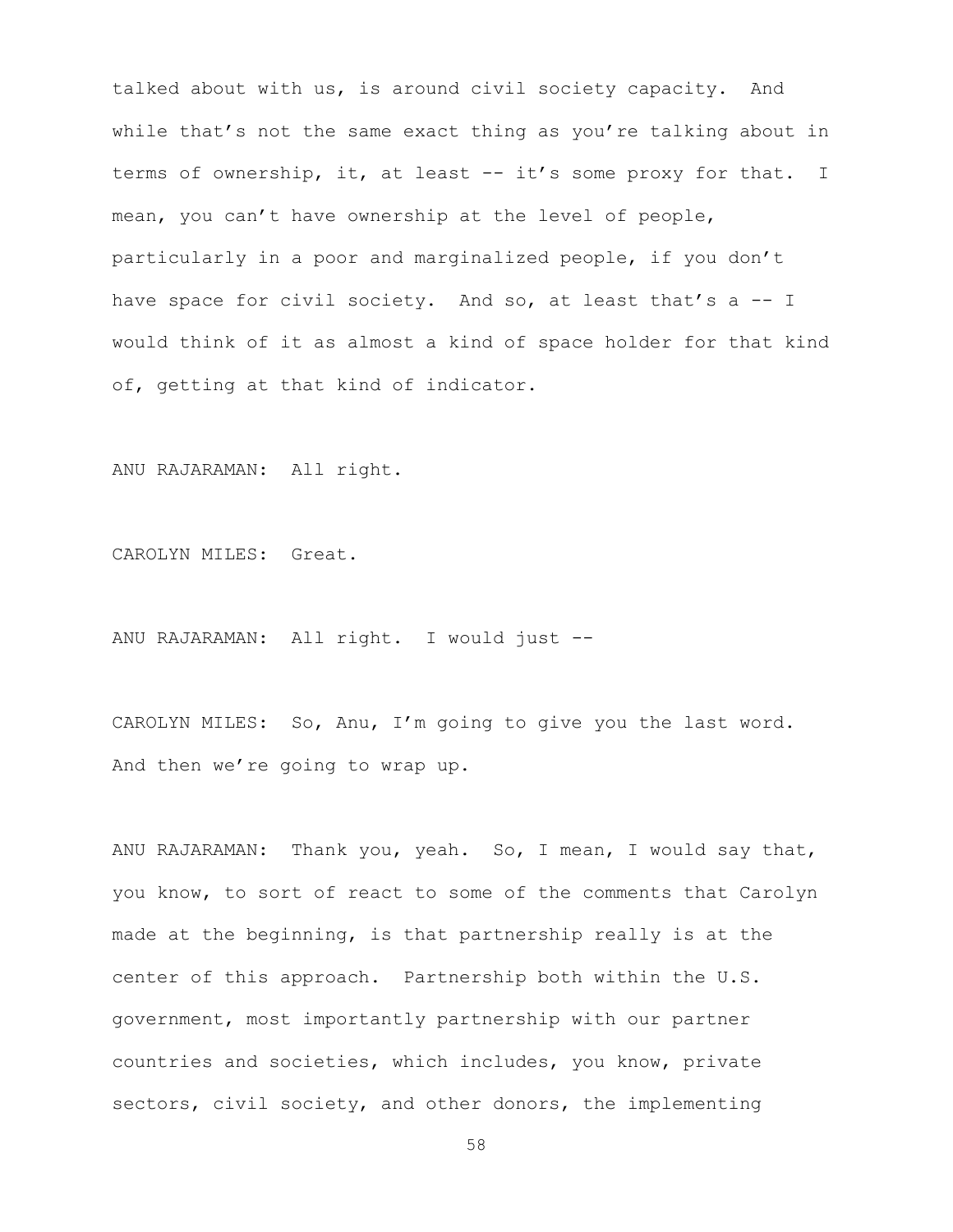partner community. I mean, success is when all of these partners are coming together around a shared vision. And that vision, here, being supporting countries on that path to being able to manage their own development.

I mean, when we talk about local ownership, too, we all recognize that we're not going to be as successful if this is our vision alone. It does need to be a shared vision, and we need to be able to adapt to be able to capitalize on opportunities when they present themselves. I mean, the Administrator talked about India. India's a great example.

I was serving in India when Modi was elected. And he sort of identified water and sanitation as being his flagship, sort of development initiative. And we were able to react very quickly. You know, sort of get the funds that we needed to be able to support that initiative. And a key component of that initiative was actually working with the ministry that was overseeing this portfolio to help them develop a nationwide strategy for implementing Modi's vision.

And we were sort of keen, sort of infusing elements that both Indian government and us thought were important, like strengthening the government's ability to partner with the private sector to implement some of these initiatives. Bringing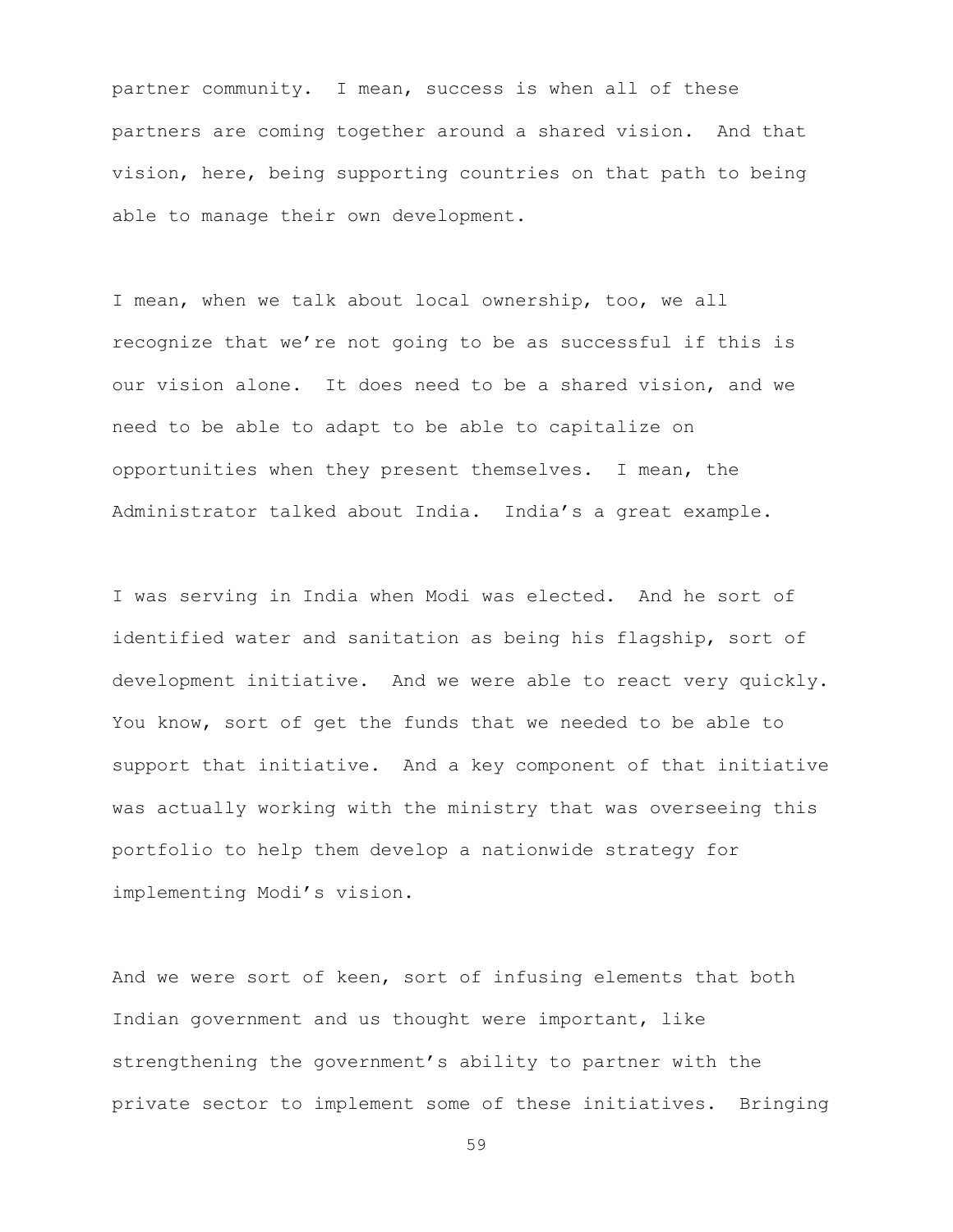together, sort of, you know, the technology and innovation, sort of communities to help them think about how they can strengthen this initiative. And so, that's the kind of support that I think about when I think about local ownership. It's not sort of our vision, but it's really sort of taking a country's vision and their priorities and supporting them to implement it on their own. Yeah, I'll stop there.

CAROLYN MILES: Great. So, I want to end, again, just by thanking John, and David, and George, and Anu, and actually two other people, who I think are both in the room, Kristin Sundell from the SAVE team, and Jessica Klein who's probably somewhere around, for -- yes, for being the ones who kind of brought this all together and kept us all on track. It's not easy when you have three working groups. So, thank you to them.

And thank you to the many people in the room who were part of this. And for all the hard work. So, we really appreciate it. Thank you.

[applause]

JACK LESLIE: I'm just being handed the -- I'm being handed the mic. But I have nothing else to say, other than thank you all for coming. Watch your emails, because the next meeting will be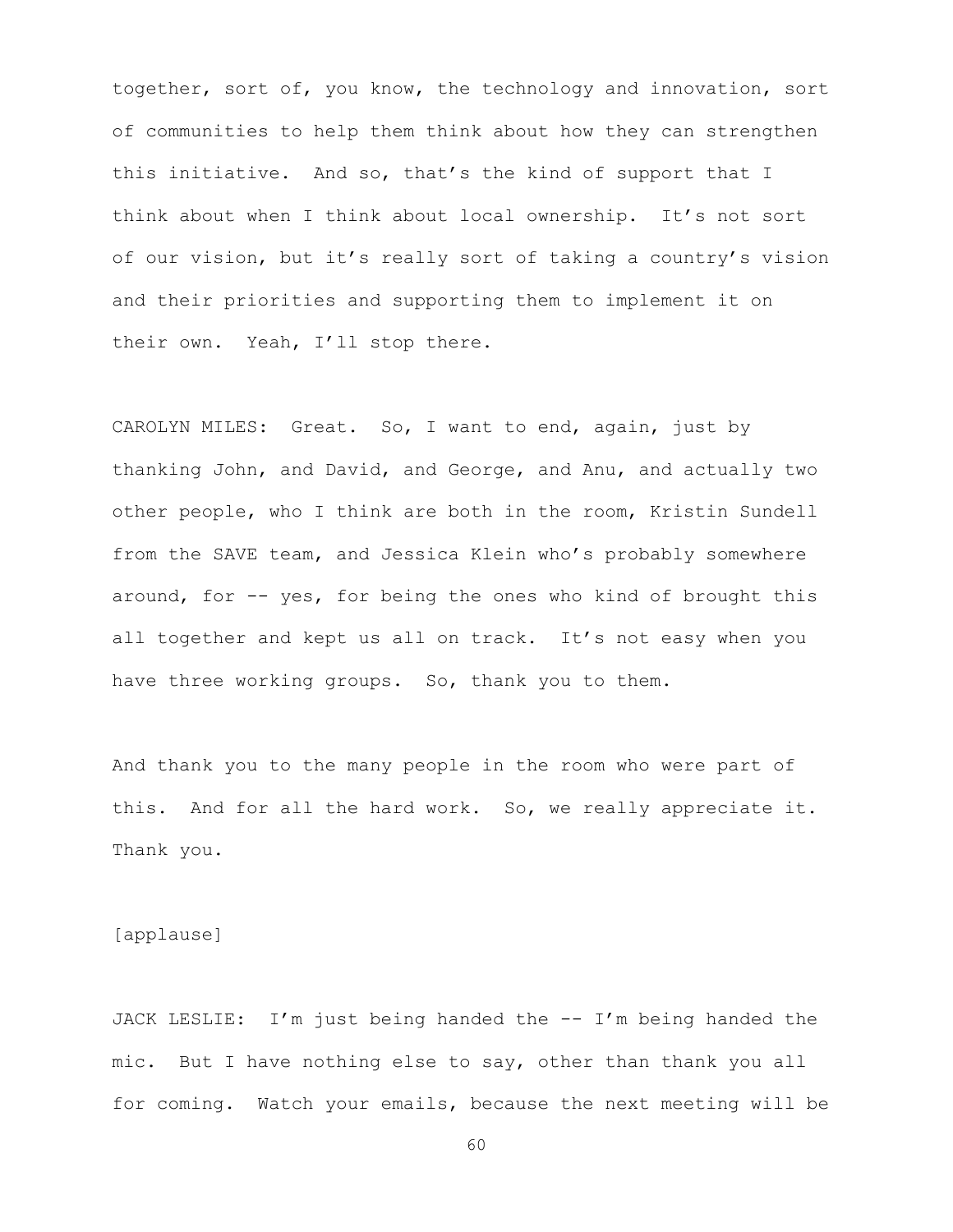probably sometime when the cherry blossoms have started to come out and the weather is better. If there were questions we didn't get a chance to answer or comments that you have, make sure you use ACVFA@USAID.gov, and send those to us, and we'll get them into the process. Thanks, all. Take care.

[applause]

[end of transcript]